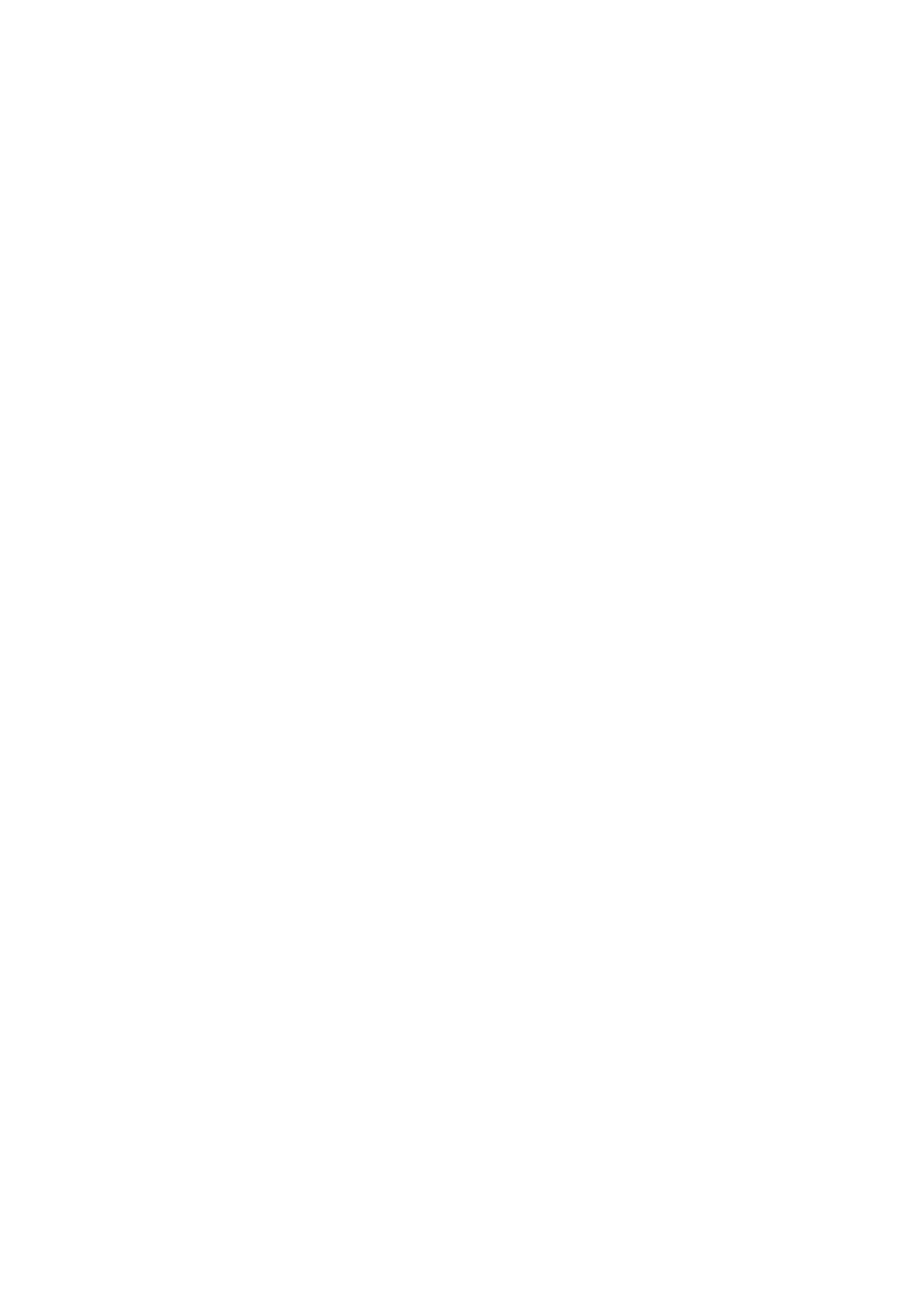I declare that I have developed and written the enclosed thesis completely by myself, and have not used sources or means without declaration in the text.

**Karlsruhe, 14 February 2018**

. . . . . . . . . . . . . . . . . . . . . . . . . . . . . . . . . . . . . . . . . (**Florian Gauger**)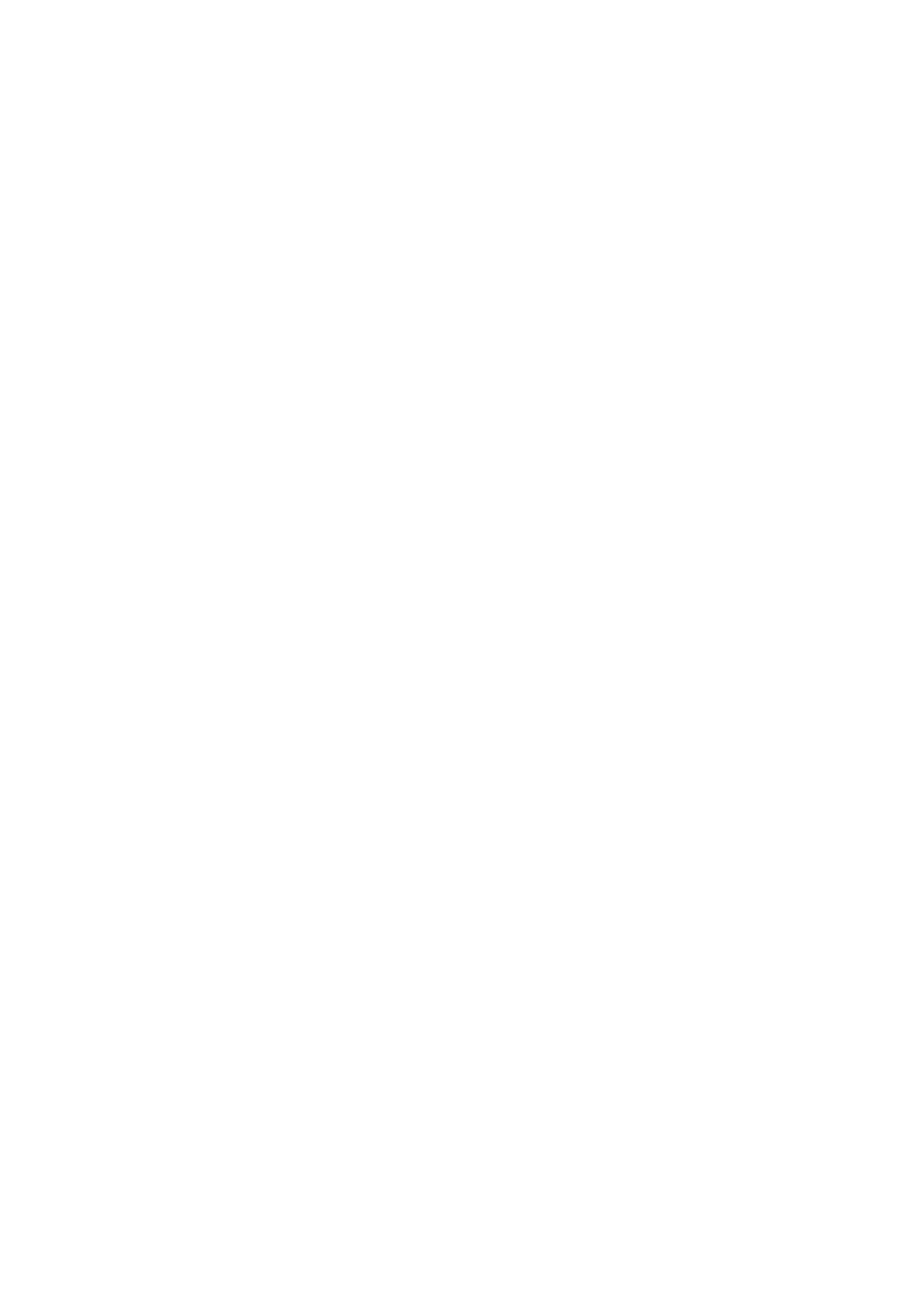#### **Abstract**

In recent years there has been an exponential increase in publicly available DNA data. This data encodes a huge amount of information on the ancestry of organisms, their evolution, and their abilities and properties. Until recently, it was not possible to search this data in its entirety. Providing online search facilities would enable research into epidemiology, basic science of disease, and antimicrobial resistance. Such search would be as enabling for microbial genomics as natural text search engines are for many everyday tasks.

Recently the Bitsliced Genomic Signature Index (BIGSI) [\[BdBR](#page-60-0)+17] was introduced allowing the search on all viral and bacterial genomic sequence reads in the European Nucleotide Archive (ENA) [\[TAA](#page-62-0)<sup>+</sup>17]. As of December 2016, the data set consists of 447,833 genomes using 170 TiB of space. However, longer queries can take up to half an hour on a high performance machine.

In this thesis we introduce the Compact Bit-Sliced Signature Index (COBS), a new index variant with significantly improved space and time requirements. In our empirical evaluation we show that execution time is improved by two orders of magnitude while space requirements are cut in half. For longer queries the execution time can be reduced from half an hour to under five seconds. Additionally, we enrich the query results with quality information which can be used for ranking the result set.

Several techniques are introduced which make these improvements possible. A compact data structure layout is used to achieve large decreases in index size with only a marginal increase in execution time. Additionally, algorithm engineering techniques are employed to show why the choice of index parameters made by BIGSI was not optimal and how optimal parameters can be chosen. This insight is used to significantly reduce execution time. Next, a new set of equations is introduced to enrich the result with quality information which gives the user more insight into the composition of the result and could be used to increase effectiveness in the future. Lastly, we add several low-level optimizations, exploiting modern hardware, which further lower execution time.

To evaluate the techniques, several experiments are conducted which give insight into index construction, execution performance, space-time trade-offs, false positive distributions and the impact of the engineering optimizations. Multiple areas where future work can be conducted are introduced. Finally, the steps required for the creation of a dynamic online index which supports sharding on multiple machines are described.

While COBS was constructed to address the challenges of searching large genomic collections, the main findings can be applied to a wide range of problems.

COBS is written in C++17 and is available at [https://github.com/devgg/cobs](https://github.com/devgg/isi).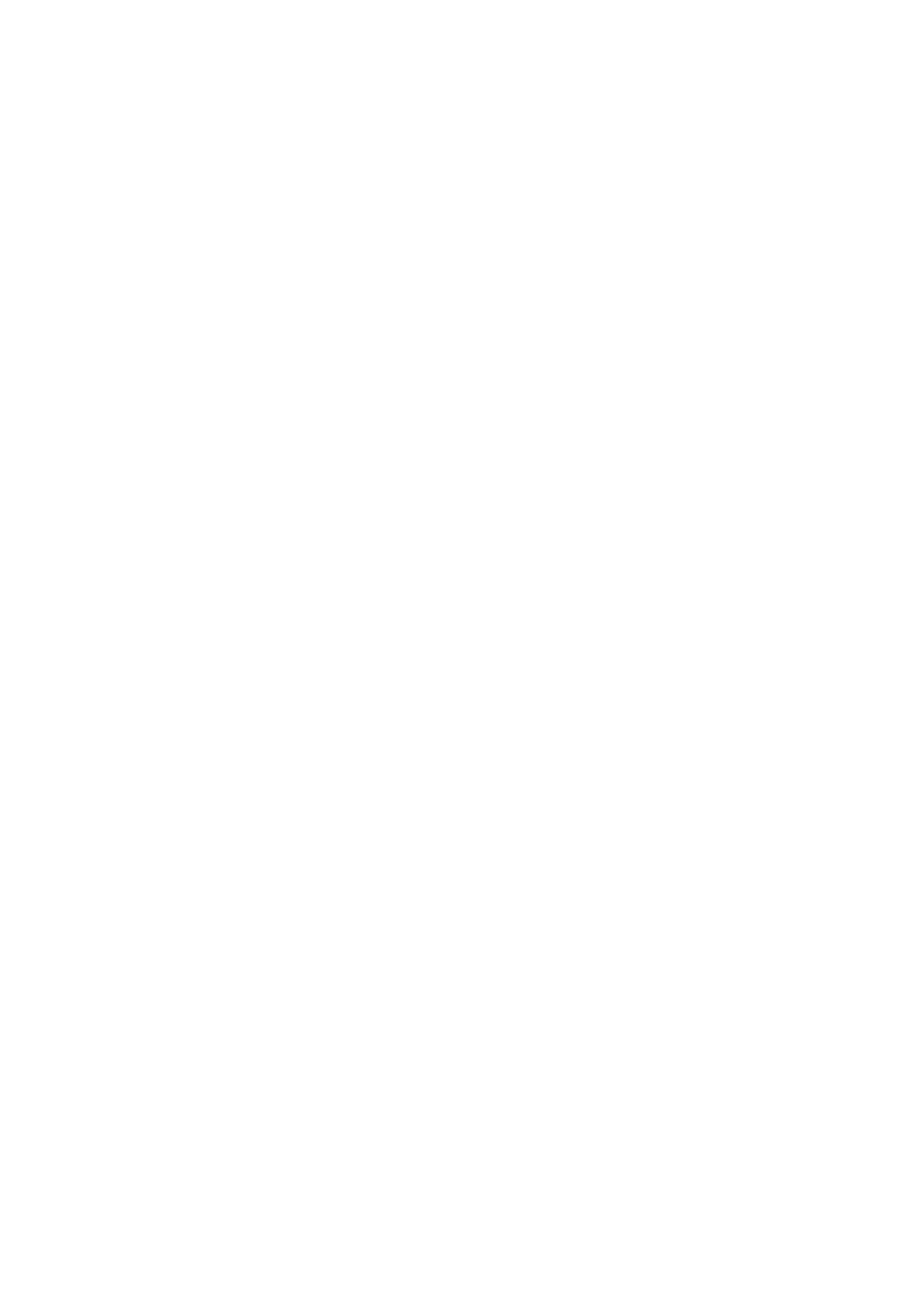#### **Zusammenfassung**

Die Menge an öffentlich zugänglichen DNA Daten stieg in den letzten Jahren exponentiell. Diese Daten enthalten Informationen zur Abstammung von Organismen und deren Evolution, Fähigkeiten und Eigenschaften. Bis vor kurzem konnten diese Datenmengen nicht in ihrer Gesamtheit durchsucht werden. Auf dem Gebiet der Mikrobiellen Genomforschung würden entsprechende Suchoptionen der Forschung neue Möglichkeiten bieten, z.B. im Bereich der Epidemiologie, bei der Erforschung von Resistenzen gegen Antibiotika und der Grundlagenforschung.

2017 wurde der Bitsliced Genomic Signature Index (BIGSI) [\[BdBR](#page-60-0)+17] vorgestellt, der es ermöglicht, alle bakteriellen und viralen Gensequenzen (447.833 Genome, 170 TiB) des European Nucleotide Archive [\[TAA](#page-62-0)+17] zu indizieren. Allerdings haben längere Anfragen Antwortzeiten von bis zu einer halben Stunde.

In dieser Arbeit stellen wir den Compact Bit-Sliced Signature Index (COBS) vor. In unser empirischen Analyse zeigen wir, dass COBS die Ausführungszeit um zwei Größenordnungen verringert und der Platzbedarf um die Hälfte reduziert wird. Dies bedeutet, dass längere Anfragen weniger als fünf Sekunden benötigen. Zusätzlich ergänzen wir die Ergebnisse der Anfragen mit Qualtiätsinformationen, die zur Bestimmung der Reihenfolge der Ergebnisse benutzt werden können.

Diese Verbesserungen werden durch mehrere Techniken ermöglicht. Um den Index kompakt zu speichern, wird ein neues Datenstruktur Layout vorgestellt. Dieses Layout wird benutzt, um die Index Größe zu verringern, ohne dabei viel Ausführungszeit einzubüßen. Wir wenden Algorithm Engineering Techniken an um zu zeigen, welchen Einfluss die Index-Parameter auf Größe und Performance haben. Diese Erkenntnisse werden verwendet, um die Ausfürungszeit zu verringern. Es werden Formeln vorgestellt, mit deren Hilfe die Ergebnisse der Anfragen verbessert werden können. Zusätzlich werden mehrere hardwarenahe Optimierungen eingesetzt, um die Ausfürungszeit weiter zu senken.

Um Methoden und Optimierungen zu evaluieren wurden mehrere Experimente durchgeführt. Unter anderem wurden Index Konstruktion, Ausführungszeit, verschiedenen Tradeoffs und Optimierungen der Implementierung evaluiert. Zusätzlich werden mehrere Bereiche, in denen weiter Forschung notwendig ist, aufgezeigt, sowie die nötigen Schritte für die Erstellung eines dynamischen Index dargelegt.

Obwohl COBS entwickelt wurde, um die Herausforderungen der unscharfen Suche auf genomischen Daten zu lösen, können die Erkenntnisse und der Index in vielen Bereichen der Wissenschaft genutzt werden.

COBS wurde in C++17 geschrieben und ist unter [https://github.com/devgg/cobs](https://github.com/devgg/isi) verfügbar.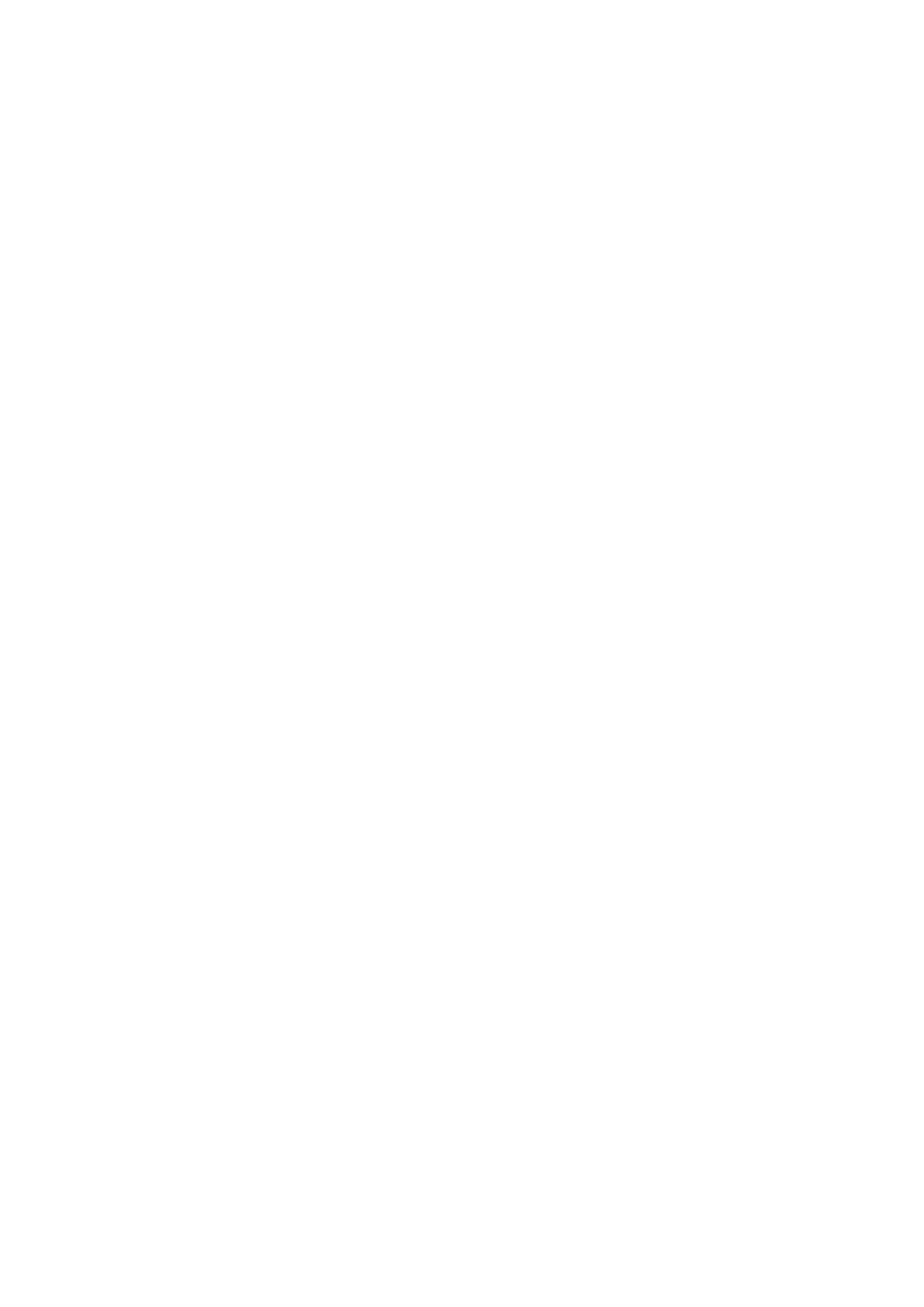## **Contents**

| 1              |     | Introduction                                                                                   | 1               |  |  |  |  |  |  |  |  |
|----------------|-----|------------------------------------------------------------------------------------------------|-----------------|--|--|--|--|--|--|--|--|
|                | 1.1 |                                                                                                | 3               |  |  |  |  |  |  |  |  |
| $\overline{2}$ |     | 5<br><b>Fundamentals</b>                                                                       |                 |  |  |  |  |  |  |  |  |
|                | 2.1 |                                                                                                | $\overline{5}$  |  |  |  |  |  |  |  |  |
|                | 2.2 | Approximate Pattern Matching on Genomic Datasets                                               | $\overline{5}$  |  |  |  |  |  |  |  |  |
|                | 2.3 |                                                                                                | $6\phantom{.}6$ |  |  |  |  |  |  |  |  |
|                |     | 2.3.1                                                                                          | $\overline{7}$  |  |  |  |  |  |  |  |  |
|                |     | 2.3.2                                                                                          | $8\,$           |  |  |  |  |  |  |  |  |
|                |     | 2.3.3                                                                                          | 9               |  |  |  |  |  |  |  |  |
|                | 2.4 |                                                                                                | 10              |  |  |  |  |  |  |  |  |
| 3              |     | <b>Compact Bit-Sliced Signature Index</b>                                                      | 13              |  |  |  |  |  |  |  |  |
|                | 3.1 |                                                                                                | 13              |  |  |  |  |  |  |  |  |
|                |     | 3.1.1                                                                                          | 13              |  |  |  |  |  |  |  |  |
|                |     | 3.1.2                                                                                          | 14              |  |  |  |  |  |  |  |  |
|                |     | 3.1.3                                                                                          | 17              |  |  |  |  |  |  |  |  |
|                |     | 3.1.4                                                                                          | 17              |  |  |  |  |  |  |  |  |
|                |     | 3.1.5                                                                                          | 21              |  |  |  |  |  |  |  |  |
|                |     | 3.1.6                                                                                          | 23              |  |  |  |  |  |  |  |  |
|                | 3.2 |                                                                                                | 25              |  |  |  |  |  |  |  |  |
|                |     | 3.2.1                                                                                          | 25              |  |  |  |  |  |  |  |  |
|                |     | 3.2.2                                                                                          | 25              |  |  |  |  |  |  |  |  |
|                |     | 3.2.3                                                                                          | 26              |  |  |  |  |  |  |  |  |
|                | 3.3 |                                                                                                | 26              |  |  |  |  |  |  |  |  |
| 4              |     | <b>Evaluation</b>                                                                              | 29              |  |  |  |  |  |  |  |  |
|                | 4.1 |                                                                                                | 29              |  |  |  |  |  |  |  |  |
|                | 4.2 |                                                                                                | 30              |  |  |  |  |  |  |  |  |
|                | 4.3 |                                                                                                | 30              |  |  |  |  |  |  |  |  |
|                | 4.4 | Practical Benefits of COBS over BIGSI                                                          | 32              |  |  |  |  |  |  |  |  |
|                | 4.5 |                                                                                                | 33              |  |  |  |  |  |  |  |  |
|                | 4.6 |                                                                                                | 33              |  |  |  |  |  |  |  |  |
|                | 4.7 | Space-Time Trade-Off $\dots \dots \dots \dots \dots \dots \dots \dots \dots \dots \dots \dots$ | 35              |  |  |  |  |  |  |  |  |
|                | 4.8 |                                                                                                | 38              |  |  |  |  |  |  |  |  |
|                | 4.9 |                                                                                                | 40              |  |  |  |  |  |  |  |  |
| 5              |     | <b>Conclusion</b>                                                                              | 43              |  |  |  |  |  |  |  |  |
|                | 5.1 |                                                                                                | 44              |  |  |  |  |  |  |  |  |
|                |     | <b>Bibliography</b>                                                                            | 51              |  |  |  |  |  |  |  |  |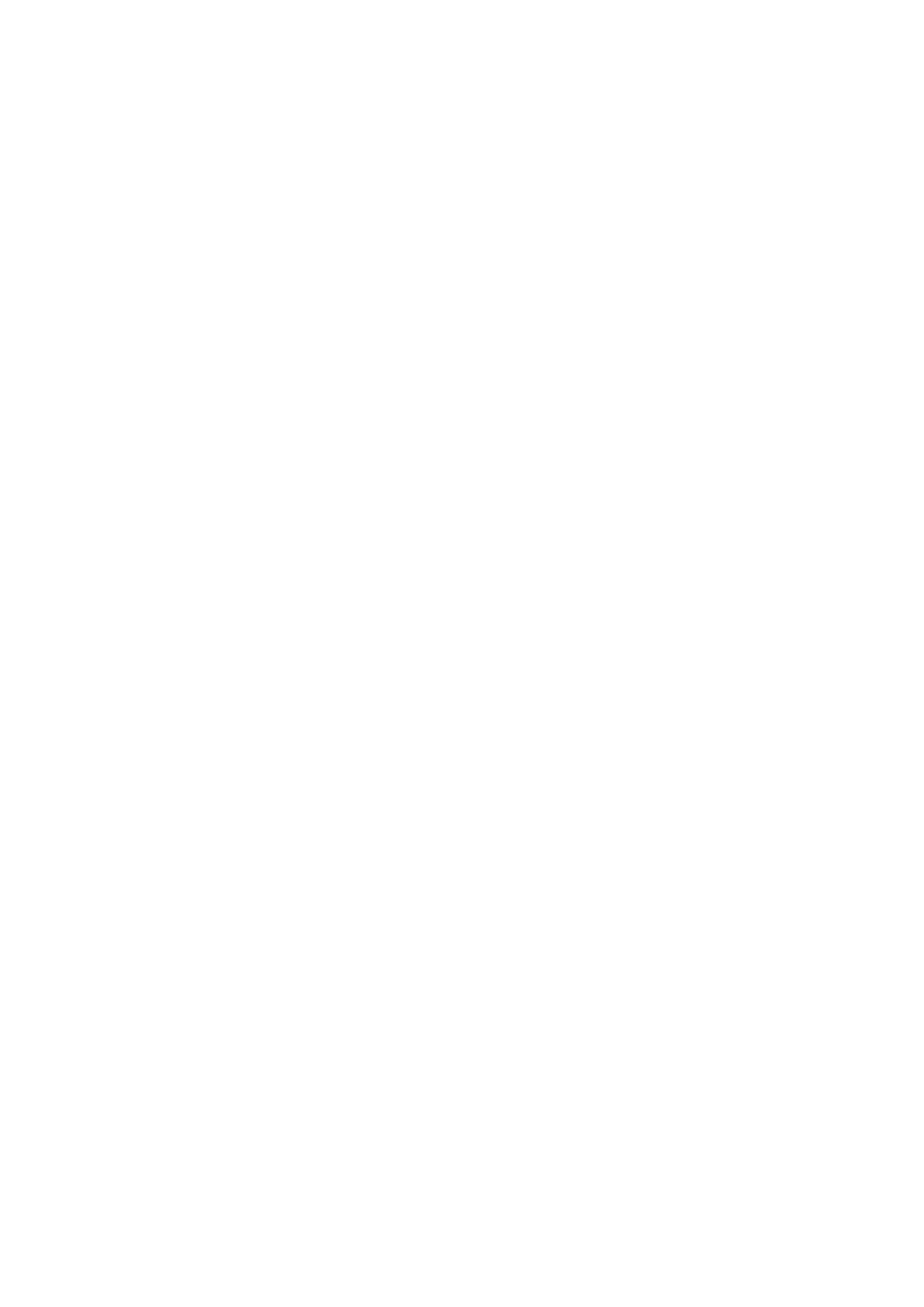### <span id="page-10-0"></span>**1. Introduction**

The ability to process and understand large collections of data is essential for many fields of science. Example applications are large-scale physics experiments and autonomous driving. Recent advances in genome sequencing technology have caused an exponential increase in raw genomic sequence read data  $[CAA+12]$  $[CAA+12]$ . Projections expect the amount of data contained in public sequencing databases such as the European Nucleotide Archive (ENA) to double every 12 to 18 months  $SLF+15$ . This data encodes a huge amount of information on the ancestry of organisms, their evolution, and their abilities and properties. Providing online search facilities for bacteria and viruses would enable research into epidemiology, basic science of disease, and tracking of "mobile elements" that jump between genomes and species. For example, the problem of antimicrobial resistance, where bacteria develop the ability not to be killed by specific drugs, is a global threat to public health. This occurs either through random mutations or by passing entire genes between different bacteria on long mobile vectors called plasmids. It is therefore of huge value to be able to search for these mutations, genes and plasmids. Indeed such search would be as enabling for microbial genomics as natural text search engines are for many everyday tasks.

Nearly all current approaches (SBT, SSBT, AllSomeSBT, Mantis) are focussed on queries on highly repetitive collections (such as human transcriptomes), which occupy a microscopic corner of the billions of years of evolution (and therefore diversity) in the tree of life [\[HBA](#page-61-0)+16]. However, a large portion of the data available in the public genomic archives is viral and bacterial data that, due to higher mutation rates, shorter generation times, and billions of years of evolution, does have a significantly lower similarity. Genomic data can be stored in two formats. In its raw format, it is stored in many small sequences generated by an error-prone experimental procedure that oversamples from the genomes that are in the physical sample under test. In its assembled format, the underlying genome is inferred from these sequences - this data varies wildly in accuracy, and is lossy when raw input data comes from more than one genome. Since assembly is a very costly process, most publicly available data is unassembled. The ENA contains 170 TiB of raw viral and bacterial data as of December 2016.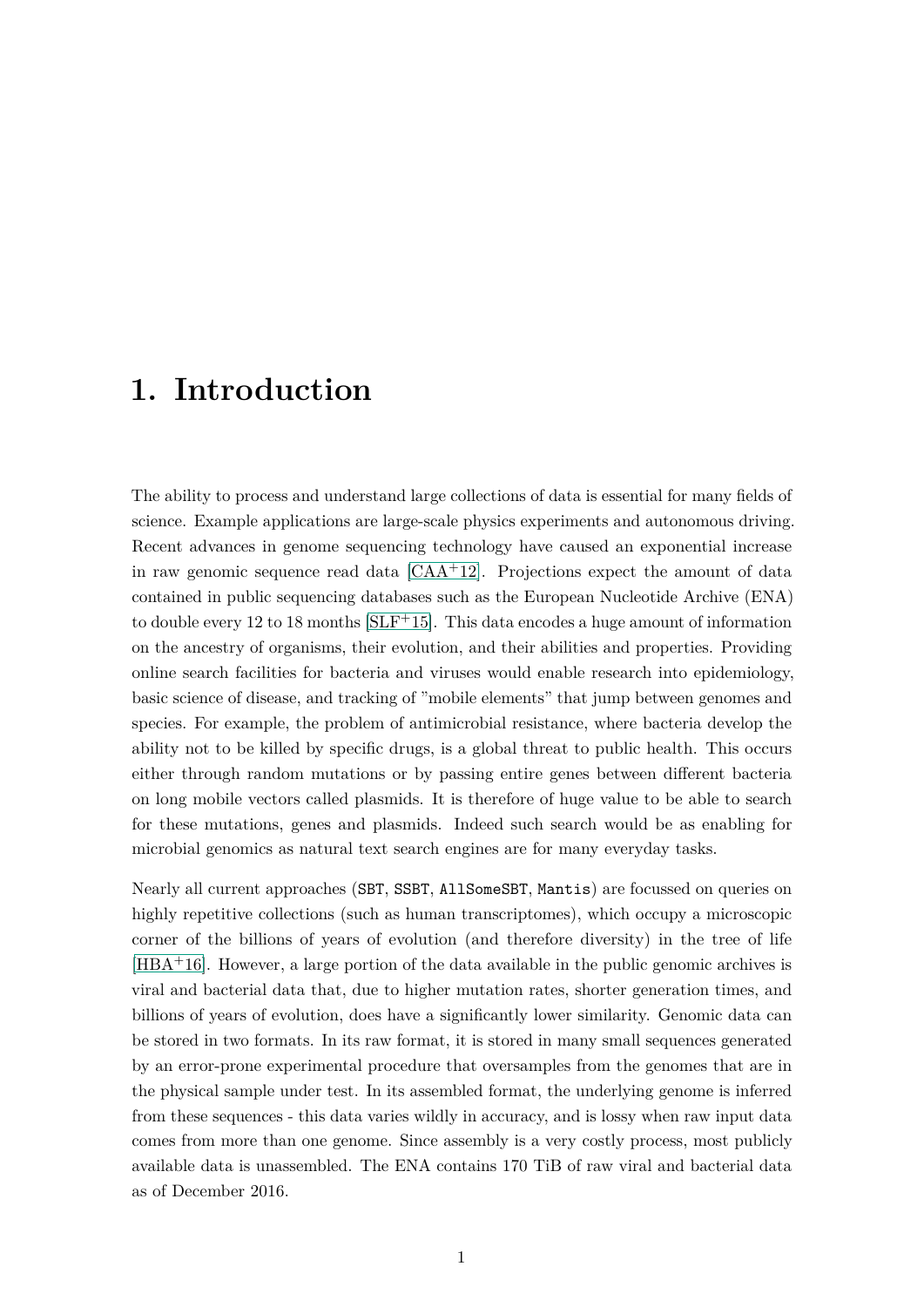One of the most widely-used tools in all of science is the Basic Local Alignment Search Tool (BLAST) [\[AGM](#page-60-3)+90]. It first enabled sequence-level searches over genomic databases. Many improvements have been made to the basic concept, resulting in numerous BLAST variants that improve speed and sensitivity. While BLAST and its variants have been widely used, they rely on the genomic data to be assembled. Additionally, BLAST and its extensions do not scale well as the amount of data increases. Hence, the amount of data currently present in public archives cannot be accessed using the traditional methods. As a result, new tools had to be created to cope with the exponential influx of raw genomic sequence reads.

Many of the existing information retrieval data structures do not function well due to the nature of the dataset and the queries. Full-text indexing data structures such as the Burrows-Wheeler transform [\[BW94\]](#page-60-4) or the FM-index [\[FM05\]](#page-61-1) currently are not able to handle data of this scale. Indices known from web search such as the inverted index are not suitable for the approximate nature of the queries and the lack of "words" in the data. Approximate queries are a necessity since the raw genomic reads can contain sequencing errors and since some applications require the ability to search for similar sequences. Furthermore, queries of tens of thousands of base pairs in length should be supported. These challenges led to the creation of several novel tools.

In 2016 Solomon and Kingsford introduced the Sequence Bloom Tree (SBT) [\[SK16\]](#page-62-2). This data structure and the associated algorithms solved the challenges and were used to enable the search on 2652 human transcriptomic sequences. To allow for approximate pattern matching a *q*-gram (also known as *n*-gram or *k*-mer) based approach was employed. This also helps in reducing the original data by removing duplication generated by the sequencing technique. Additionally, a hierarchy of compressed Bloom filters was used to reduce the size of the data structure. Later the Split Sequence Bloom Tree (SSBT) [\[SK17\]](#page-62-3) and the AllSome Sequence Bloom Tree (AllSomeSBT) [\[SHCM17\]](#page-62-4) were introduced, improving on the SBT.

Mantis is another large-scale sequence-search index [\[PAB](#page-61-2)+17]. It follows a fundamentally different approach than SBT or its variants. Mantis decreases the index construction time, index size, and execution time. It uses a counting quotient filter [\[PBJP17\]](#page-62-5) to store a mapping from *q*-gram to a document vector, resulting in various improvements over the Sequence Bloom Tree and its variants. However, one challenge introduced by the nature of viral and bacterial data is not addressed by any of these tools. The relatively low similarity in the genomic sequences of viruses and bacteria results in rapid increases in index size when new data is added. This is not the case for human sequence data since these tools compress the index by utilizing similarities within the data set. Since both problem domains, human genomes and viral and bacterial genomes, are of vital importance to many research fields the creation of specialized tools is of value. Due to the rapid growth of the data in both domains, this is especially important.

Recently, bit-sliced signatures were rediscovered as a viable approach to web search. BitFunnel  $\left[\text{GHL}^+17\right]$  is an index that addresses several of the challenges traditionally associated with signature-based indices. Simultaneously, bit-sliced signatures were also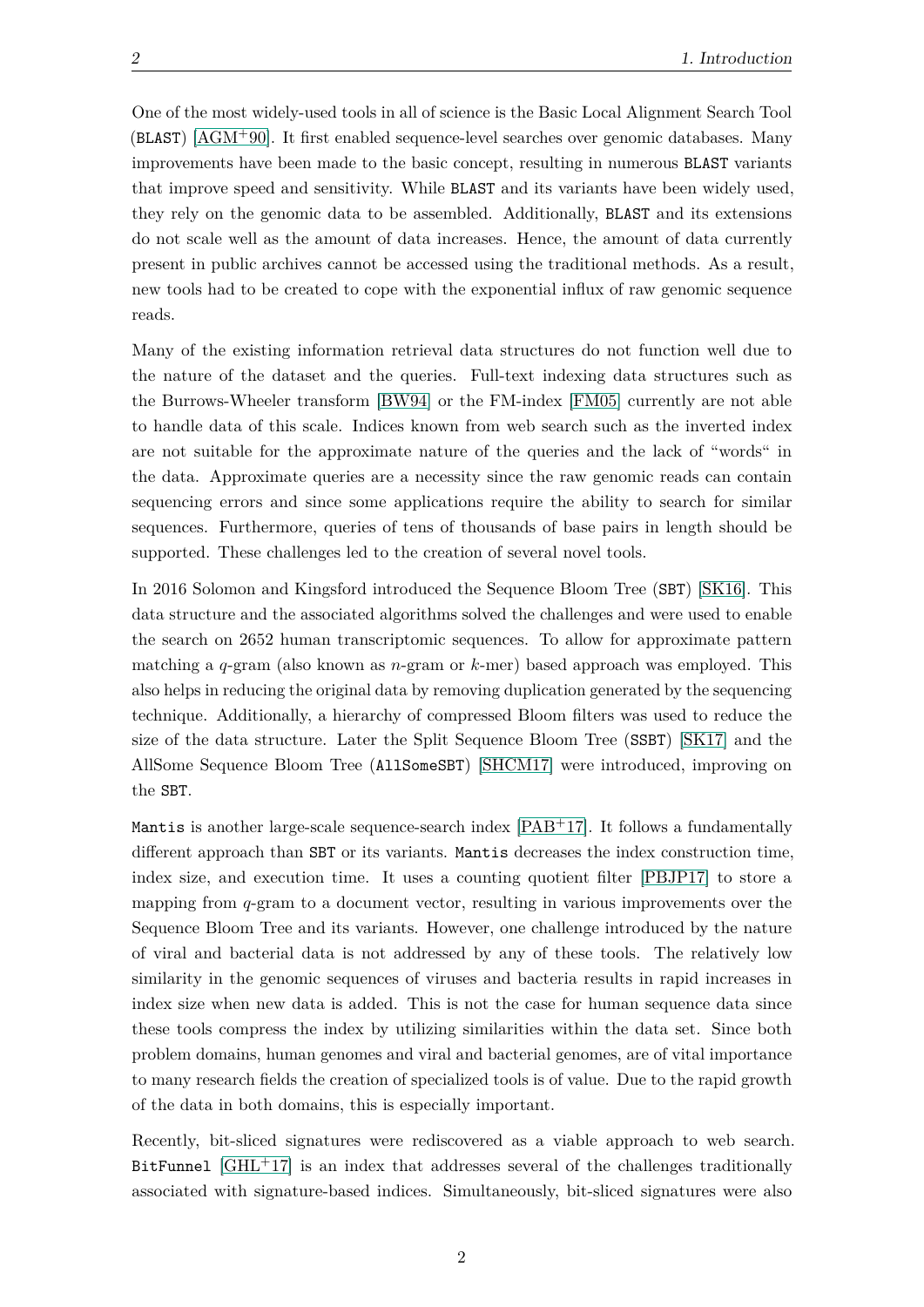used in the Bitsliced Genomic Signature Index (BIGSI) [\[BdBR](#page-60-0)+17]. This index was created for raw genomic data and does not rely on similarity within the data. BIGSI was used to index the raw viral and bacterial genomic data available in the ENA. As such, BIGSI was the first index that was viable for data with the properties described previously.

#### <span id="page-12-0"></span>**1.1 Contributions**

We introduce the Compact Bit-Sliced Signature Index (COBS) which outperforms BIGSI in build time, index size and query performance. We show how the index size can be reduced by sacrificing query performance and how the result can be enriched with quality information.

COBS solves the challenges of approximate pattern matching on large collections of genomic data with relatively low similarity. Its implementation outperforms the implementation of BIGSI by up to two orders of magnitude. Additionally, the space required to index all the viral and bacterial raw sequence reads of the ENA is reduced by 58% (849 GiB). COBS enables approximate search on millions of raw genomic sequences with queries of tens of thousands of characters. Queries of these lengths have various applications such as searching for a plasmid. Also, the contributions of this publication are applied to genomic data specifically, they build upon the foundations laid by BitFunnel and can be used in other scientific fields as well.

There are five main contributions. The index size is reduced by introducing a compact data structure. It is shown how the variation of index parameters affects index size and query performance. The result of a query is enriched and several practical engineering improvements are presented. Lastly, several ideas are proposed to show how the index can scale dynamically to multiple machines.

- **Compact Index** BIGSI grows linearly with the largest document contained in the index when new documents are added. This leads to a lot of wasted space when the size of the documents in the dataset varies. COBS introduces a new data structure which scales linearly with the *mean document size*. As a result, for very large collections each document is stored in a compact way. This comes at a cost of performance. However, the trade-off between index size and query performance can be made gradually. A large portion of the index size reduction can be achieved with only a minor increase in query time.
- **Algorithm Engineering** In recent publications the choice of index parameters was made to optimize for space usage  $[BdBR+17]$  $[BdBR+17]$ . However, the performance impact that these parameter choices have was not made clear. We show how the choice of parameters influences both index size and query performance. Afterwards, we employ these findings to construct the index on the ENA dataset.
- **Result Enrichement** To decrease the index size BIGSI uses a set membership data structure. COBS uses the same underlying structure which leads to result sets that can contain false positives. We provide a formula which can be used to mitigate the influence of these false positives. By using this method the result can be enriched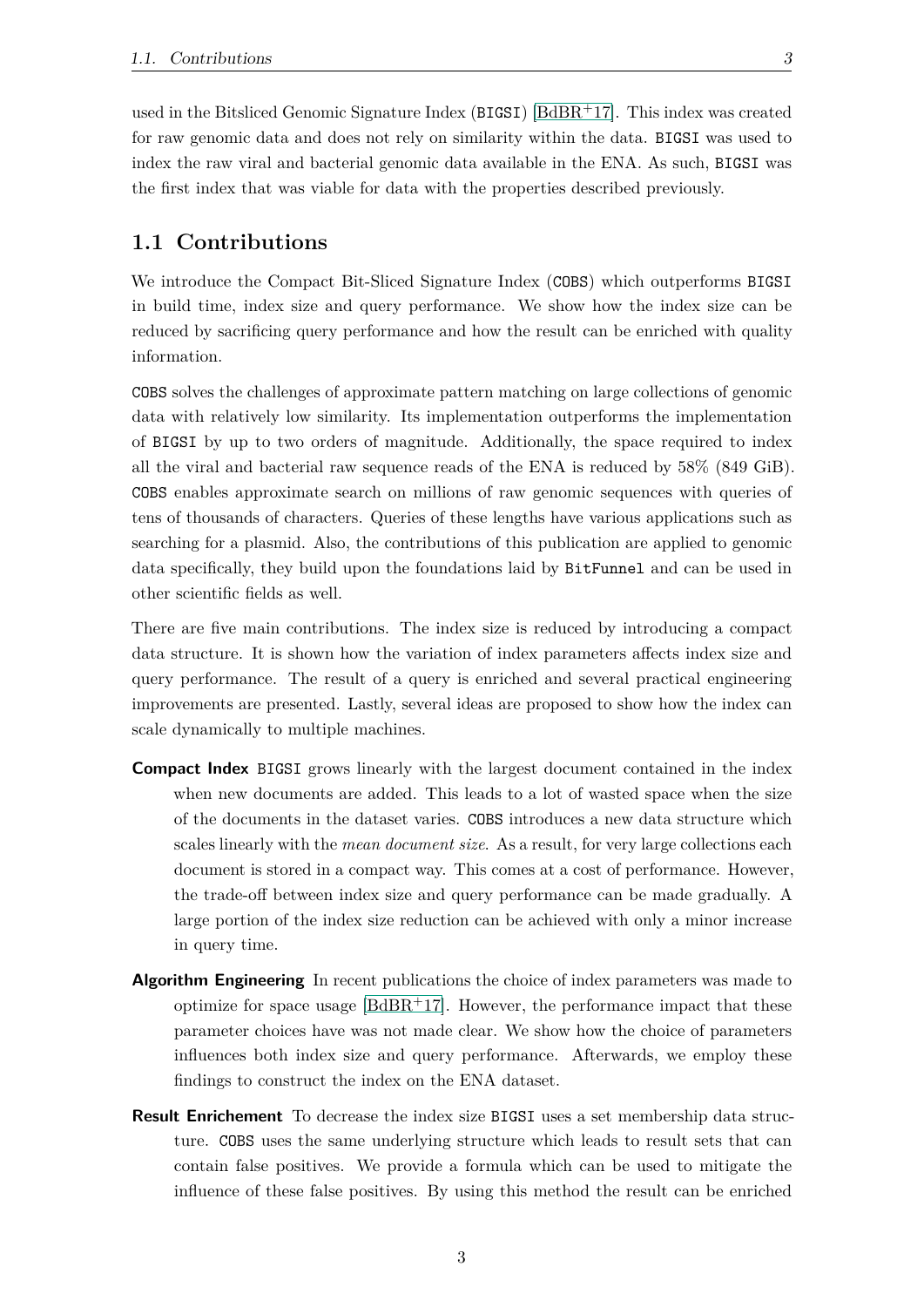with quality information that could be used to increase the effectiveness of the index. This formula can also be used to improve the results of BIGSI.

- **Optimizations** The reference implementation of BIGSI is written in Python. We provide a C++ implementation of COBS at [https://github.com/devgg/cobs](https://github.com/devgg/isi). This leads to a performance increase over BIGSI of up to two orders of magnitude. Multiple additional performance optimizations have been made. The disk is accessed with raw direct I/O, bypassing kernel space buffering. Additionally, Single Instruction Multiple Data (SIMD) and Open Multi-Processing (OpenMP) are used to speed up query processing.
- **Dynamic Index** We propose multiple ideas on how to make the index dynamic. That is to say, how to enable insertion, deletion, and modification. Additionally, we show how the index can be efficiently sharded onto multiple machines. Further research is needed to evaluate and build upon these ideas.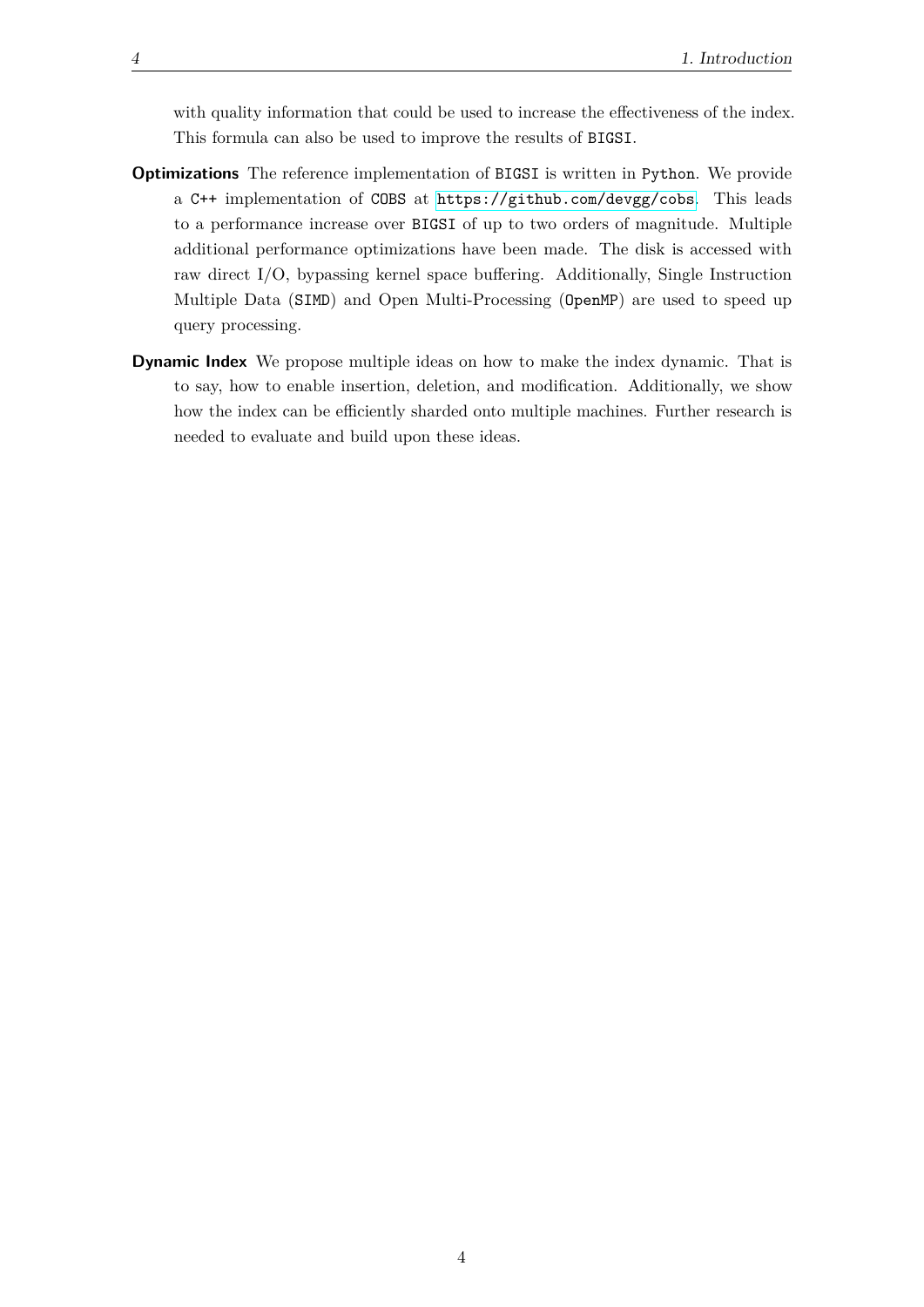### <span id="page-14-0"></span>**2. Fundamentals**

In this chapter, the fundamentals needed to understand the Compact Bit-Sliced Signature Index are established. The notation used in this thesis is introduced in Section [2.1.](#page-14-1) Next, the problem of approximate pattern matching is examined in Section [2.2.](#page-14-2) Section [2.3](#page-15-0) outlines related work in the areas of Information Retrieval (IR) and bioinformatics. We finish this chapter by formulating the main problem which is solved in the remainder of the thesis (Section [2.4\)](#page-19-0).

#### <span id="page-14-1"></span>**2.1 Notation**

The notation used in the thesis is the common notation used in the field of Stringology, which differs from notations used in bioinformatics.

A *string S* is a sequence of characters. The finite ordered set of all characters  $\Sigma$  is called *alphabet*. Since we will be focusing on genomic data our most used alphabet is defined as the set of all base pairs  $\Sigma = \{A, C, G, T\}$ . A *q*-gram (less commonly *n*-gram or *k*-mer) is a substring of length *q*. Let  $G_q(S)$  be the *q*-gram profile of *S* [\[Ukk92\]](#page-62-6). That is to say,  $G_q(S)$ is defined as the vector of all *q*-grams contained in *S*. Equation [2.1](#page-14-3) shows the relation between  $|G_q(S)|$  and *S*.

$$
|G_q(S)| = |S| - q + 1 \tag{2.1}
$$

<span id="page-14-3"></span>A *document d* is a vector of strings such as the contents of a website or the reads of a genome. Multiple documents form a *collection D*. To formulate the problem further notation is introduced in Section [2.4.](#page-19-0)

#### <span id="page-14-2"></span>**2.2 Approximate Pattern Matching on Genomic Datasets**

Understanding the properties of the dataset is the first step in deciding which approximate pattern matching approach to take. Our goal is to index all viral and bacterial sequence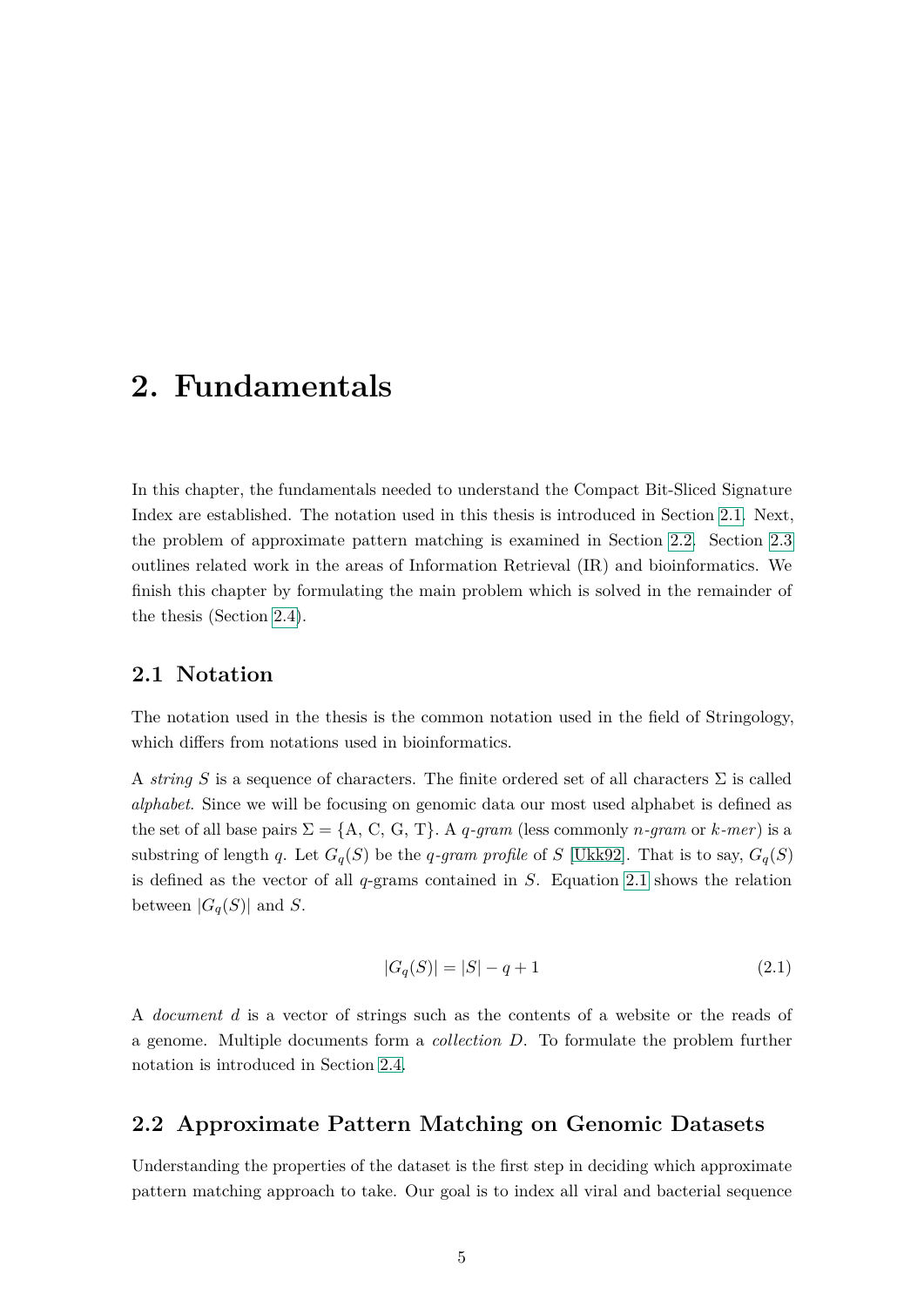reads available in the European Nucleotide Archive (ENA) [\[TAA](#page-62-0)+17]. This dataset was first used in  $[BdBR<sup>+</sup>17]$  $[BdBR<sup>+</sup>17]$  and contains 447,833 documents consisting of sequence reads of lengths between 35 and 1000 characters. The total dataset has a size of over 170 TiB. In contrast to the human pan-genome, the pan-genome of bacteria is much larger [\[LG09\]](#page-61-4). Additionally, the dataset consists of genomes of different species. As a consequence, the similarity between genomes in the dataset is comparatively lower.

The raw data consists of genomic sequence reads. Therefore, each document contains a great deal of duplication (generally substrings are oversampled at least 30 times). In addition the sequences have an error rate of approximately 0*.*5% − 3% depending on the sequencing technique  $[RRC+13]$  $[RRC+13]$ . Assembling the genomes is not optimal for this application as the input data is not guaranteed to be from one genome, and assembly programs are heuristic, error-prone and slow. To clean the data, the built-in error-cleaning algorithm of McCortex  $[ICT+12, ITM12]$  $[ICT+12, ITM12]$  $[ICT+12, ITM12]$  was used.

The problem of approximate pattern matching has been the topic of many publications [\[Kru16\]](#page-61-7). For large datasets a pre-calculated index structure is necessary. Due to the properties of the dataset, we decided to create an index based on a *q*-gram vocabulary. This is advantageous for several reasons. As discussed previously, the dataset contains a lot of duplication which is eliminated by the use of *q*-grams. In other words, duplicate *q*-grams can be discarded since it is very unlikely that the same *q*-gram is contained multiple times in a genome (for sufficiently large *q*). Furthermore, the queries that the index will need to handle might be several tens of thousands of characters long. As a consequence, more complex approximate string matching measures like the edit distance are not computationally feasible and, as was shown in  $[BdBR+17]$  $[BdBR+17]$ , not necessary for real-world applications.

For the above reasons, our problem is transformed from approximate pattern matching to the problem of finding set intersections. That is to say, for each document we want to find the number of *q*-grams both contained in the document and the query. For this reason, we transformed each of the 447,833 documents containing raw sequence reads into a set of *q*-grams. This reduced the space requirements for our initial data from 170 TiB to 10 TiB. To reduce redundancy, each *q*-gram was transformed into its canonical form. In other words, we use the lexicographical smaller of the forward and the reverse complemented *q*-gram sequence as described in [\[OTM](#page-61-8)+16].

To choose the *q*-gram size *q*, a trade-off must be made between *uniqueness* and *sensitivity*. Longer *q*-grams are more likely to uniquely define a position in the genome and can be used to identify a specific mutation. At the same time, identifying a single-base change using very long *q*-grams is likely to fail due to other nearby mutations. We choose  $q = 31$  which should result in sufficient uniqueness while still providing enough sensitivity for real-world applications. Igbal et al.  $[ICT+12]$  $[ICT+12]$  provide further insight into this trade-off.

#### <span id="page-15-0"></span>**2.3 Other Approaches**

The problem of finding documents relevant to a query is important in many different areas of scientific research. Traditionally documents were scanned sequentially. Knuth, Morris,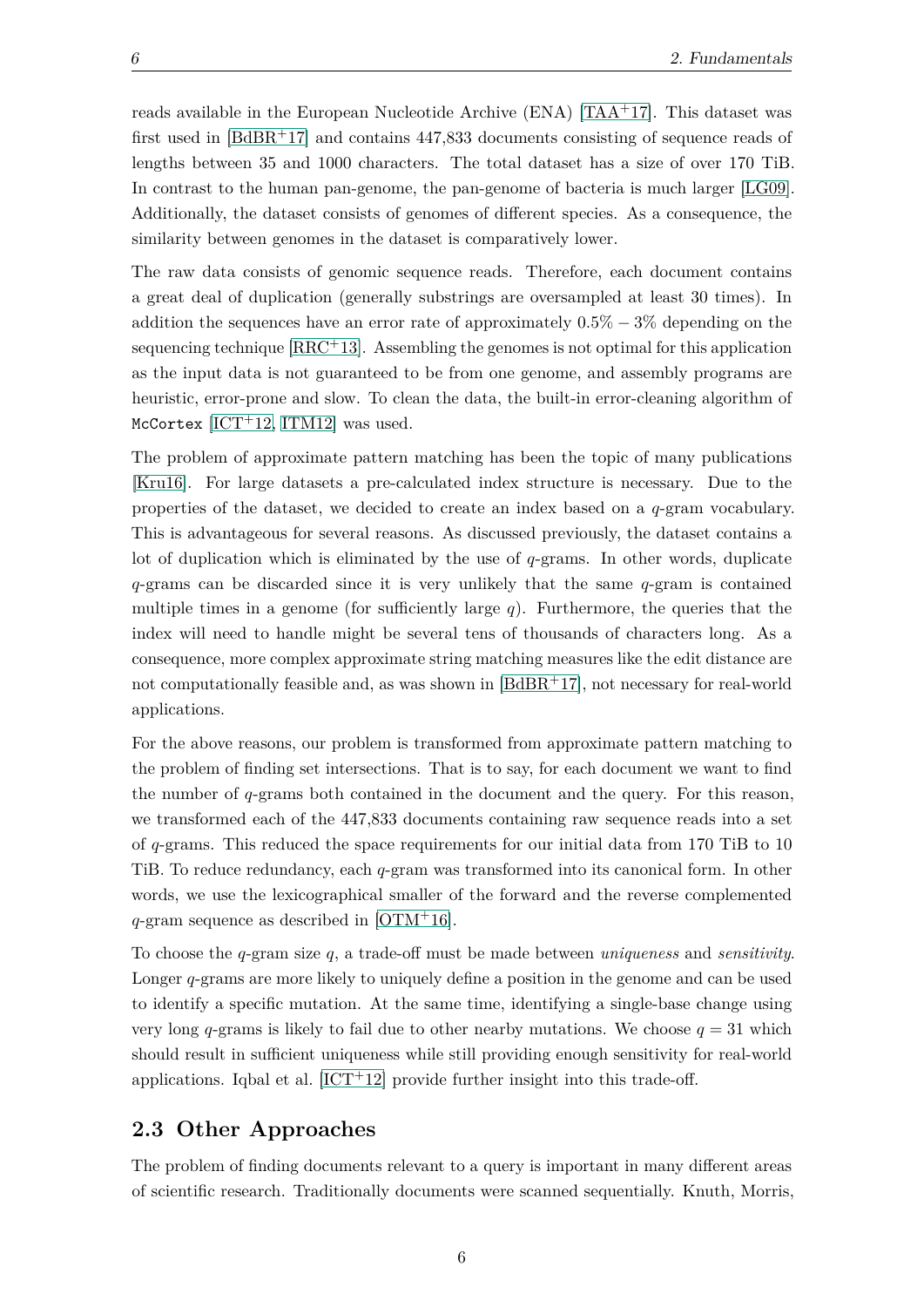and Pratt [\[KMP77\]](#page-61-9) and Boyer and Moore [\[BM77\]](#page-60-5) introduced algorithms to efficiently scan text. Both these algorithms scale at least linearly with the length of the documents. For larger datasets, this quickly becomes prohibitive in terms of time. As a result, precomputed index structures were introduced [\[FO98\]](#page-61-10). In this section we give an overview of existing approaches related to the *q*-gram-based pattern matching described in Section [2.2.](#page-14-2) First, we examine the approaches already present in the field of bioinformatics. Afterwards, we look at the indices classically used for Information Retrieval.

#### <span id="page-16-0"></span>**2.3.1 Genomic Sequence-Search Indices**

Since the introduction of the Basic Local Alignment Search Tool (BLAST) in 1990 [\[AGM](#page-60-3)+90] a wide range of tools has been created to manage and organize genomic data. BLAST was the first tool that allowed efficient comparison of biologic sequence information. It is used to search for a query sequence in one or multiple target sequences. In a first step, a heuristic is used to find similar sub-sequences. This step is called seeding. Afterwards, the similar sub-sequences created during seeding are extended in both directions. During the extension a score is computed for each alignment. If this score becomes too low the alignment is excluded from the result. Several improvements have been made to both speed and sensitivity by tools such as DIAMOND [\[BXH15\]](#page-60-6) or the BLAST-like Alignment Tool (BLAT) [\[Ken02\]](#page-61-11). However all these tools require the collection to only contain assembled genomic sequences. Since over 80% of sequences available in archives such as the ENA are unassembled, new tools had to be created to make this data accessible.

In 2016 the Sequence Bloom Tree (SBT) was introduced by Solomon and Kingsford [\[SK16\]](#page-62-2). This data structure uses a binary tree of compressed *Bloom filters* to efficiently store the *q*-grams of a collection. A Bloom filter is a set membership data structure which can be used to store a set of terms. When querying, the filter might produce a false positive but not a false negative. In other words, the filter might report that a term that was not inserted is present but might not report that an element that was inserted is absent.

In the SBT each document is represented as one Bloom filter at a leaf of the binary tree. An inner node contains all *q*-grams present in its subtree. When querying this index the tree can be traversed from the root to find all documents containing at least a certain percentage of the *q*-grams. A subtree can be excluded when this threshold of *q*-grams is not present in the Bloom filter at its root. Due to its construction algorithm, where nodes are combined from the leaves down until the root node is created, all Bloom filters have to have the same size. This size depends on the number of unique *q*-grams present in the collection.

For a small number of documents with high similarity the number of unique *q*-grams is relatively small. However, for millions of documents containing viral and bacterial data with comparatively low *q*-gram sharing, the size of the index would become prohibitive [\[BdBR](#page-60-0)+17]. The more recent Split Sequence Bloom Tree (SSBT) [\[SK17\]](#page-62-3) and AllSome Sequence Bloom Tree (AllSomeSBT) [\[SHCM17\]](#page-62-4) share the same limitation. These indices improve on the SBT with a similar high-level approach. The main idea is to use two Bloom filters for the internal nodes of the tree. The first Bloom filter only stores the *q*-grams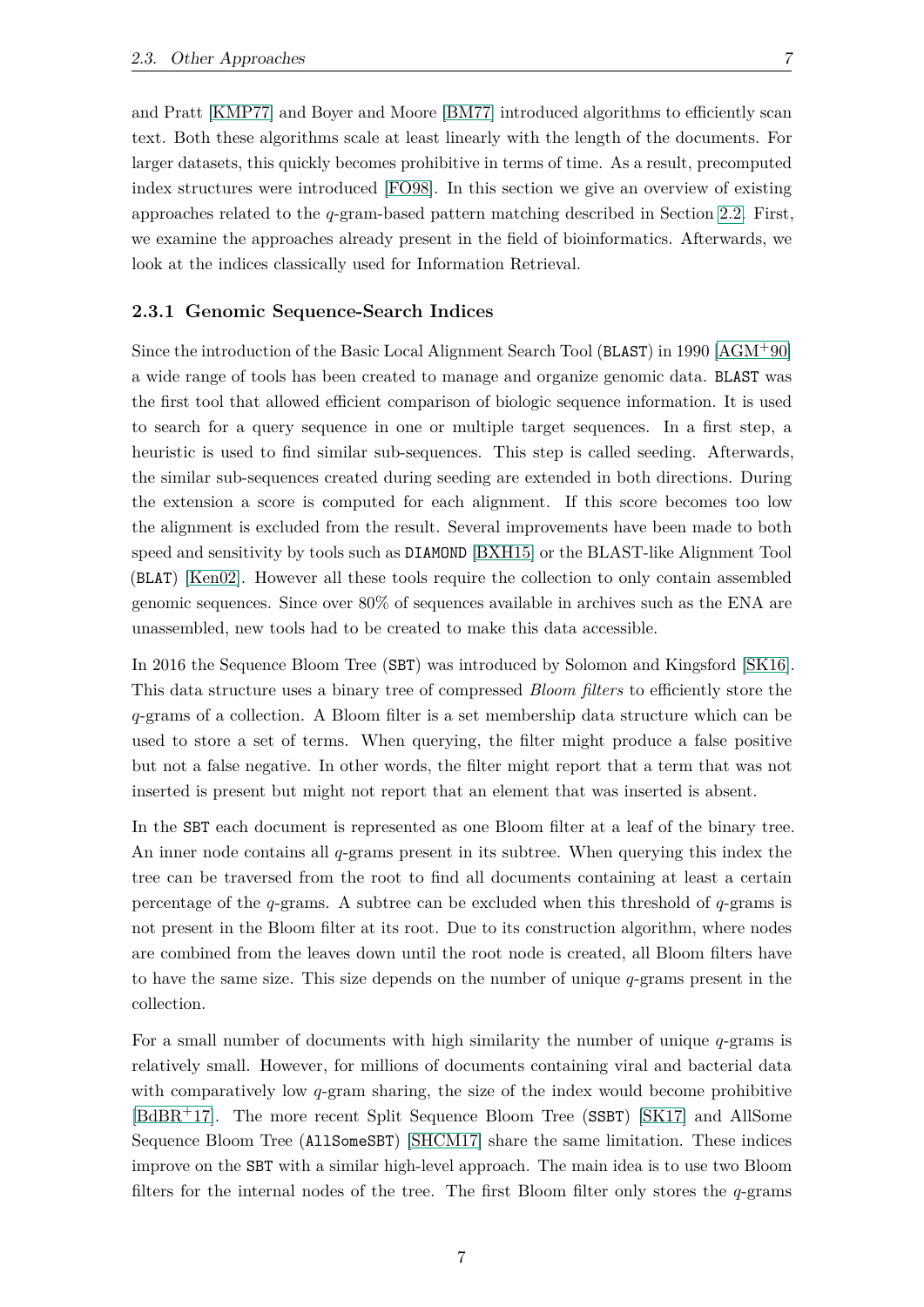<span id="page-17-1"></span>

Figure 2.1: The relation between the collection  $D = \{d0, d1, d2\}$  and an inverted index built on this collection.

present in all children of the node. These *q*-grams do not need to be stored in any of the children, thereby reducing redundancy. The second Bloom filter stores the rest of the *q*-grams that only appear in some of the children. To reduce the total space requirements both SSBT and AllSomeSBT cluster similar documents into the same subtree. Although this technique reduces the space requirements when compared to the SBT, the index size during construction would still remain prohibitive  $[BdBR+17]$  $[BdBR+17]$ .

Mantis is another large-scale sequence-search index  $[PAB<sup>+</sup>17]$  $[PAB<sup>+</sup>17]$ . It uses a counting quotient filter [\[PBJP17\]](#page-62-5) to store a mapping from *q*-gram to a document vector, resulting in various improvements over the Sequence Bloom Tree and its variants. A counting quotient filter is a multiset membership data structure. Mantis uses this structure to store the locations of compressed bit vectors. To query the index the location to the bit vector associated with each *q*-gram is extracted from the counting quotient filter. Multiple *q*-grams can point to same bit vector which stores the documents that contain these *q*-grams. This reduces both index size and execution time. However, similar to the other approaches Mantis relies on the high *q*-gram sharing of the human genome and scales superlinearly with the number of unique terms. Therefore it is not suitable for the properties of the ENA dataset. To our knowledge, the only index that can be built on a similar dataset and run on consumer grade hardware is BIGSI [\[BdBR](#page-60-0)+17]. An introduction to BIGSI is provided in Section [2.3.3.](#page-18-0)

#### <span id="page-17-0"></span>**2.3.2 Inverted Index**

Inverted indices are one of the main tools for Information Retrieval in web search [\[FBY92,](#page-60-7) [BCC16\]](#page-60-8). An inverted index is a mapping from every term in a collection to a list of documents containing it. This allows for quick lookups of documents containing specific words. Today there exist highly engineered implementations with techniques such as early termination and top-*K* retrieval [\[WMB99,](#page-62-8) [ZM06\]](#page-62-9).

A collection *D* can be seen as a mapping from documents to words. Given the document, it is straightforward to get the list of words contained in it. To allow for the reverse operation, the mapping needs to be inverted. That is to say, to find all documents which contain some words one needs to have a mapping from word to document. This is the definition of an inverted index and is illustrated in Figure [2.1.](#page-17-1)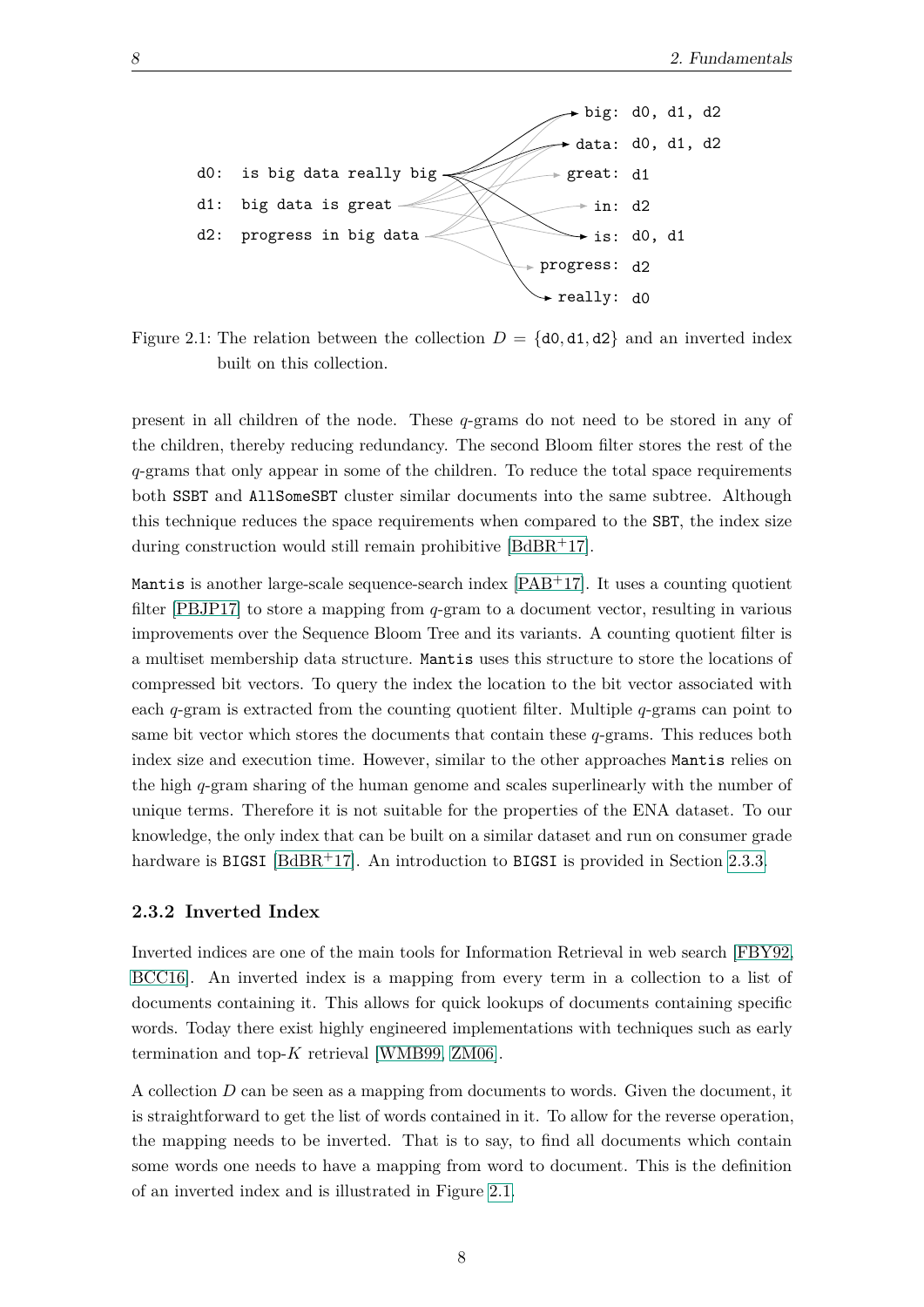On the left side a collection  $D = \{d0, d1, d2\}$  is shown. This mapping from document to words is inverted and the resulting inverted index is shown on the right. An inverted index can be used to efficiently find the documents containing a set of terms. For example, the documents  $(\{d0, d1\})$  containing both the terms big and is can be found quickly by looking at the relevant rows in the inverted index. However, the properties of our dataset make the inverted index a suboptimal choice.

The inverted index grows linearly with the number of unique words contained in the documents of the collection. This is fine for web search where the number of terms is relatively small compared to the number of documents. For example,  $10^{12}$  documents containing  $10^8$  unique terms for Google's index [\[BdBR](#page-60-0)+17, [BP12\]](#page-60-9). This is not the case for documents containing *q*-grams based on viral and bacterial sequence reads where the pan-genome might be of essentially infinite size [\[LG09\]](#page-61-4). There, the number of possible  $q$ -grams is  $4^n$  which for  $q = 31$  is on the order of  $10^{18}$ . For the ENA dataset with less than  $10^7$  documents there are  $10^{12}$  unique *q*-grams. Therefore we consider other approaches that do not scale linearly with the number of unique terms.

#### <span id="page-18-0"></span>**2.3.3 Signature Files**

In the context of Information Retrieval a signature is a way to represent a document *d*, typically by a bit pattern that can be created in various ways [\[FC84\]](#page-61-12). The most well-known approach to implement signatures is via Bloom filters. Bloom filters were introduced by Burton H. Bloom in 1970 [\[Blo70\]](#page-60-10) and have found application in many areas of computer science since then. A Bloom filter is a set membership data structure. We will introduce Bloom filter-based signatures more thoroughly in Section [3.1.1.](#page-22-2) Tarkoma et al. provide a good overview of current Bloom filter variants in their survey from 2012 [\[TRL12\]](#page-62-10).

Signature files were first introduced in 1984 by Faloutsos et al. [\[FC84\]](#page-61-12). Signature files can be seen as an index containing signatures for each document in a collection. Signature files have long been known as a method of Information Retrieval in large collections [\[FC84\]](#page-61-12). Zobel et al. deemed signature files inferior to inverted index based approaches in almost every category measured [\[ZMR98\]](#page-62-11).

Originally, signature files stored the signatures of the documents sequentially. One early improvement was to use signatures of the same size for each of the documents and to transpose the resulting matrix [\[Won85\]](#page-62-12). The resulting index is called Bit-Sliced Signature Files (BSSF) [\[FC88\]](#page-61-13) but can be seen as an inverted index based on signatures. This index, which we call Bit-Sliced Signature Index, is described in Section [3.1.2.](#page-23-0)

Recently the interest in signature files was reinvigorated by  $BitFunnel [GHL<sup>+</sup>17]$  $BitFunnel [GHL<sup>+</sup>17]$  $BitFunnel [GHL<sup>+</sup>17]$ . In this publication, a set of techniques was introduced to address the challenges classically associated with signature files. The first technique is called *frequency-conscious signatures*. It adjusts the number of hash functions for each term individually. The number of hash functions is based on the frequency of the term's occurrence in the collection. Terms that appear less frequently are assigned more hash functions. This ensures that the number of false positives is more consistent and also implies a smaller memory footprint.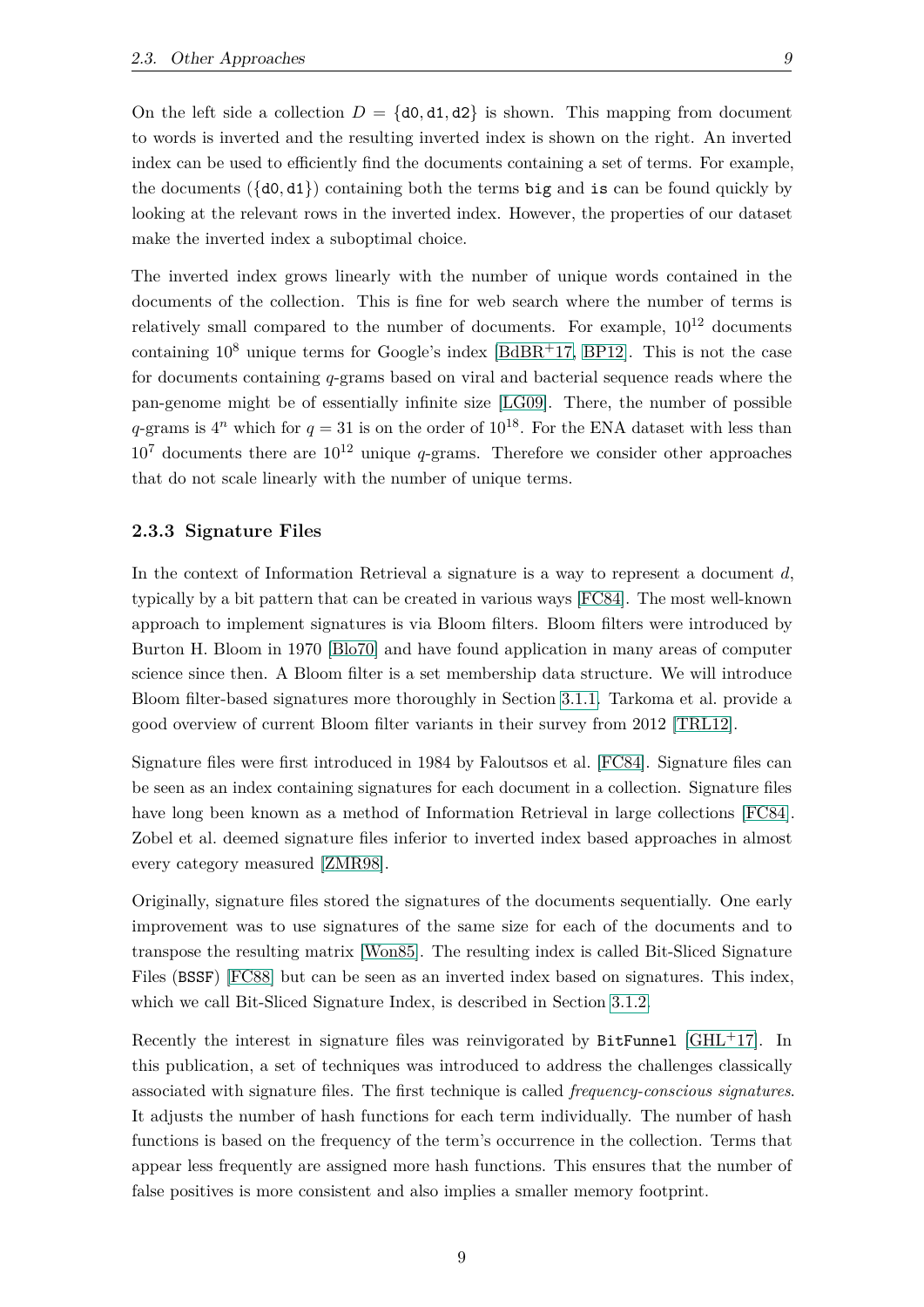*Higher rank* rows are the second technique proposed. It builds upon the idea of blocked signature files [\[SDKR87,](#page-62-13) [KSDR90,](#page-61-14) [ZMR98\]](#page-62-11) to reduce execution time. Each of the terms is hashed into multiple signatures of different sizes. This allows for early pruning when one of the higher (shorter) signatures reports a negative result. To automatically configure the number of hash functions and the number and kind of blocks for each term, BitFunnel uses a performance model. This model is used to perform a constrained optimization.

As described earlier, the signatures of all documents need to have the same size in the Bit-Sliced Signature Index. Depending on the dataset, this can result in a lot of wasted space and large differences in false positive rates. Solutions for this problem have been proposed [\[ZMR98\]](#page-62-11). However, each of them comes with several drawbacks making them not generally applicable. The third technique introduced in the BitFunnel paper is *sharding* by document length. Each machine stores one index with documents of similar sizes. Therefore, little space is wasted and the false positive rate is similar between any two documents. When working on the scale of web search, sharding by document length is an improvement at no additional cost since the index needs to be sharded on many machines anyway. In Section [3.1.4](#page-26-1) we will introduce a solution that addresses this challenge on a single machine, thereby creating a compact index.

Bradley et al. introduced BIGSI [\[BdBR](#page-60-0)+17], a BSSF-based search index enabling the indexing of millions of viral and bacterial genome sequence reads. This index was the first that applied the concept of bit-sliced signatures in the context of large-scale genomic sequence-search.

#### <span id="page-19-0"></span>**2.4 Problem Definition**

As discussed in Section [2.2,](#page-14-2) the problem of approximate string matching can be solved in multiple different ways [\[Kru16\]](#page-61-7). When taking into account the specific properties of viral and bacterial genomic data, a *q*-gram based approach is the most viable. Note that we ignore the frequency of *q*-grams in the original documents since *q* was chosen in a way that *q*-grams should be unique within documents. Therefore, the problem of approximate sequence-search in genomic data is transformed to the problem of counting the number of *q*-grams of the query that appear in a document. As a result, the original query string is divided into its *q*-gram profile. Let  $Q = \{t_1, ..., t_{|Q|}\}$  be a bag of terms called a *query*, and let  $m = |Q|$  be the number of terms in a query. Then the *q*-gram genomic search problem is defined in Problem [1.](#page-19-1)

<span id="page-19-1"></span>**Problem 1.** Return the number of terms of the query *Q* that are also contained in document *d*, the result may contain false positives. Let  $r = R(d, Q)$  be the result,  $r_{tp}$  be the number of true positives and  $r_{fp}$  be the number of false positives. Then:

$$
r = r_{\rm tp} + r_{\rm fp} = |\{t \in Q : t \in d\}| + r_{\rm fp}
$$

 $R(d, Q) = r$  and  $R(D, Q, \epsilon) = \{(i, R(d_i, Q)) \mid d_i \in D \land R(d_i, Q) \geq \epsilon m\}$  are the results of a query on a document and a collection respectively. The boolean conjunction represented by  $\epsilon$  is an optional term. The current index implementation does not contain optimizations based on  $\epsilon$ . Therefore, we assume  $\epsilon = 0$  for the rest of this work. The Bitsliced Genomic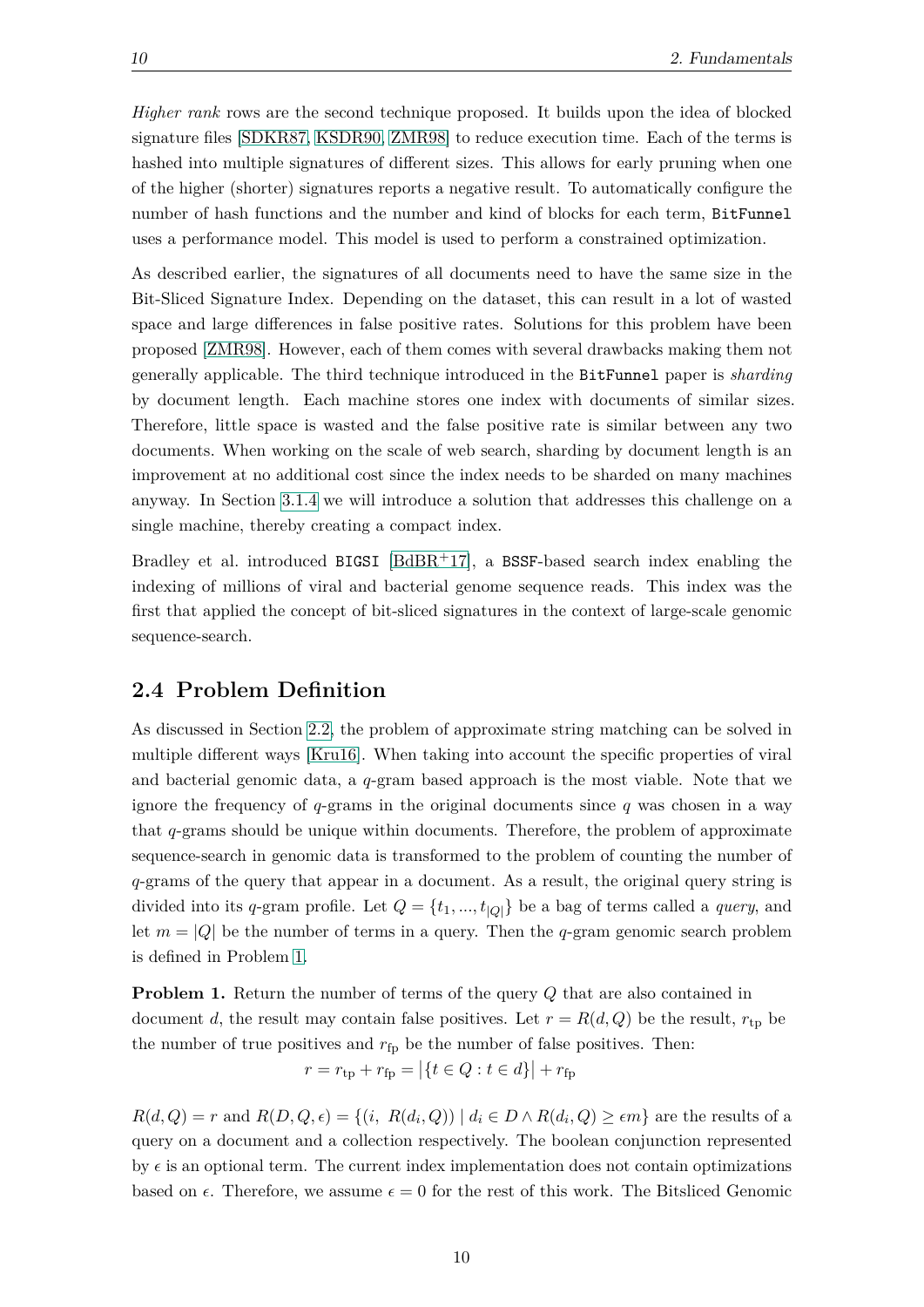Signature Index solves Problem [1.](#page-19-1) We introduce COBS which provides vast improvements in build time, space requirements and query time.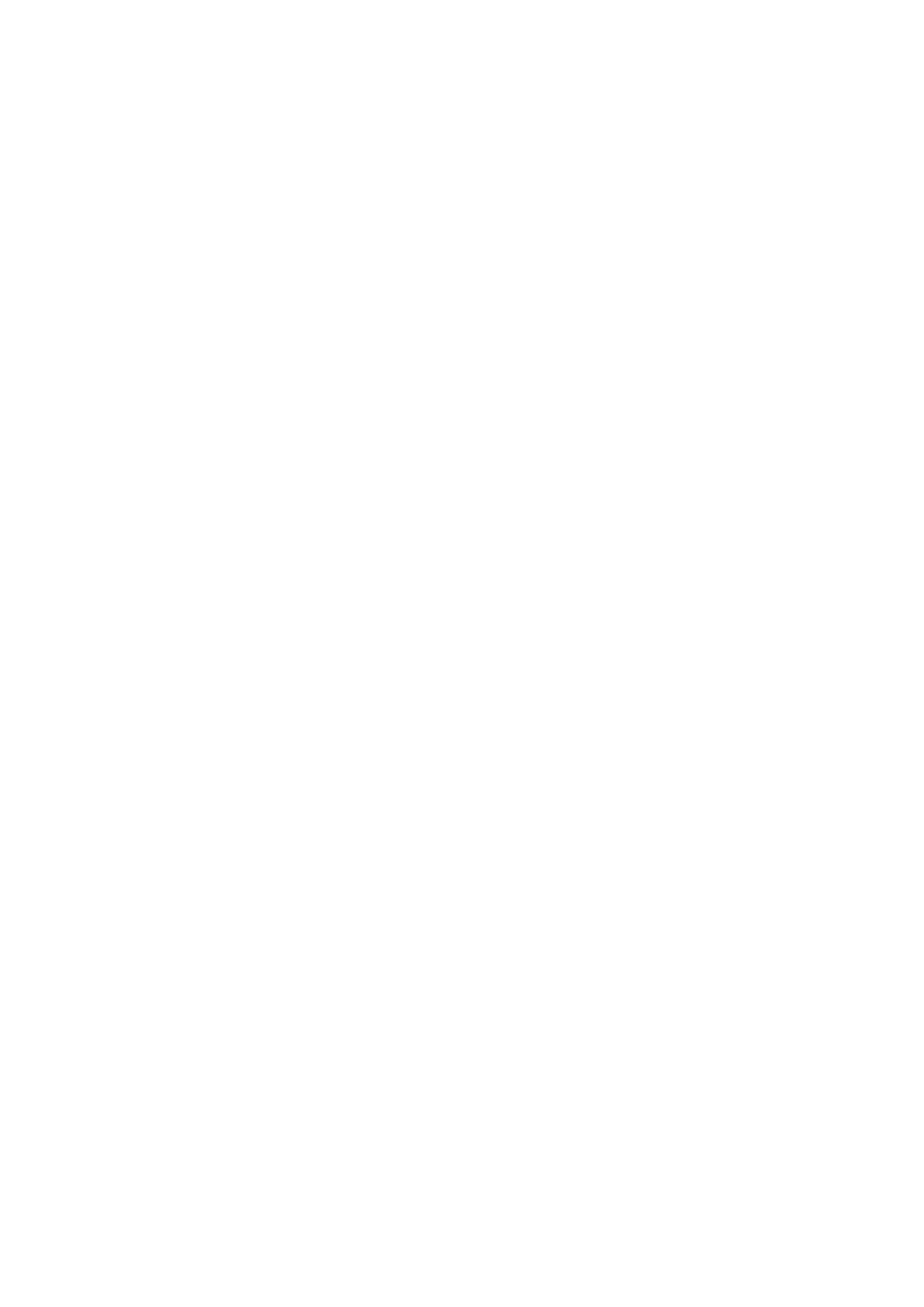### <span id="page-22-0"></span>**3. Compact Bit-Sliced Signature Index**

This chapter gives an in-depth explanation of the Compact Bit-Sliced Signature Index (COBS). Section [3.1](#page-22-1) gives a thorough explanation of the index and the main scientific improvements made in this thesis. The engineered implementation details are outlined in Section [3.2.](#page-34-0) Lastly, Section [3.3](#page-35-1) shows how the index can scale to multiple machines to accommodate the rapid increase in genomic data caused by the advances in genome sequencing.

#### <span id="page-22-1"></span>**3.1 Design**

Although COBS was designed to enable large-scale interactive searching of viral and bacterial data, the index excels in all scenarios where data with similar properties is used. For this reason and for better comprehensibility, the introduction of the data structure is written in terms of web search. We first give an overview of Bloom filter-based signatures. Afterwards, we describe the index and its parameters. Finally, we introduce equations to help the user understand the quality of the results.

#### <span id="page-22-2"></span>**3.1.1 Signatures**

Inverted indices scale poorly when there are a lot more unique terms than documents. This is the case for the ENA dataset since the length of the *q*-grams is chosen such that *q*-grams are unique. Signatures [\[FC84\]](#page-61-12) are a way to remedy this problem. As discussed in Section [2.3.3,](#page-18-0) we use Bloom filters to implement signatures. A Bloom filter-based signature of a document is a bitstring of *w* bits. Each of the words of the document is hashed with *k* hash functions and the corresponding bits are set to 1. Figure [3.1](#page-23-1) illustrates this process. Note that *v* represents the number of unique terms in a document, as inserting the same element multiple times does not change the signature.

Each of the  $v = 4$  terms is hashed  $k = 3$  times and the corresponding bits in the signature are set. Notably the number of set bits of a signature does only depend on the signature size  $w$ , the number of hash functions  $k$ , and the number of unique terms  $v$ . To check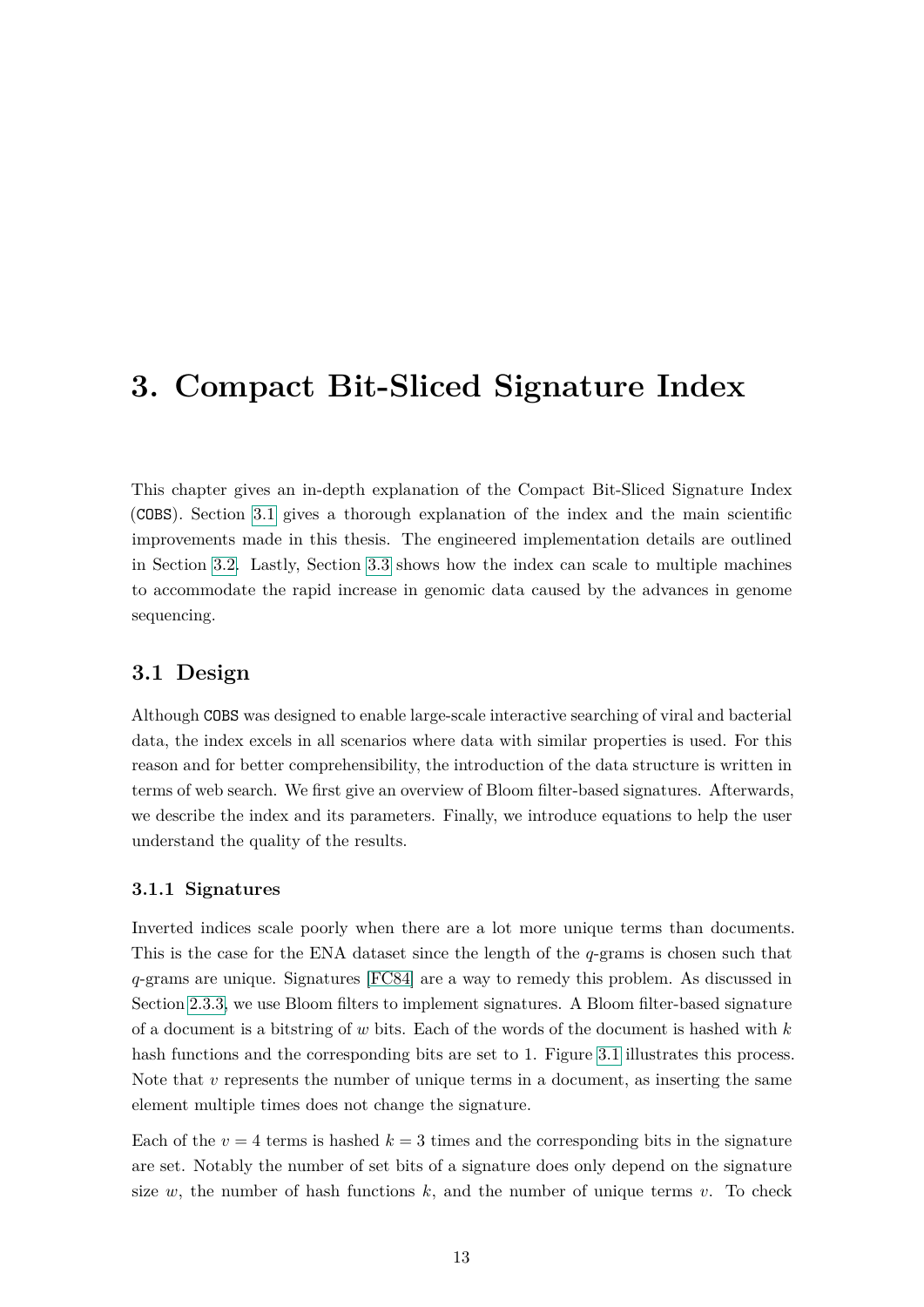<span id="page-23-1"></span>

Figure 3.1: Creation of a Bloom filter-based signature with  $k = 3$  and  $w = 16$  of the document  $d = \{$ progess, in, big, data $\}$ .

whether a word is contained in the signature, the hashing process is repeated and the corresponding bits are checked. The membership query returns true if all the bits are set and false otherwise. It is easy to see that this can result in false positives but not in false negatives.

Figure [3.2](#page-24-0) illustrates the different results of a membership query. The signature is the same as in Figure [3.1.](#page-23-1) The first query checks whether progress is contained in the signature and therefore the document. Since all the corresponding bits are set, a positive result is reported. This is a true positive since the term was contained in the original document. The second membership test illustrates a negative result. It also shows that multiple hash functions can point to the same element. The third example illustrates a false positive result. The word great is not part of the document but the membership test result is positive.

#### <span id="page-23-0"></span>**3.1.2 Bit-Sliced Signature Index**

An index can be built on the collection *D* by creating one signature for each of the documents. These signatures have to have the same size so that a query always accesses the same bits in each document. This property can be used to minimize the number of random accesses by storing the arrays transposed (bit sliced) [\[Won85\]](#page-62-12). The index described in this section is very similar to BIGSI. To query the index, *km* rows need to be read. The complete query process can be seen in [3.3.](#page-25-0)

The process starts off by hashing each of the terms in  $Q = \{data, is, great\}$  with  $k = 3$ hash functions. Afterwards, the respective rows are read from disk. Then the rows corresponding to each of the query terms are combined using the logical AND operation. In the resulting  $3 \times 3$  matrix each row resembles one of the query terms and each column one of the documents. A set bit signals that the term is contained in the document. The result  $R(D,Q) = \{2,3,1\}$  is created by summing up the rows. Finally, we sort the result so we can return a list of (document name, result)-pairs ordered by the number of matched terms.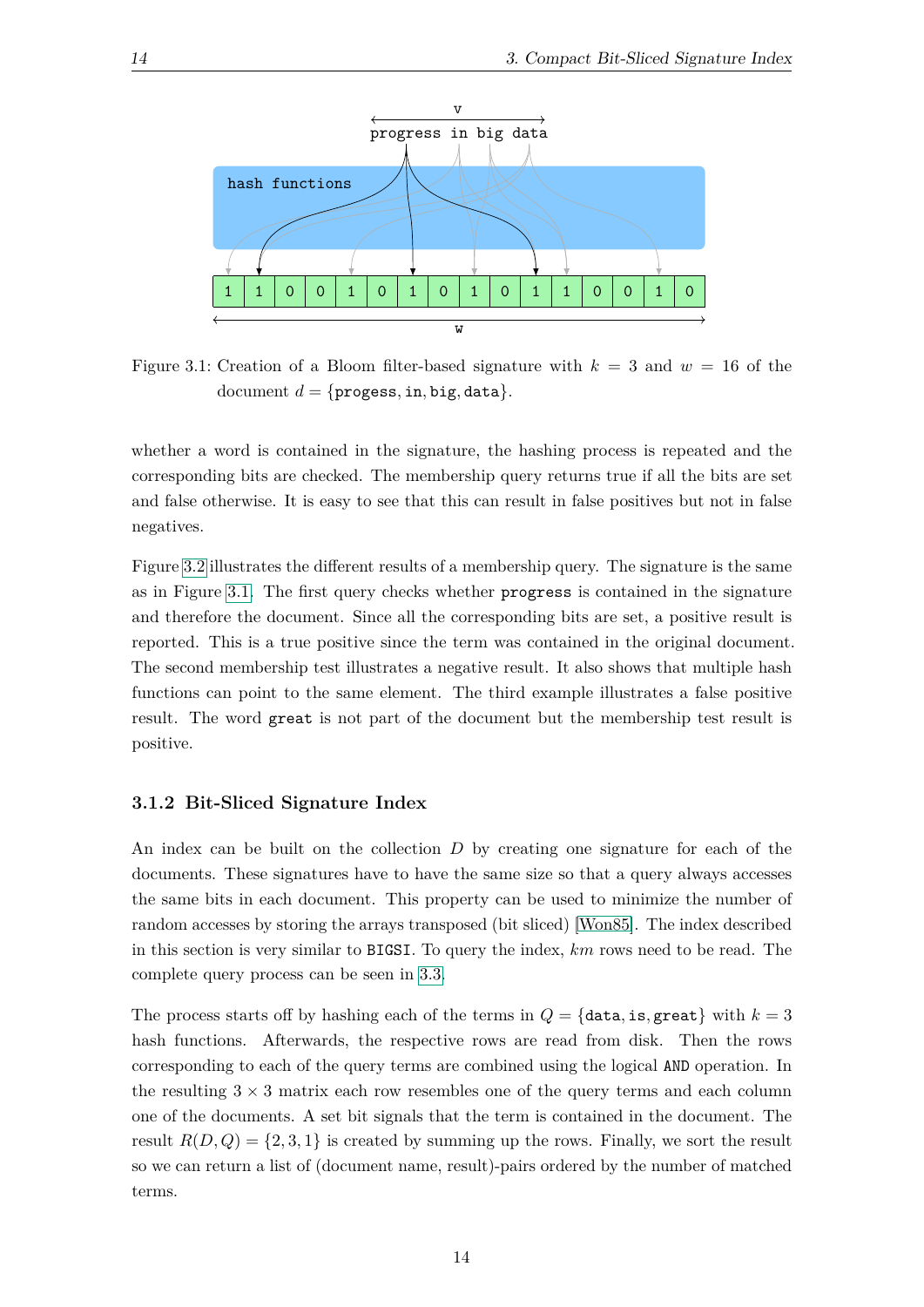<span id="page-24-0"></span>

Figure 3.2: Three membership queries on the Bloom filter-based signature created in Figure [3.1.](#page-23-1) The first query yields a true positive, the second a (true) negative and the third a false positive.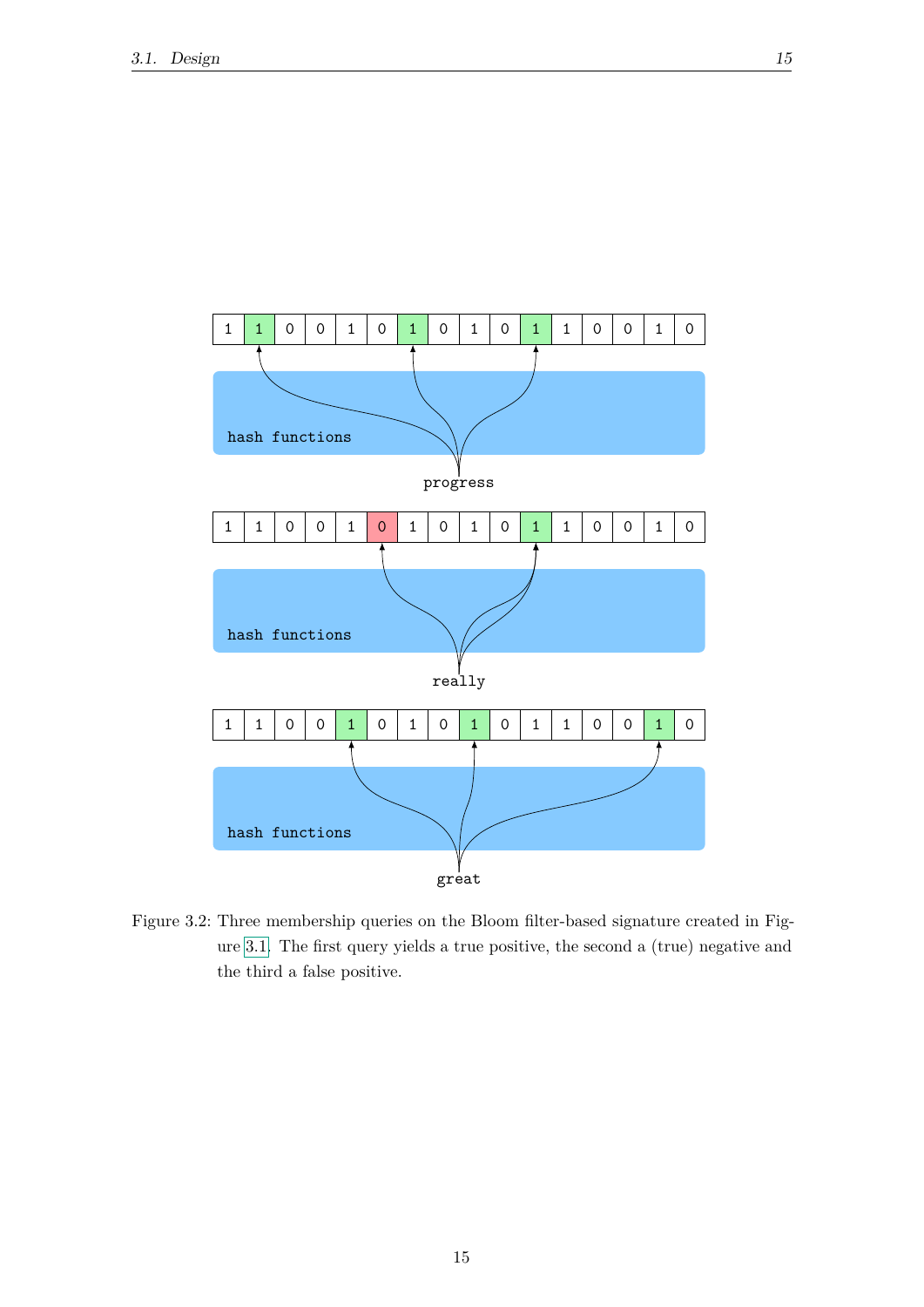<span id="page-25-0"></span>

Figure 3.3: Query process of the Bit-Sliced Signature Index. Figure 3.3: Query process of the Bit-Sliced Signature Index.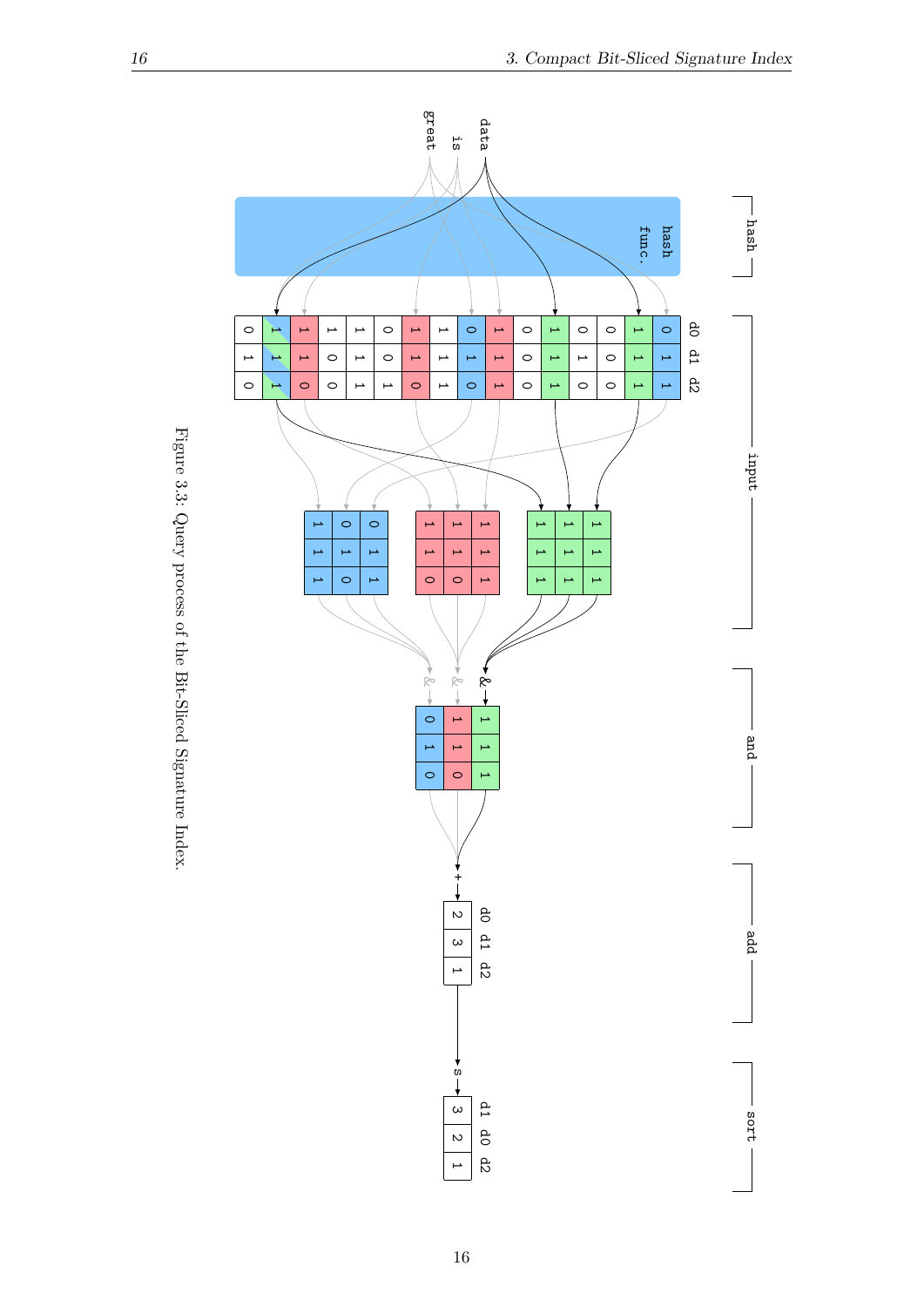#### <span id="page-26-0"></span>**3.1.3 Signature Parameters**

<span id="page-26-2"></span>The false positive rate *p* of a signature is determined by the number of (unique) inserted elements *v*, the number of hash functions *k* and the size of the signature *w* [\[ZMR98\]](#page-62-11). After *v* elements are inserted into the signature, the probability that a specific bit is not set is  $(1 - \frac{1}{u})$  $\frac{1}{w}$ <sup>*kv*</sup>. The equations to calculate the false positive rate and the ratio of *w* to *v* can be seen in Equation [3.1](#page-26-2) [\[TRL12\]](#page-62-10).

$$
p = \left(1 - \left[1 - \frac{1}{w}\right]^{kv}\right)^k
$$
  
\n
$$
\Rightarrow \qquad p \approx \left(1 - e^{-kv/w}\right)^k
$$
  
\n
$$
\Leftrightarrow \qquad 1 - p^{1/k} \approx e^{-kv/w}
$$
  
\n
$$
\Leftrightarrow \qquad \ln(1 - p^{1/k}) \approx -\frac{kv}{w}
$$
  
\n
$$
\Leftrightarrow \qquad \frac{w}{v} \approx -\frac{k}{\ln(1 - p^{1/k})}
$$
\n(3.1)

<span id="page-26-3"></span>The choice of signature parameters influences false positive rate, index size, and access time. In previous work  $[BdBR<sup>+</sup>17]$  $[BdBR<sup>+</sup>17]$ , the "optimal" signature parameters were calculated with Equation [3.2](#page-26-3) [\[BM04\]](#page-60-11).

$$
w = \frac{v \ln p}{(\ln 2)^2}
$$
  

$$
k = -\frac{\ln p}{\ln 2}
$$
 (3.2)

This approach optimizes the index size for a given false positive rate. However, the access time is not taken into account. Figure [3.4](#page-27-0) shows the relation between the false positive rate and the ratio of *w* to *v*. The x-axis corresponds to the index size and the y-axis to the false positive rate. The number of hash functions correlates to the access time. For false positive rates greater than 0.39, using only one hash function is optimal in both query time and space. For lower false positive rates, a trade-off needs to be made between the ratio of *w* to *v* and the number of hash functions. The first four operations in Figure [3.3](#page-25-0) scale linearly with the number of hash functions and therefore the total access time scales linearly with *k*.

For the false positive rate, we follow the logic in  $[BdBR<sup>+</sup>17]$  $[BdBR<sup>+</sup>17]$ , stating that 0.3 should be sufficient for indexing all ENA datasets. However, since we do not use Equation [3.2](#page-26-3) but instead consider the trade-off that is illustrated in Figure [3.4,](#page-27-0) we choose  $k = 1$ , thereby using 11% more space but cutting access time in half.

#### <span id="page-26-1"></span>**3.1.4 Compact Index**

The Bit-Sliced Signature Index described previously relies on signatures of equal size for all documents. This ensures that the input step only reads *km* rows, thereby minimizing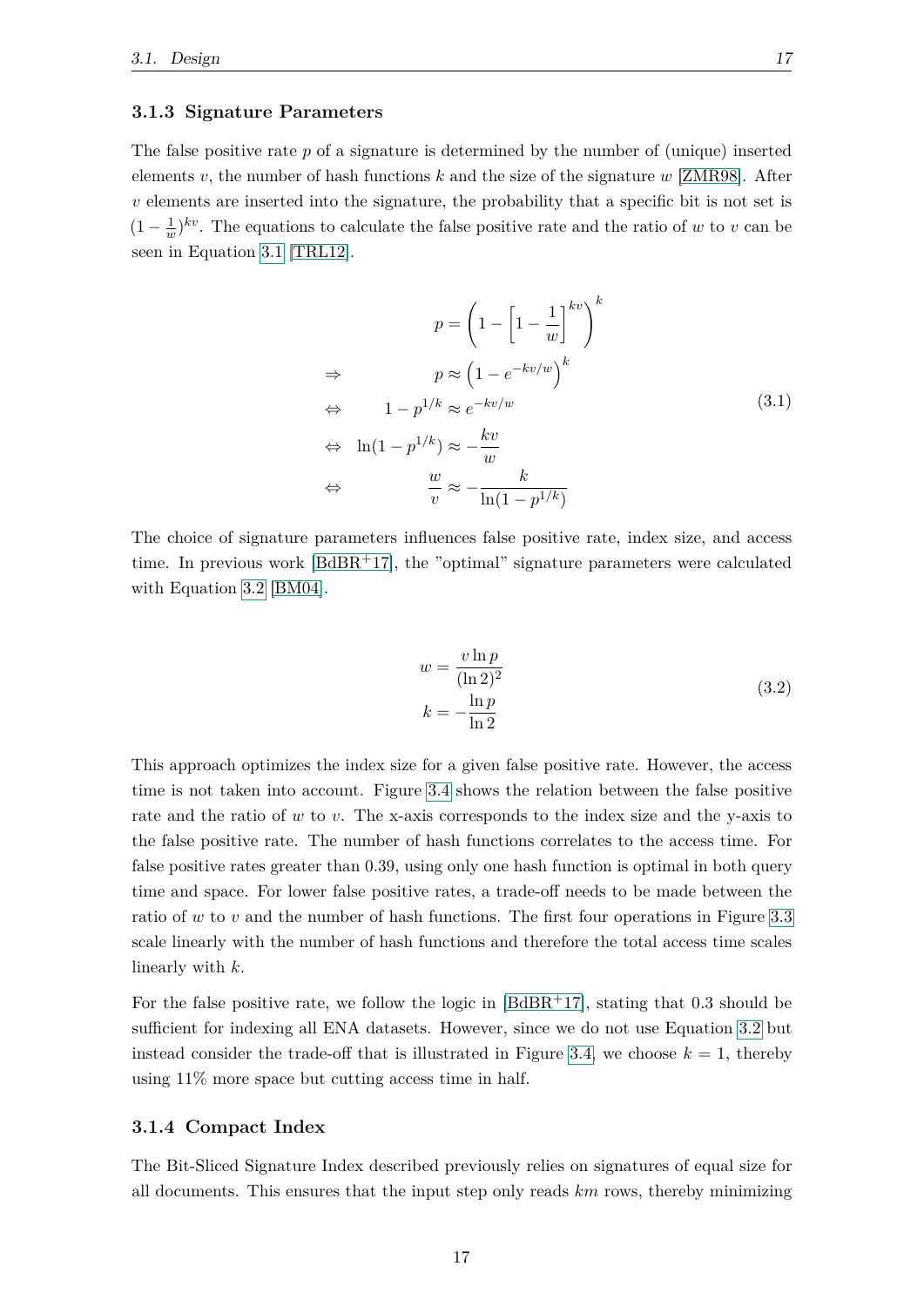<span id="page-27-0"></span>

Figure 3.4: The false positive rate *p* for different ratios of the signature size *w* to the number of inserted elements *v*. Increasing the number of hash functions *k* raises execution.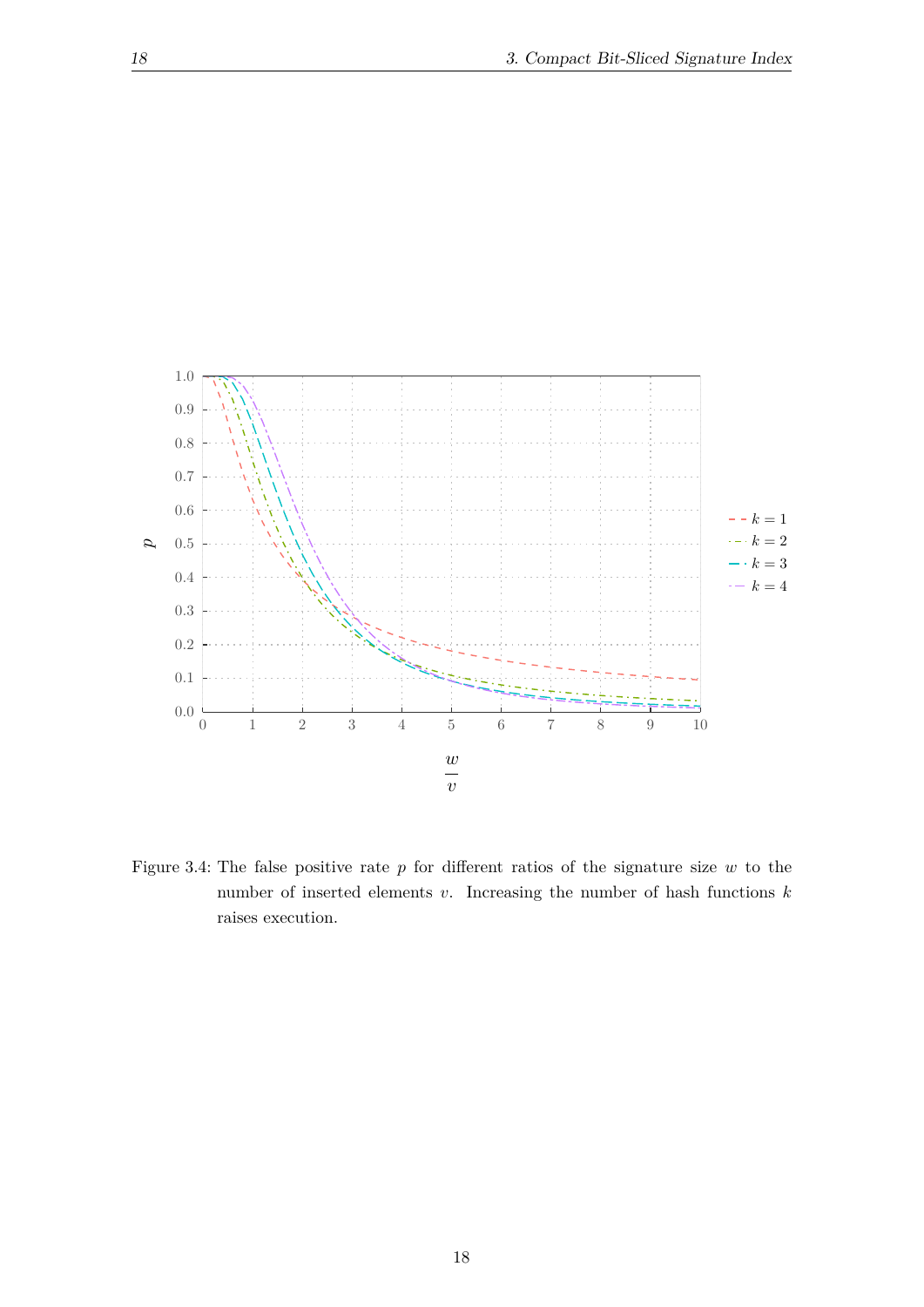<span id="page-28-0"></span>

Figure 3.5: Comparison between the actual and the optimal signature size for each of the 447,833 documents in the Bit-Sliced Signature Index.

the number of random accesses. However, depending on the dataset, this also creates vast differences in false positive rate for the documents. Figure [3.5](#page-28-0) shows the optimal and the actual signature size for each of the 447,833 documents in the Bit-Sliced Signature Index. The optimal size is the size that corresponds to a false positive rate of 0.3 per document.

For the ENA dataset, this discrepancy results in the Bit-Sliced Signature Index index using 218% more space (1461 GiB) than optimal (459 GiB). To minimize the space required we propose to use multiple subindices with different signature sizes instead of one index with one signature size. The resulting signature sizes for 14 subindices can be seen in Figure [3.6.](#page-29-0) Notably, the actual signature size is very close to the optimal signature size for most of the documents.

Let *h* be the number of subindices. For  $h = |D|$  each document has a signature of optimal size so no additional space is needed (ignoring space needed to index the subindices). As a result, the query *Q* would produce *km*|*D*| random disk accesses reading one bit each, which is not feasible. By using two subindices and therefore doubling the number of random accesses, the space overhead can already be reduced to 105%. For hard disk drives (HDD), choosing the number of subindices is a trade-off between space required and disk-seek overhead. The disk access pattern for  $h = 1$  and  $h = 3$  can be seen in Figure [3.7.](#page-30-1) When only one subindex is used with  $k = 1$  each query term produces one long disk read. By using three subindices, the total index size can be reduced but the number of disk reads triples. Furthermore, the length of the reads is reduced by two thirds. That is to say, by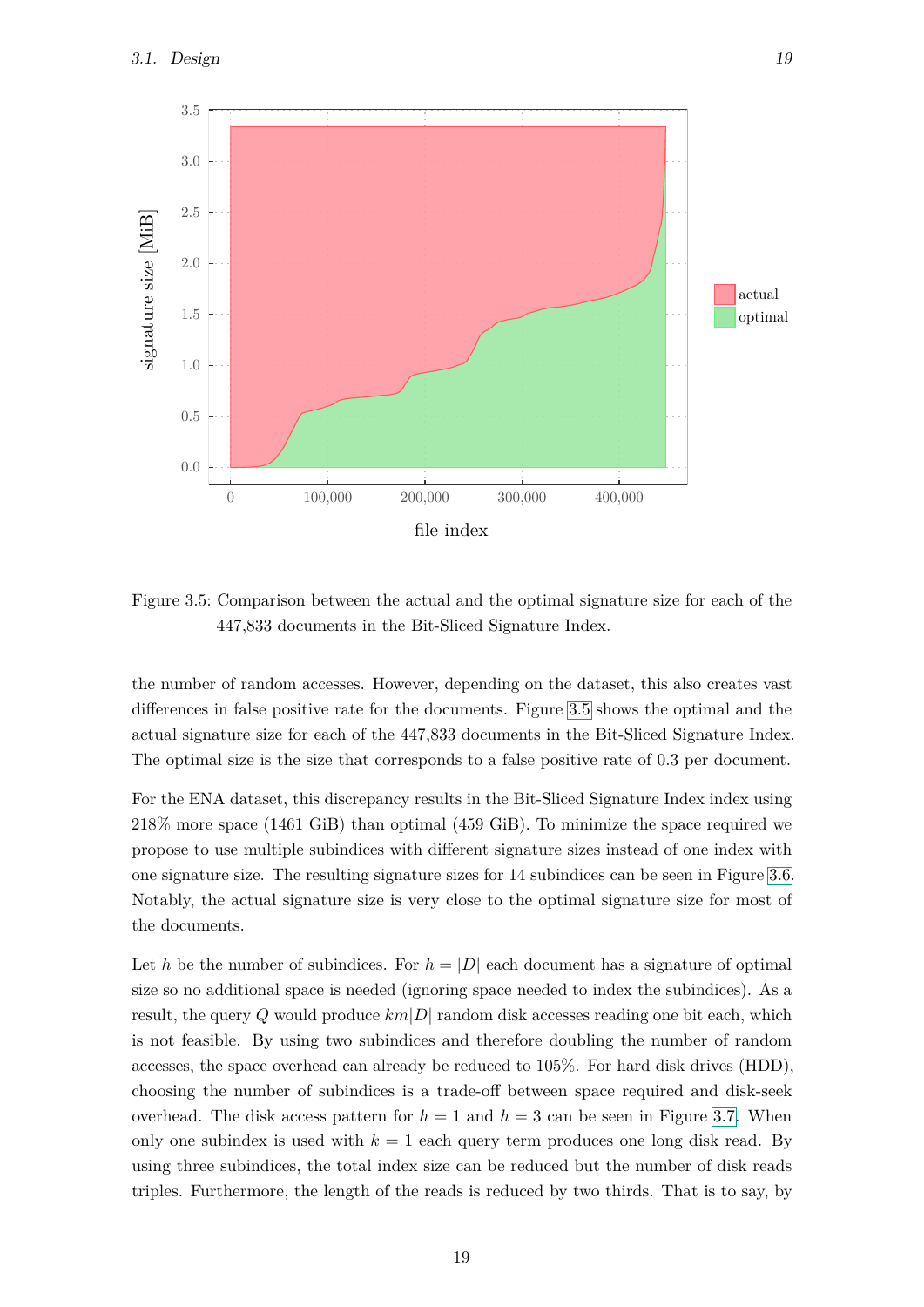<span id="page-29-0"></span>

Figure 3.6: Comparison between the actual and the optimal signature size for each of the 447,833 documents in the Compact Bit-Sliced Signature Index.

using more subindices, the number of random reads increases and the length of these reads decreases. Overall, the same amount of data is read.

We call this index with multiple subindices Compact Bit-Sliced Signature Index (COBS). The index is compact since the number of subindices (*h*) increases as new documents are added to the index. Therefore, by adding new elements, the percentage of the space that is wasted is reduced. In contrast, the Bit-Sliced Signature Index uses the same amount of space for each signature, regardless of the length of the document. As a result, the required space does not depend on the size of the documents but only on the size of the largest document supported.

In 2009 Chen et al. [\[CKZ09\]](#page-60-12) showed that SSDs exhibit 31 times greater bandwidth for small random reads (4 KiB) than HDDs. Two years later Chen et al. [\[CLZ11\]](#page-60-13) demonstrated that for sufficient queue depth the bandwidth of 4 KiB random reads is more than half of the bandwidth of 256 KiB sequential reads. Based on these findings and our measurements in Section [4.6,](#page-42-1) we propose a compact index optimized for solid-state drives (SSDs). We use a subindex size of 8 KiB as a trade-off between index space and execution performance. On the ENA dataset the space overhead is reduced from 1002 GiB to 153 GiB (85%) when compared to the Bit-Sliced Signature Index. This comes with a 38% drop in performance. Alternatively, a subindex size of 26 KiB can be used resulting in a 518 GiB (52%) reduction in space overhead and only in a 3% drop in performance. Section [4.7](#page-44-0) provides more insight into the trade-offs of different subindex sizes.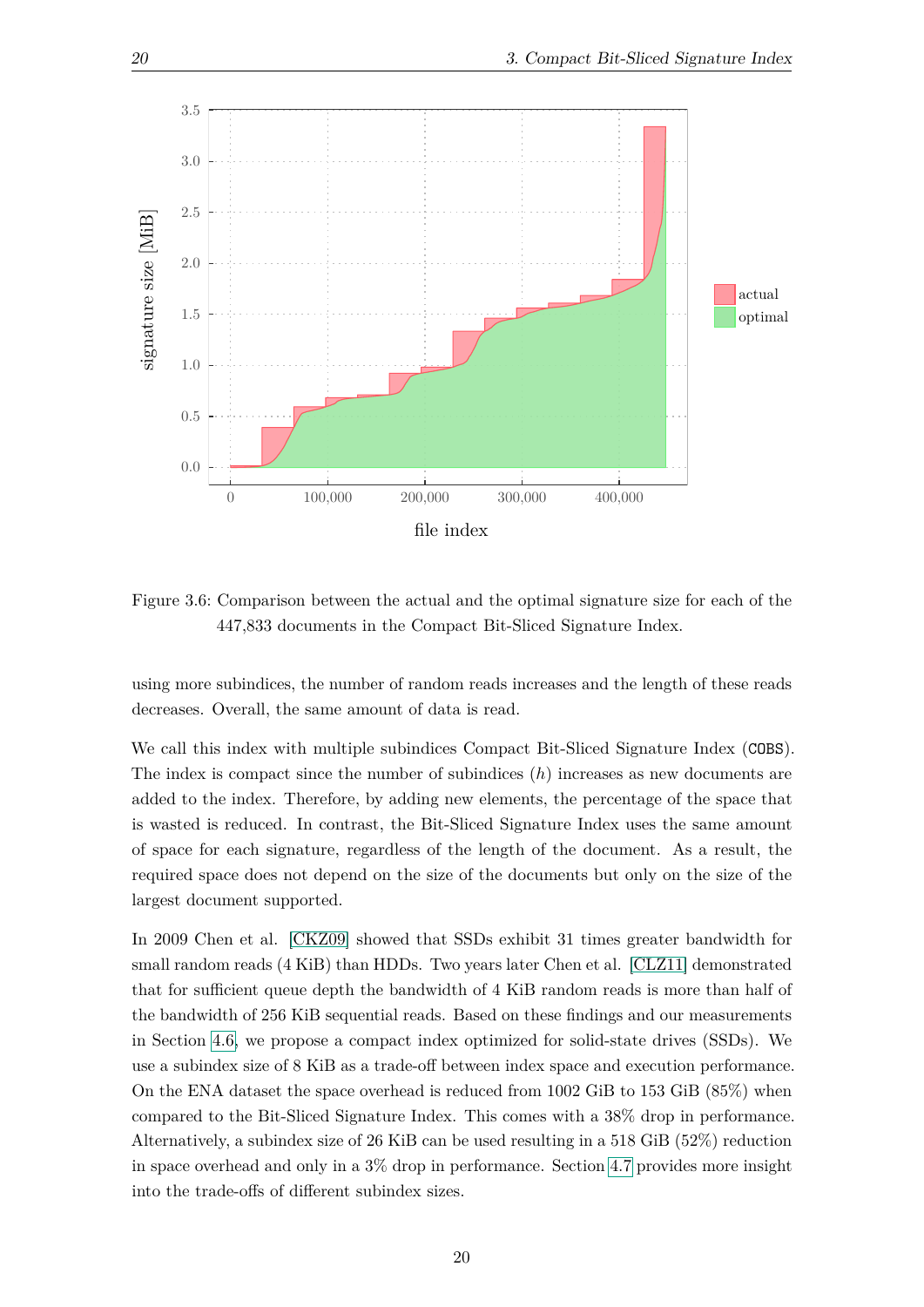<span id="page-30-1"></span>

Figure 3.7: Access pattern for indices with one and three subindices and a single hash function.

Section [3.2](#page-34-0) describes how direct I/O is used to access the raw block device of the disk. This requires the data to be read to be aligned at the SSD page boundaries. A page is the smallest unit of an SSD and is typically 4 KiB in size. As a result, the subindex size needs to be a multiple of the page size. Additionally, the last subindex which might not be completely filled needs to be padded to the next page boundary. In Section [3.3](#page-35-1) this padding is used to grow the index dynamically.

#### <span id="page-30-0"></span>**3.1.5 Result Enrichment**

The result of a query on one document is the sum of the number of query terms that are contained in the document (true positives) and the false positives introduced by the Bloom filter-based signature. As a result, the user has no intuition as to the quality of the returned result (i.e. how many of the reported *q*-gram matches were actually contained in the document and how many were added due to the Bloom filter-based signature). In this section, a set of equations is introduced to calculate the probability distribution for the number of true positives actually contained in the original document. This greatly increases the quality of the results.

We show how the probability distribution can be calculated for a document *d* when the corresponding signature has a false positive rate of *p*, *k* hash functions are used, and the length of the query is *m*. Since we have no prior knowledge of the data and the queries, we take a frequentist approach and assume that there is no randomness describing the number of true positives  $r_{tp}$ . We are trying to find the maximum likelihood for  $r_{tp}$ , given *p*, *k*, *m*, and the result of a query *r*. To make the quality of the returned results visible, we introduce Problem [2.](#page-30-2)

<span id="page-30-2"></span>**Problem 2.** Return the discrete probability distribution  $f(r_{\text{tp}}; r, m, p, k)$  for the number of true positives  $r_{tp}$  contained in the result r for a query of length  $m$ , a false positive rate *p*, and *k* hash functions.

The query contains *m* terms,  $r_{tp}$  of which are contained in the original document. The remaining  $m - r_{\text{tp}}$  terms are not contained in the document and may result in a negative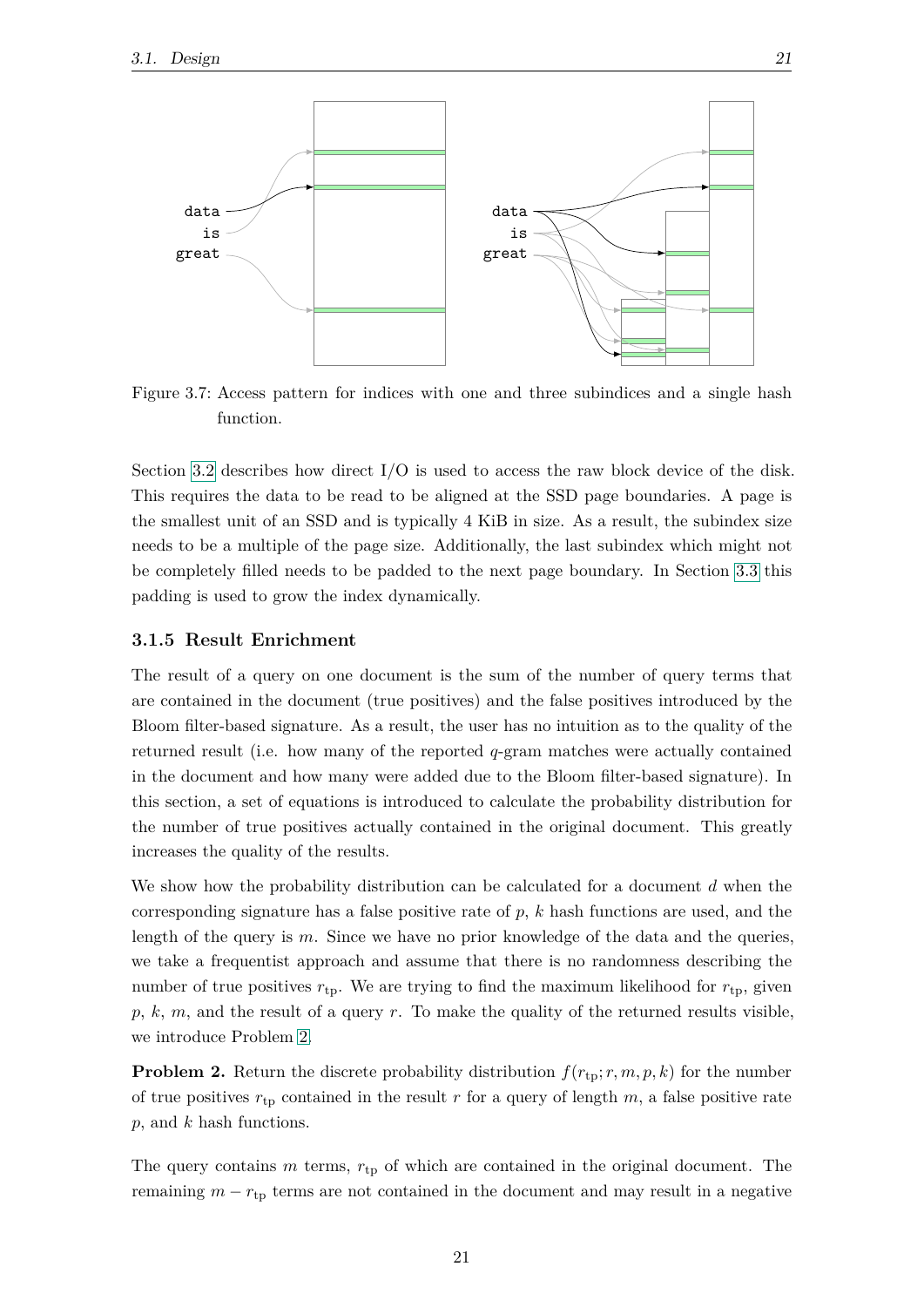or in a false positive. For a term to create a false positive, all *k* hash values need to point to set bits in the signature. The most likely value for  $r_{\text{tp}}$  can be calculated by examining the ratio of (false) positive to negative membership test results of the remaining  $m - r_{tp}$ terms.

Each of the membership tests of the terms not contained in the original document is an independent Bernoulli trial, for which the probability of success (a false positive) is  $p^k$ . Let  $X_i = \{0,1\}$  be the random variable describing the *i*th of these trials. Then the set  ${X_i \mid 1 \leq i \leq m-r_{tp}}$  is mutually independent. Universal hashing ensures that two *q*-grams that are close to each other in the query or the original document do not map to the same hash value more frequently. Let  $X = \sum_{i=1}^{m-r_{\text{tp}}} X_i$  be the random variable for the total number of false positives.

Since *X* is the number of successes of independent Bernoulli trials the probability distribution for  $X$  is a binomial distribution. For a given  $r$  we can calculate the probability distribution by using one value of the binomial distribution for each possible value of *r*tp.

<span id="page-31-0"></span>Let  $B(z_1, z_2, z_3)$  be the probability mass function of the binomial distribution, where  $z_1$  is the number of successes,  $z_2$  is the number of trials, and  $z_3$  is the success probability. Then the formula for calculating the probability distribution for the number of true positives can be seen in Equation [3.3.](#page-31-0)

$$
f(r_{\text{tp}}; r, m, p, k) \propto \mathcal{L}(r_{\text{tp}} \mid X = r_{\text{fp}})
$$
  
=  $B(r_{\text{fp}}, m - r_{\text{tp}}, p^k)$   

$$
\stackrel{\text{def}}{=} \binom{m - r_{\text{tp}}}{r_{\text{fp}}} (p^k)^{r_{\text{fp}}} (1 - p^k)^{m - r}
$$
 (3.3)

The probability distribution for  $r_{tp}$  is proportional to the likelihood that  $r_{tp}$  has a certain value given a fixed value for *X*. This likelihood can be described with the binomial distribution. Figure [3.8](#page-32-1) illustrates the intuition behind this equation. The illustration shows the possible results for a query on one document with  $m = 8$  and  $r = 3$ . There are four possible values for  $r_{tp}$ . In the third row the likelihood of  $r_{tp} = 1$  is displayed. For this value to be true there must have been two false positives and five negatives. This result is the most probable. Note that the values (0*.*17*,* 0*.*30*,* 0*.*32*,* 025) are not normalized but are proportional to each other. In other words,  $r_{tp} = 1$  is almost twice as plausible as  $r_{tp} = 3$ .

<span id="page-31-1"></span>The normalized likelihood is the probability distribution of Problem [2.](#page-30-2) The distribution is illustrated in Figure [3.4.](#page-31-1)

$$
f(r_{\rm tp}; r, m, p, k) \stackrel{(3.3)}{=} \frac{B(r_{\rm fp}, m - r_{\rm tp}, p^k)}{\sum_{i=0}^m B(r - i, m - i, p^k)}
$$
(3.4)

Figure [3.9](#page-33-0) shows the true positive distributions for  $p = 0.3$ ,  $k = 1$ ,  $m = 1000$ , and multiple values of *r*. Note that only very few documents in the index have the same false positive probability. Nonetheless, we can still calculate the true positive probability for every result since we can store the false positive rate for each document individually. The 95% and 99%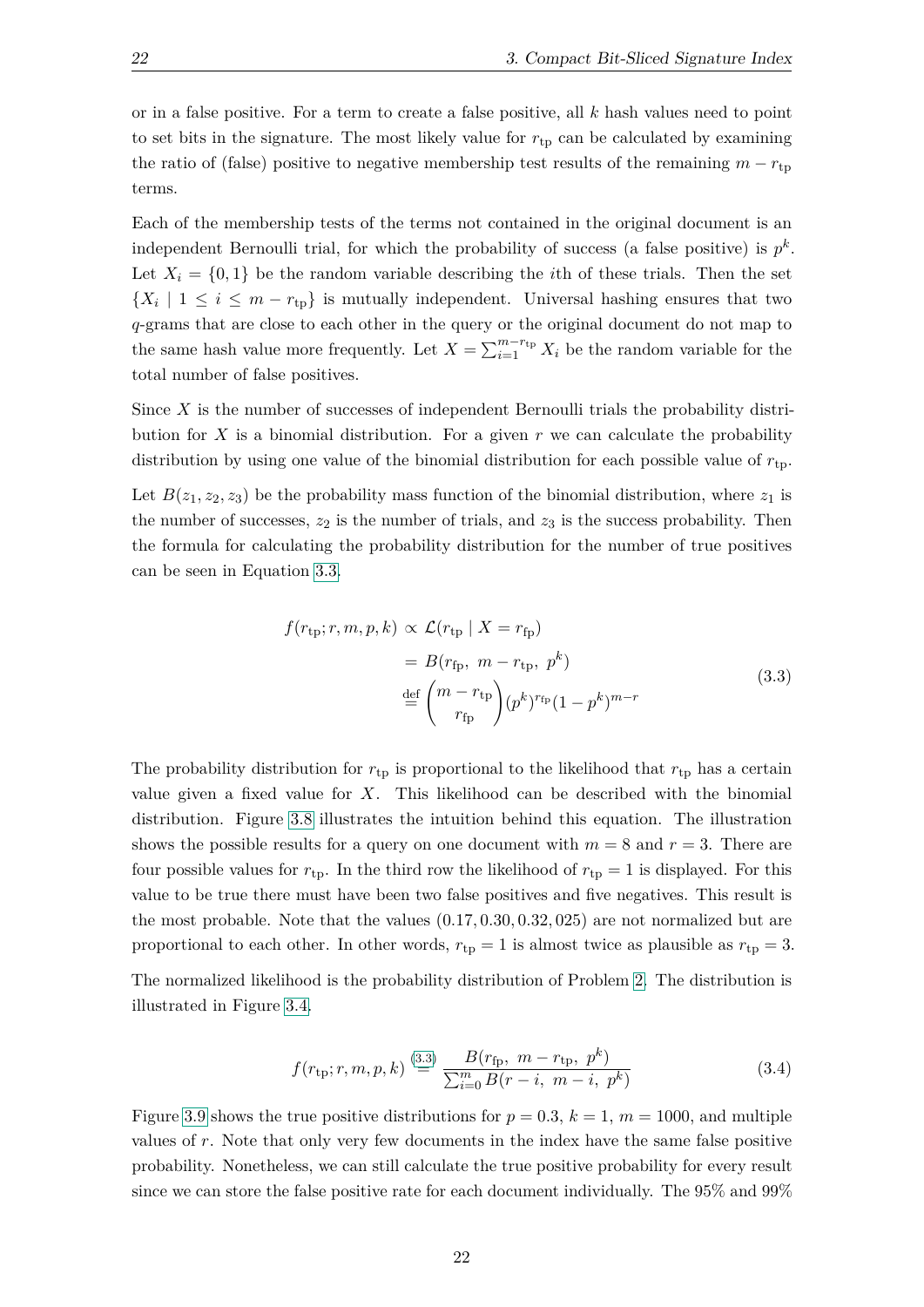<span id="page-32-1"></span>

Figure 3.8: Illustration of the intuition behind the probability distribution of *r*tp. For  $m = 8$  and  $r = 3$  there are four possible values for  $r_{tp}$ . The most likely value, in this case 1, is determined by the binomial distribution. In other words, the most likely value for  $r_{tp}$  given  $m = 8$ ,  $r = 3$ ,  $k = 1$  and  $p = 0.3$  is 1.

<span id="page-32-2"></span>

| r                                                                                    | 300 | 450 | 575 | 700 | 825 | 950 |
|--------------------------------------------------------------------------------------|-----|-----|-----|-----|-----|-----|
| $r_{\rm to}$ - mean                                                                  |     | 216 | 394 | 575 | 752 | 930 |
| $r_{\rm to}$ - 95% CI [1, 41] [180, 252] [362, 426] [548, 602] [732, 772] [919, 941] |     |     |     |     |     |     |
| $r_{\rm tp}$ - 99% CI [1, 52] [168, 264] [352, 436] [540, 610] [725, 779] [915, 945] |     |     |     |     |     |     |

Table 3.1: Confidence intervals for the number of true positives contained in a query result for  $p = 0.3, k = 1, m = 1000$  and  $r \in \{300, 450, 575, 700, 825, 950\}.$ 

confidence intervals are depicted in Table [3.1.](#page-32-2) As expected, the higher *r* is, the smaller the confidence interval.

#### <span id="page-32-0"></span>**3.1.6 Computational Complexity**

Let *Q* be a query of length *m*. Then the time and I/O complexity of the index query process can be determined by analysing the individual steps. Each of the query terms is processed *k* times in the hash-step. During the input-step each of the hash values is converted into *h* I/O requests of length |*D*|*/h* (|*D*|*/h* will never be smaller than the disks block size). The and-step aggregates the data that has been read from disk. The aggregation is only needed when  $k > 1$ . Afterwards, each of the resulting columns is summed once during the add step. Finally, the sort-step reorders the result set. The number of I/Os can be derived by analysing the input-step. Let *B* be the disk block size then the number of  $I/Os$  can be seen below.

$$
mk\ \frac{|D|}{B}
$$

Each of the *m* terms is hashed *k* times. For each of these hashes  $|D|/B$  disk blocks are read. The computational complexity can be deduced by summing up the computational complexity of each of the steps of the query process. The and-step is not executed for  $k=1$ .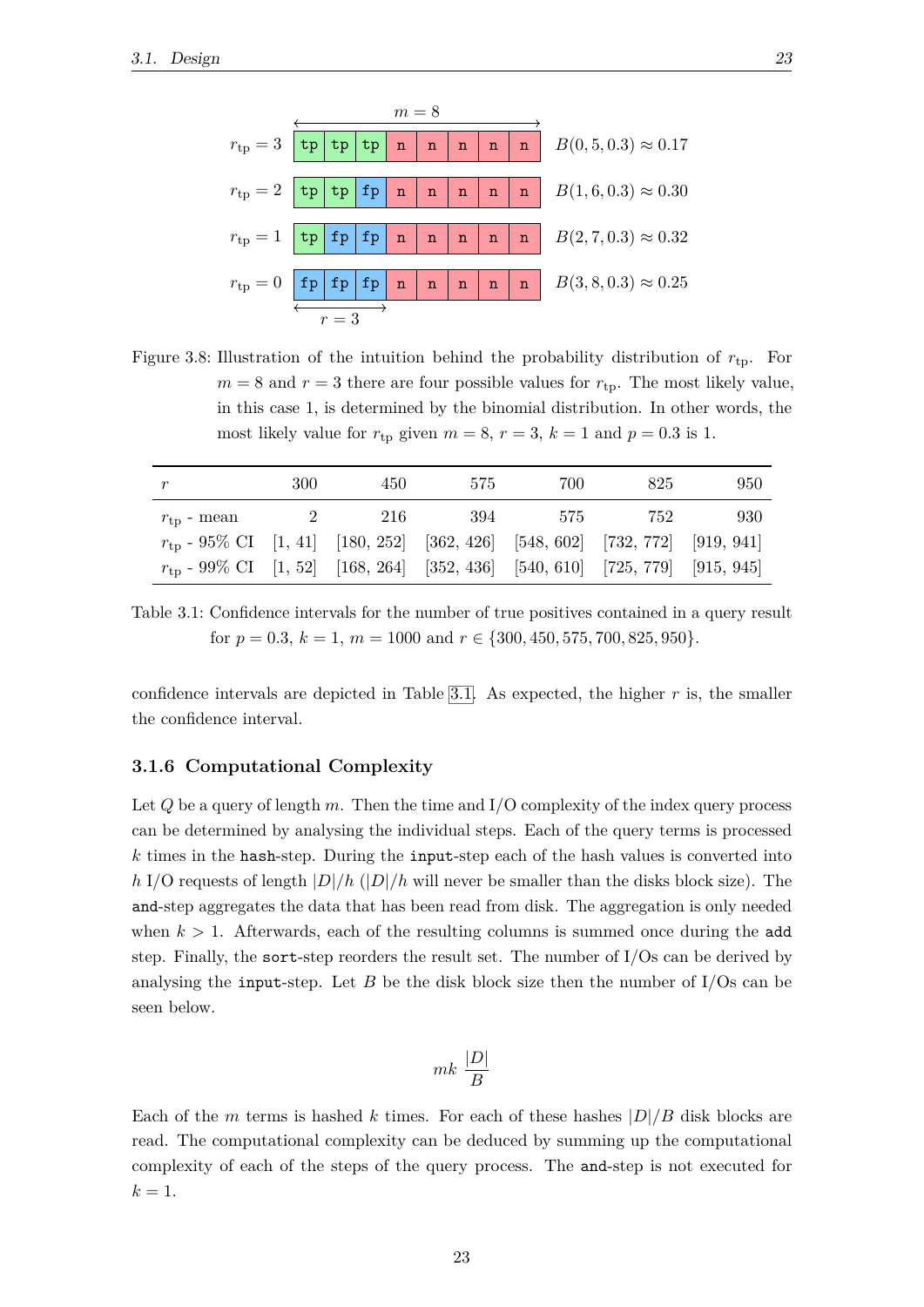<span id="page-33-0"></span>

Figure 3.9: Discrete probability distribution of the number of true positives contained in a query result for fixed values of the false positive rate  $(p = 0.3)$ , the number of hash functions  $(k = 1)$ , the query length  $(m = 1000)$  and the result (*r* ∈ {300*,* 450*,* 575*,* 700*,* 825*,* 950}).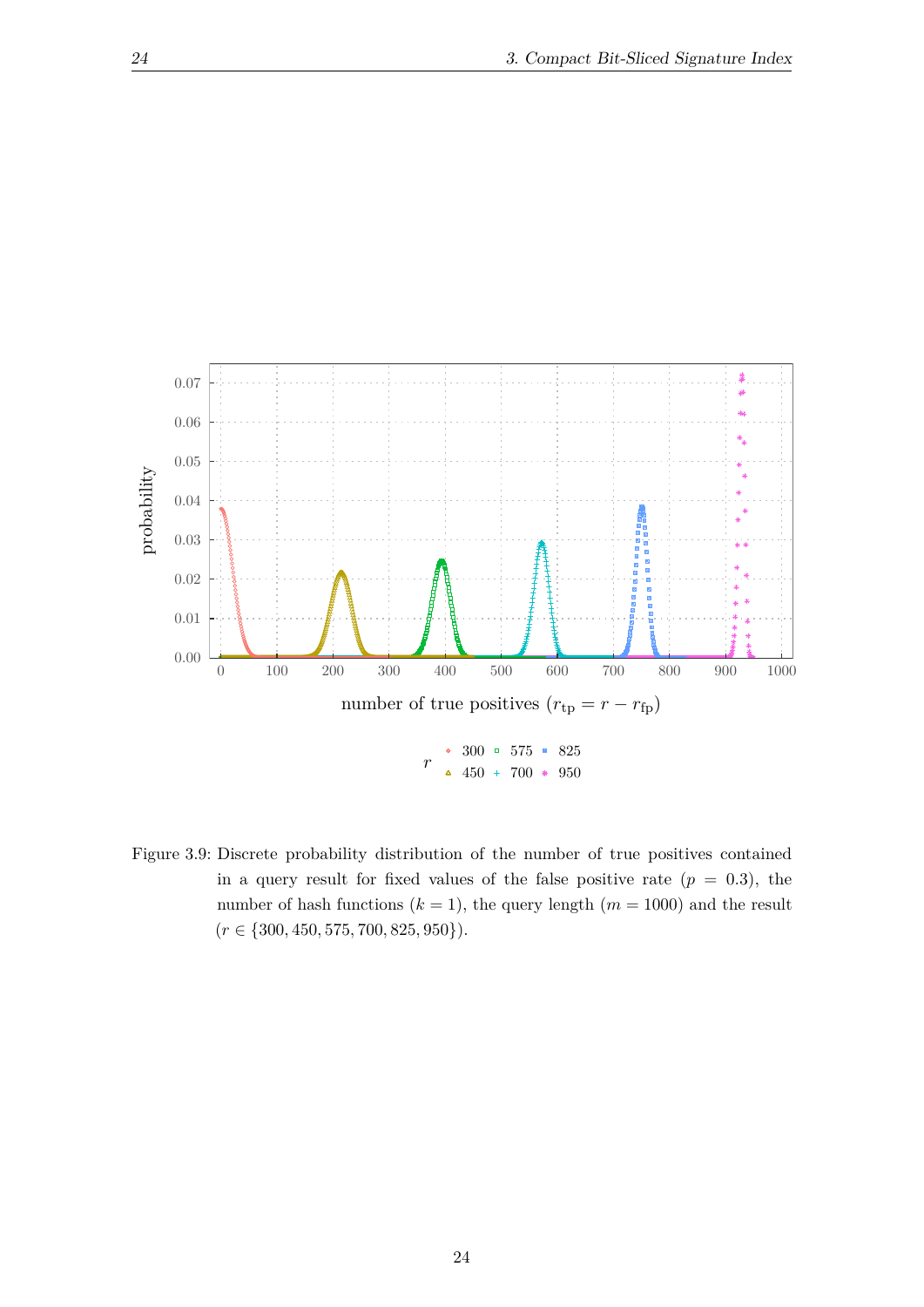$$
\mathcal{O}(mk) + \mathcal{O}(mk|D|) + \mathcal{O}(m(k-1)|D|) + \mathcal{O}(m|D|) + \mathcal{O}(|D| \log |D|)
$$
  
= 
$$
\mathcal{O}(mk|D| + |D| \log |D|)
$$

In Section [4.8](#page-47-0) we show that for small queries the execution time is dominated by the sorting term. As expected, for larger queries the other terms dominate the query time. The sort step currently sorts the whole result set. To enable faster processing of small queries the reference implementation provides the option to use partial sorting. This drastically reduces the execution time of smaller queries.

#### <span id="page-34-0"></span>**3.2 Engineering Implementation Details**

In this section, we outline some of the optimizations that result in a performance increase of two orders of magnitude over BIGSI. These were used to create a highly optimized C++ implementation that is available at [https://github.com/devgg/cobs.](https://github.com/devgg/isi) The optimizations can be selectively disabled during compile time.

#### <span id="page-34-1"></span>**3.2.1 Linux AIO**

Chen et al. [\[CLZ11\]](#page-60-13) showed that exploiting internal parallelism greatly increases the bandwidth of SSDs. For example, the bandwidth for 4 KiB random reads could be increased 7.2-fold by increasing the queue depth from 1 to 32. Since a query requires *hkm* random disk accesses increasing the queue depth significantly improves I/O performance. For example, for  $h = 14$ ,  $k = 1$ , and  $Q = 65,536$ , which resembles real-world parameters, 917,504 random reads are necessary.

To achieve optimal I/O performance we use Linux AIO (Asynchronous Input/Output). Additionally, direct I/O is used to access the raw block device and bypass kernel space buffering. To maximize queue depth all I/O requests are passed to the kernel with one call to [io\\_submit](http://man7.org/linux/man-pages/man2/io_submit.2.html).

#### <span id="page-34-2"></span>**3.2.2 SIMD**

In the add step of the query process (Figure [3.3\)](#page-25-0), the rows are summed up to create the query result. In this illustration we hid the fact that the rows that are output from the and step are bitpacked. That is to say, each cell is represented by one bit. In the output of the add step, however, each document is represented by a 16-bit integer specifying the number of matched query terms. This poses a problem since the bits need to be unpacked before they can be processed. Ideally we would like to unpack and process multiple bits at once.

We use a mapping to expand 8 bits output by the and step to the 128 bits needed by the add step. This expansion can be seen in Figure [3.10.](#page-35-2)

The two-dimensional array on the left represents the bitpacked rows that are output by the and step. One byte, which corresponds to 8 documents, is used to access the expansion array. This array has 255 entries with a length of 128 bit each. That is to say, each of the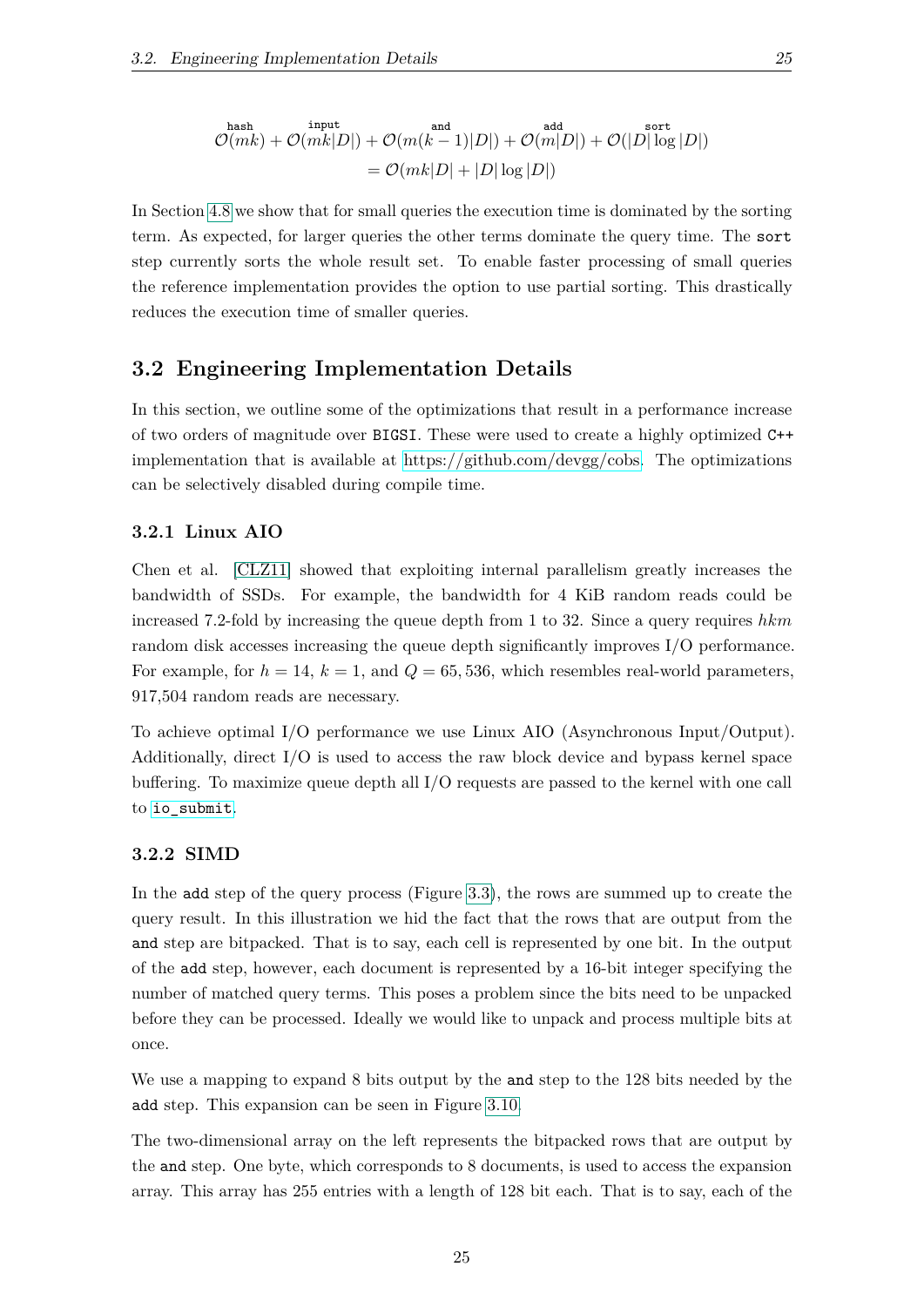<span id="page-35-2"></span>

Figure 3.10: The expansion of the bitpacked rows during the add step.

documents is mapped to 16 bits. This is represented in the figure by an eight digit number with base 65,536. With these 16 bits, the final result can now be calculated by summing up the expanded values for each document. This is done, for 8 documents at once, with a single SIMD instruction to reduce the processing time of this expansion by almost 50%.

#### <span id="page-35-0"></span>**3.2.3 OpenMP**

OpenMP is used in all steps of the query process to make use of the available processing cores. Most parts of the query algorithm can be trivially parallelized. OpenMP automatically parallelizes these steps at compile time. The main loop of the hash step is parallelized by splitting the *q*-grams equally among the threads. During the following input step only the creation of the I/O control block (IOCB) structures is parallelized. Again the creation of the *km* IOCB structures is equally distributed among threads.

The selected rows returned by the input step are processed in parallel by both the and as well as the add step. For each of the *m q*-grams, the and step combines *k* rows. These *m* tasks are again parallelized. Similarly, the add step is parallelized by not summing up all the expanded rows at once but rather creating as many sub sums as there are threads and then combining these sums. In other words, the add step requires a reduction to produce the final sum. The sort step also uses parallelization for the creation of the result pairs.

As can be seen in Section [4.9](#page-49-0) not all of these optimizations lead to the expected performance benefit. Further research is needed to determine the reasons for this behaviour.

#### <span id="page-35-1"></span>**3.3 Dynamic Scaling**

Most of today's collections are constantly changing. New web pages are published and genomes sequenced. As a result, an index needs to be able to dynamically insert, modify and remove documents. Furthermore, most indices need to support sharding on multiple machines to accommodate the exponential growth of modern collections. For example, the raw sequencing data in the European Nucleotide Archive doubles every 10 months  $[CAA+12]$  $[CAA+12]$ .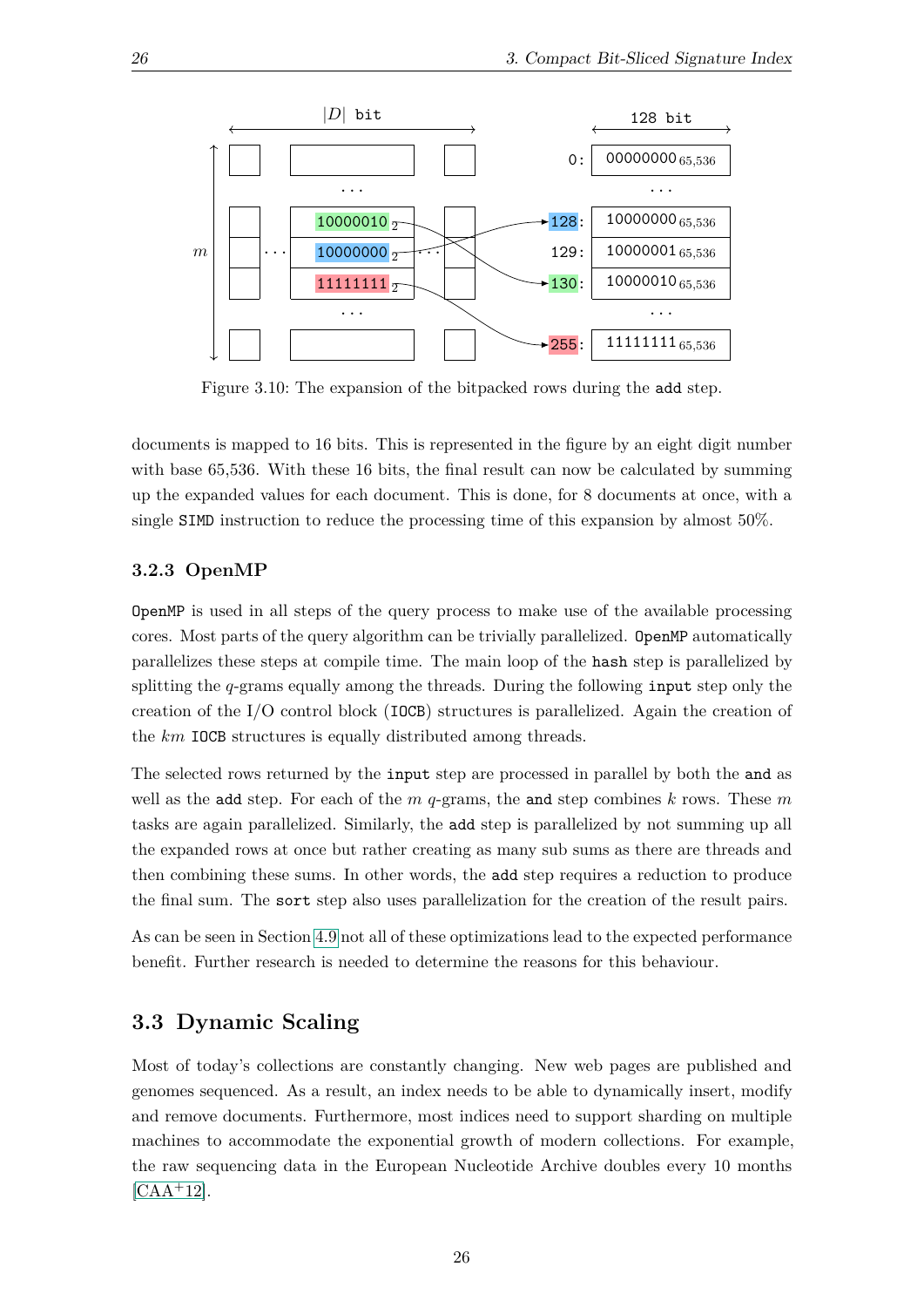To support insertion, modification, and deletion, the padding discussed in Section [3.1.4](#page-26-1) is used. Additionally, the rest of the available disk space is utilized by allocating multiple empty subindices of different sizes. This allows new documents to be inserted into signatures of smaller size. One drawback of this approach is that each of these subindices needs to be accessed during the query process. Currently there is no approach that allows the index to grow dynamically without an increase in space overhead. Therefore the index should be rebuilt periodically. By modifying the mapping from index column to document identifier deletion can be supported. A document can be modified by combining deletion and insertion.

To accommodate for the exponential growth in genomic data and to reduce hardware cost, the index can be sharded to multiple machines. Naturally, the index is sharded by distributing its subindices. To evenly distribute both space and computational requirements, each machine should have an equal amount of subindices with a similar total size. In other words, the number of subindices determines the execution time.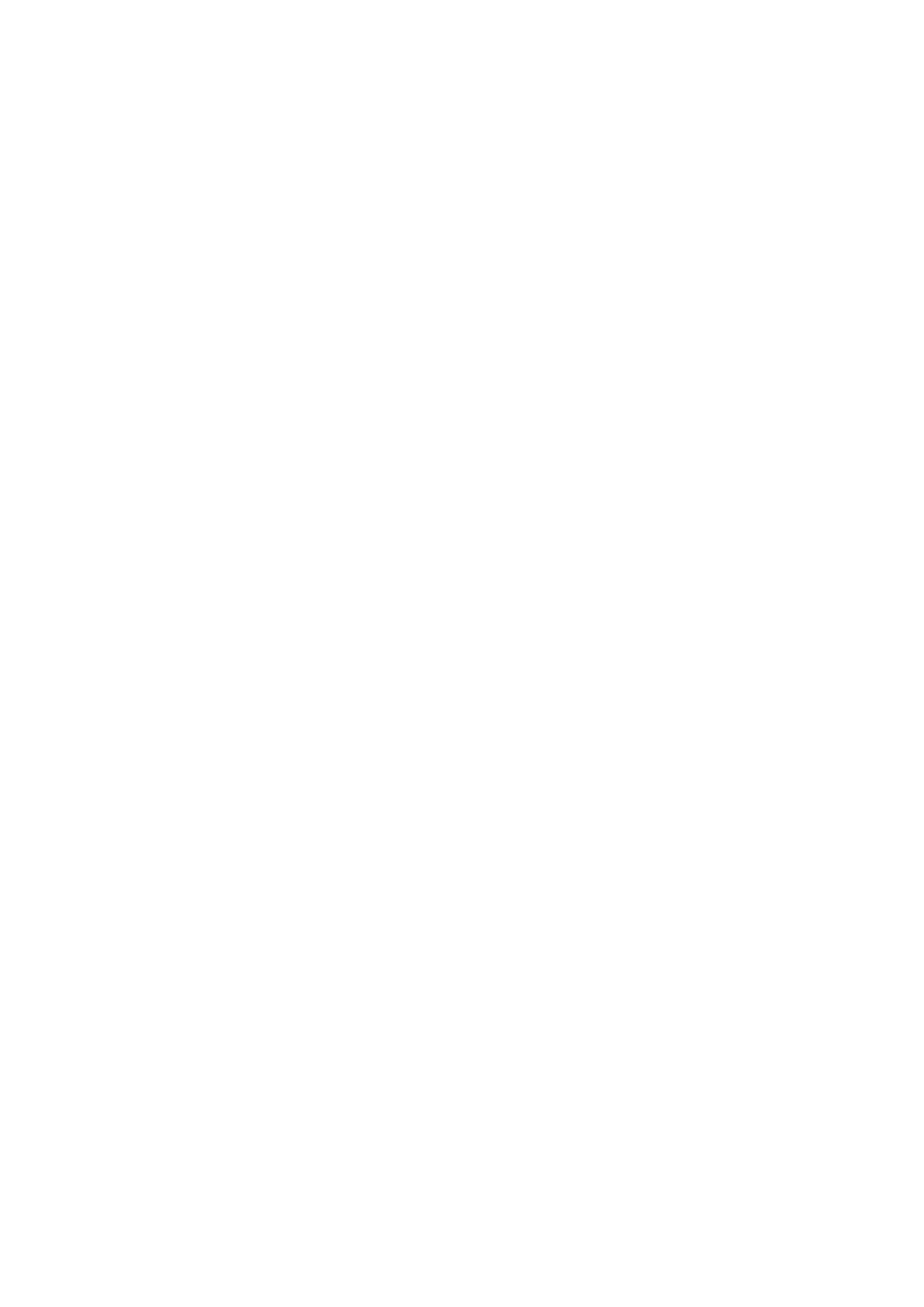### <span id="page-38-0"></span>**4. Evaluation**

Currently there are very few indices which operate on a similar dataset. Most existing indices were built for sequence data with high *q*-gram sharing across documents. As such, the existing benchmarks rely on such datasets. Probably the most popular benchmark for sequence-search was introduced by Solomon and Kingsford [\[SK16\]](#page-62-2). In this experiment 2,652 human RNA-sequence reads are indexed and then searched on. This experiment has been used for performance comparison by [\[SK17\]](#page-62-3), [\[SHCM17\]](#page-62-4), [\[PAB](#page-61-2)<sup>+</sup>17] and [\[BdBR](#page-60-0)<sup>+</sup>17]. While COBS is optimized for millions of relatively small (10 million *q*-grams) documents with little *q*-gram sharing, SBT, SSBT and Mantis perform best on documents with high *q*-gram similarity. This is demonstrated in  $[BdBR+17]$  $[BdBR+17]$  by simulating the storage requirements of SBT with a growing number of documents. For documents with low *q*-gram sharing the size of an SBT with 250,000 documents would exceed one pebibyte.

COBS does not rely on *q*-gram similarity and therefore can be efficiently used for viral and bacterial data. SBT, SSBT and Mantis are meant to be used for genomes with high *q*-gram sharing. As a result, they scale super-linearly with the number of documents for datasets where *q*-gram sharing is low. Therefore a comparison between COBS and these tools would not be of much value. Since BIGSI is meant to operate under similar conditions, we will compare ourselves to it. BIGSI can be seen as COBS with one subindex (also we add padding for faster disk access). Therefore we evaluate the relation between subindex size and index construction time, false positive rate and execution time.

#### <span id="page-38-1"></span>**4.1 Procedure**

We performed our experiments on an [Amazon Web Service i3.8xlarge](https://aws.amazon.com/ec2/instance-types/) instance with 32 vCPUs, 244 GiB of memory and 1.9 TB non-volatile SSD-backed instance storage. Despite these beefy specifications the index can easily be constructed and queried on commodity hardware, the only requirement being an SSD drive to store the index. Our experiments are based on all the bacterial and viral genome sequences available in the European Nucleotide Archive (ENA) as of December 2016. This microbial dataset was first used in [\[BdBR](#page-60-0)<sup>+</sup>17]. The 447,833 sequence files were first converted from the raw read format to the intermediate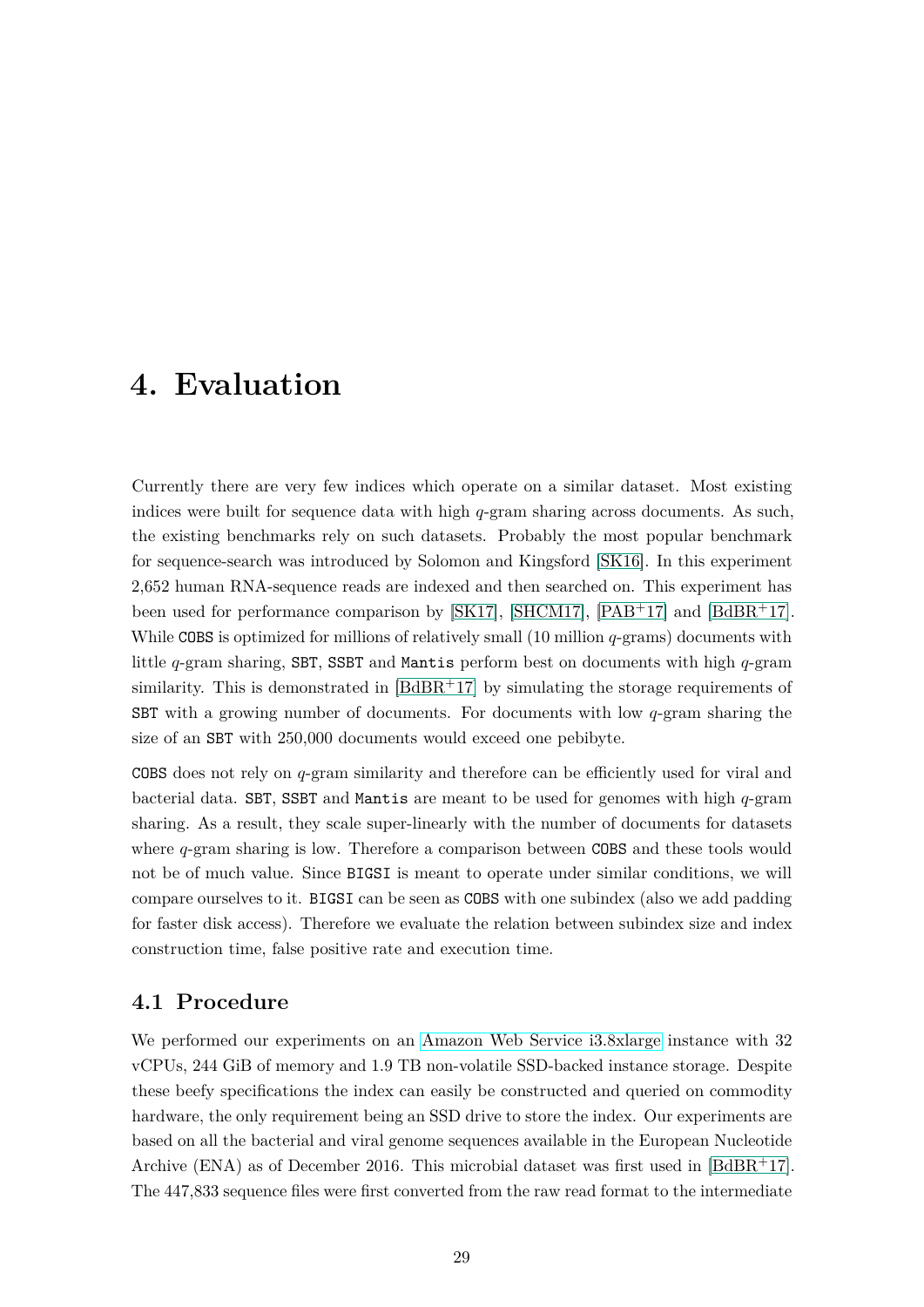McCortex format  $[ICT+12]$  $[ICT+12]$ . This format was used to remove duplication by converting the reads to 31-grams. Additionally, the built-in cleaning feature was used to remove erroneous sequences. Lastly, the McCortex files were converted to a custom format containing just the unique 31-grams of each document. Since the alphabet of the 31-grams is made up of the four characters introduced in Section [2.1,](#page-14-1) 8 bytes are needed to store one 31-gram. In other words, each character can be stored in 2 bits and as a result 7 bytes and 6 bits are required to store one 31-gram.

We build multiple indices to compare the performance implications of different subindex sizes. The subindex sizes are 2, 4, 8, 12, 16, 28 and 56 kibibytes, respectively. The biggest index contains all 447,833 documents of the ENA corpus in one subindex. Therefore, it can be seen as a reimplementation of BIGSI with added padding. Only documents with less than 10,000,000 unique *q*-grams were included in the indices.

#### <span id="page-39-0"></span>**4.2 Index Construction**

The indices were constructed on the Research Computing Core of the Wellcome Trust Centre for Human Genetics at the University of Oxford. Each of the cluster nodes has 16 GiB of memory and a single CPU. However, the index can be built on a single consumer grade machine with less memory. All the indices have been constructed on 447,833 documents containing all bacterial and viral genomic sequences available in the European Nucleotide Archive as of December 2016. The total size of these documents containing only the unique *q*-grams is 10.25 TiB. These files were created from the cleaned McCortex files in under 170 hours. Each index is constructed in 4 recursive steps, each of which combines 32 documents/indices  $(\log_{32}^* 447, 833 = 4$ , where  $\log^*$  is the iterated logarithm). Index size, build time and build  $I/O$  can be seen in Figure [4.1.](#page-40-0) Fluctuations in cluster load explain the inconsistent build times. As expected smaller subindex sizes improve all measured metrics.

#### <span id="page-39-1"></span>**4.3 Real versus Synthetic Query**

Both synthetic and real queries were used to gauge performance. 2,147 DNA sequences from the [Comprehensive Antibiotic Resistance Database \(CARD\)](https://card.mcmaster.ca/) [\[MWN](#page-61-15)+13] were used to measure real-world performance. The mean length of these queries is 937 base pairs. For this measurement caching was enabled to better reflect the real-world performance differences. We speculate that there is no significant difference in execution time between the two query types.

To confirm this hypothesis we compared the performance of the 2,147 CARD queries with 2,147 synthetic queries of equal length. We repeated the experiment three times and the results can be seen in Table [4.1.](#page-40-1) The execution time is split into the different processing steps introduced in Section [3.1.2.](#page-23-0)

There are consistent differences in the input and sort step. CARD queries exhibit much higher similarity, therefore the input step should be faster due to caching effects. For the sort step we suspect that the different distributions produced by the CARD queries take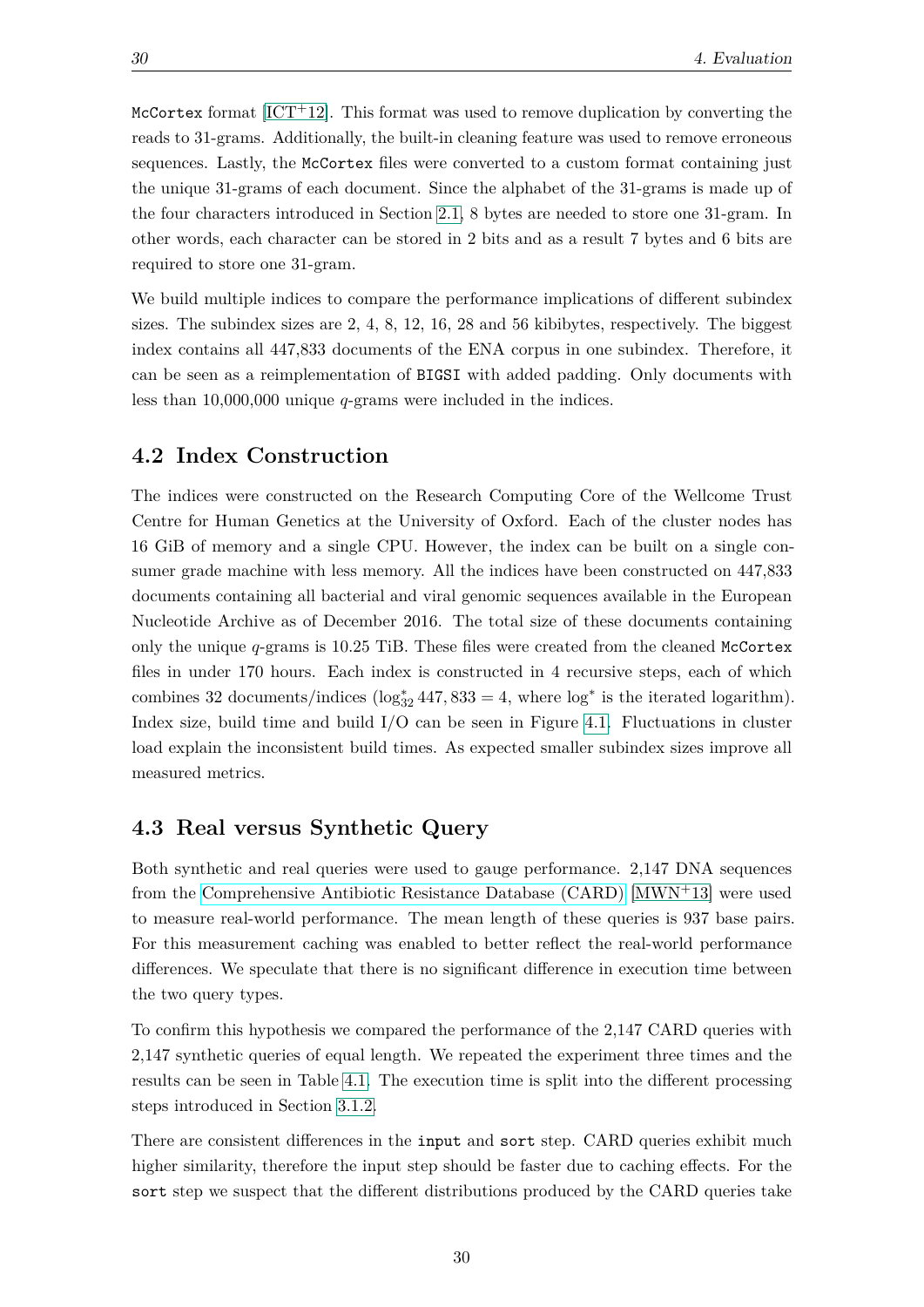<span id="page-40-0"></span>

Figure 4.1: Index size, build time and build disk I/O for different subindex sizes

<span id="page-40-1"></span>

|                           | hash    | input  | add   | sort     | Σ        |
|---------------------------|---------|--------|-------|----------|----------|
| CARD $1$ [s]              | 61.37   | 132.20 | 32.26 | 164.76   | 391.99   |
| CARD $2$ [s]              | 61.51   | 132.31 | 32.22 | 164.94   | 392.26   |
| CARD $3$ [s]              | 61.41   | 132.79 | 32.20 | 163.79   | 391.47   |
| synthetic 1 [s]           | 60.87   | 137.55 | 32.27 | 155.12   | 386.82   |
| synthetic $2 \text{ [s]}$ | 60.90   | 136.56 | 32.25 | 153.59   | 384.16   |
| synthetic 3 [s]           | 61.23   | 136.83 | 32.22 | 157.06   | 388.34   |
| CARD $\Sigma$ [s]         | 184.29  | 397.31 | 96.69 | 493.49   | 1175.72  |
| synthetic $\Sigma$ [s]    | 183.00  | 410.95 | 96.73 | 465.77   | 1159.31  |
| difference [s]            | $-1.29$ | 13.64  | 0.05  | $-27.72$ | $-16.41$ |
| difference $[\%]$         | $-0.70$ | 3.32   | 0.05  | $-5.62$  | $-1.40$  |

Table 4.1: Performance difference between CARD and synthetic queries.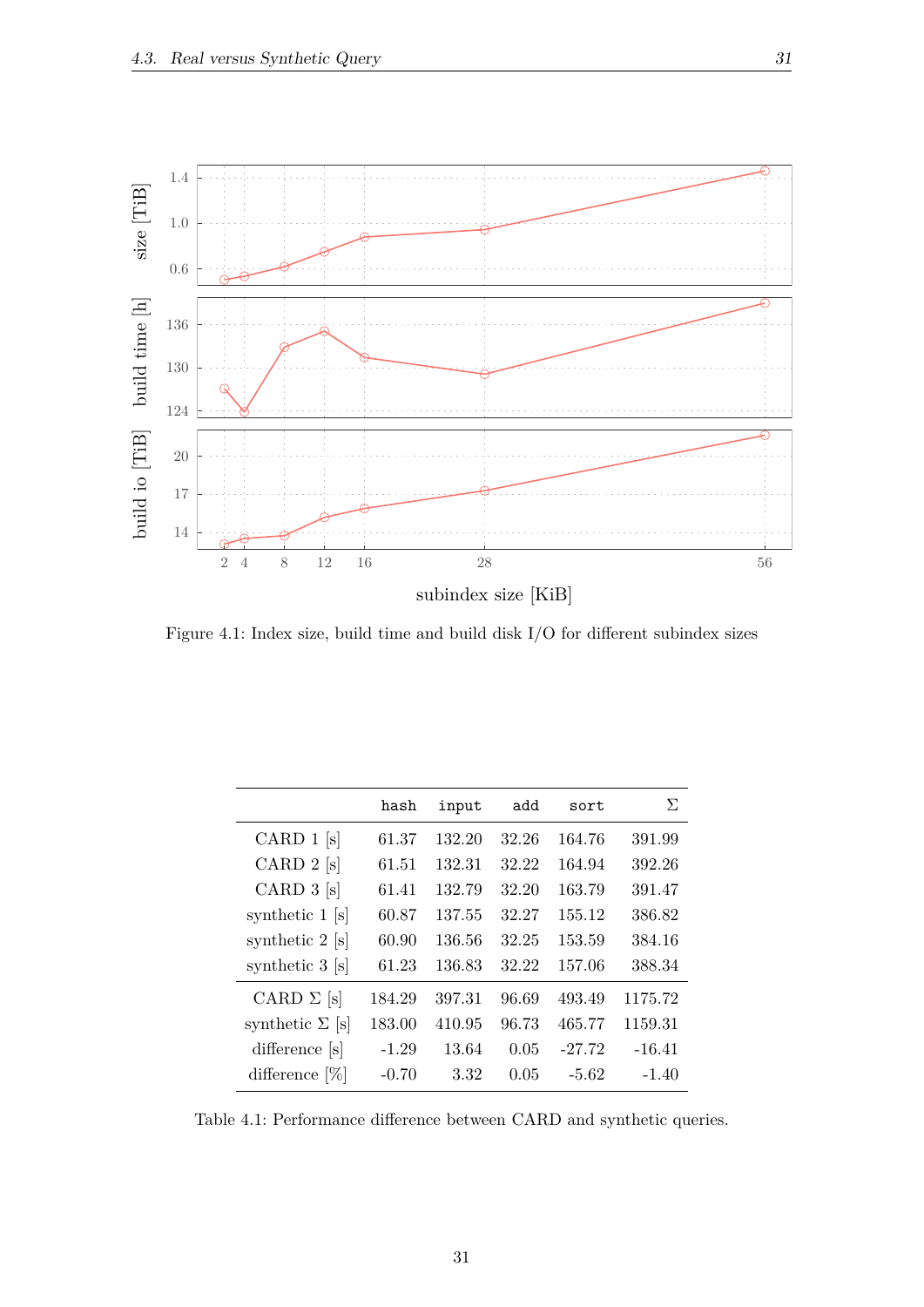<span id="page-41-1"></span>

Figure 4.2: Slowdown of the Python implementation over our C++ implementation.

longer to sort than the distributions produced by the synthetic queries. Since sorting is not the focus of this thesis, no further investigation has been done. Performance of the other processing steps remains unaffected. This makes sense for hash and and since the same work needs to be done for these steps regardless of the input. Since there are many different types of real-world queries that vary greatly in length and similarity, we opted to continue our measurements with purely synthetic queries that should offer more consistent results. At the same time the performance of a synthetic query should not differ much from a real-world counterpart of equal length.

#### <span id="page-41-0"></span>**4.4 Practical Benefits of COBS over BIGSI**

BIGSI is implemented in Python with an index stored in a Berkeley DB key-value storage. This results in performance that cannot be compared fairly to our C++ implementation with direct, aligned device access [\(Linux aio](http://man7.org/linux/man-pages/man7/aio.7.html) with O\_DIRECT). To show the practical implications of using COBS over BIGSI we still decided to do a comparison. For the experiment we query both indices with synthetic queries of various lengths. Let *T* be the threshold parameter of BIGSI which corresponds to  $\epsilon$  in Problem [1.](#page-19-1) Furthermore, let *K* be the parameter that defines how many of the documents should be returned (top-K) by COBS. Then the multiplicative slowdown of the BIGSI Python implementation over our C++ implementation of COBS can be seen in Figure [4.2.](#page-41-1) For  $K = 0$  all results are returned.

This figure should give a good idea of the practical benefits of using COBS over BIGSI. For *T* = 100% BIGSI uses an exact matching algorithm which is outperformed by our approximate solution by an order of magnitude. For  $T = 0\%$  and  $T = 90\%$  the performance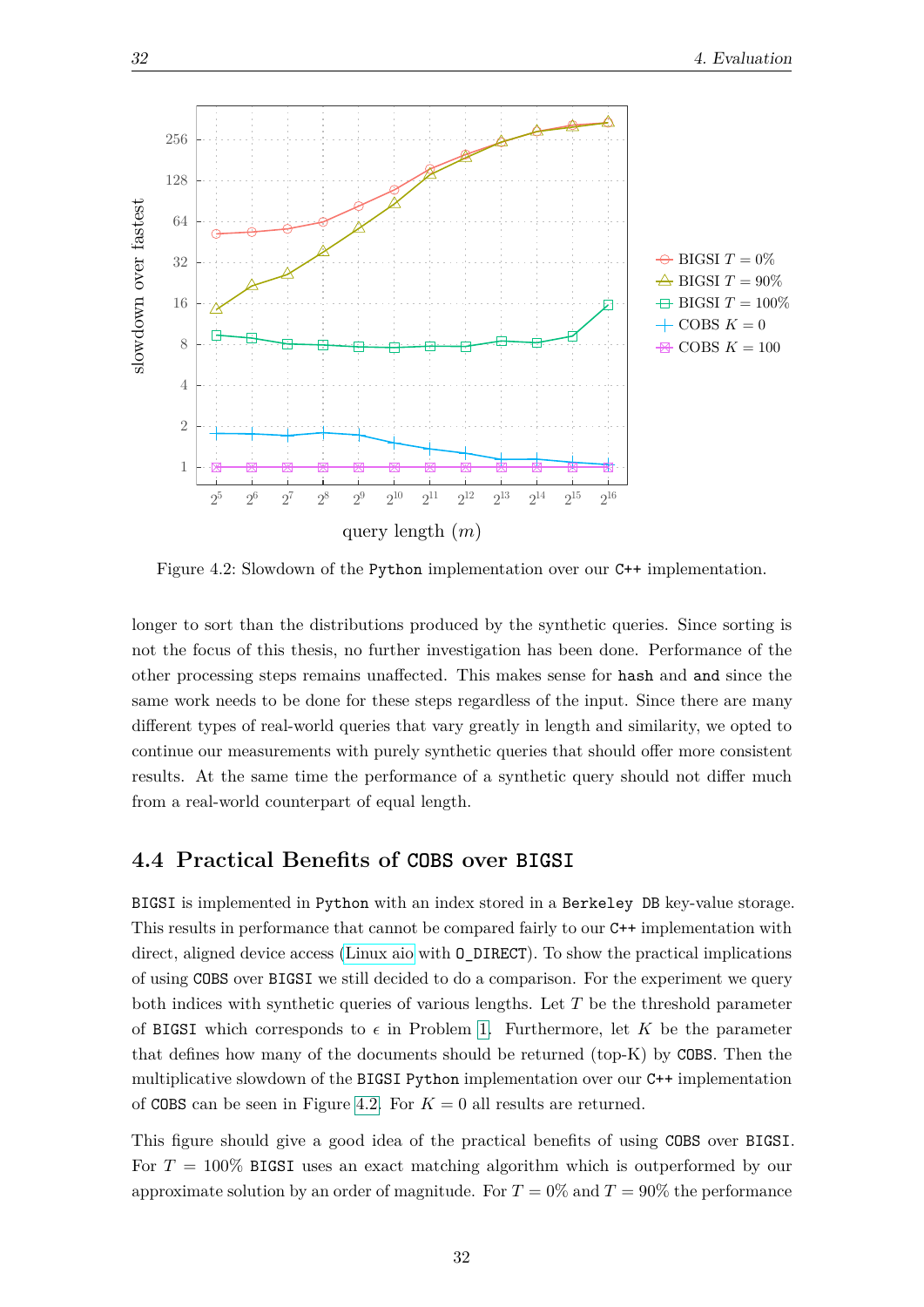advantage increases to two orders of magnitudes. Since synthetic random queries are used a threshold value of  $T = 90\%$  should result in a very small result set. This early pruning increases performance for smaller queries but does not impact the performance of bigger queries significantly.

In practice the performance differences would mean an execution time for a query with 65536 *q*-grams of under 5 seconds compared to over 27 minutes. To fairly compare the scientific ideas behind COBS and BIGSI, the rest of our experiments will include an COBS index with only one subindex which can be seen as an improved version of BIGSI. However, many of our improvements such as not using a key-value store and padding the data are applied. Therefore, a pure reimplementation of BIGSI would perform worse.

#### <span id="page-42-0"></span>**4.5 False Positive Distribution**

One of the challenges recognized by Zobel et al. [\[ZMR98\]](#page-62-11) is the varying false positive rate within the index. The variance stems from the differences in document lengths. In other words, documents of different sizes are inserted into Bloom filters of equal size. We introduced COBS which mitigates this problem by having multiple subindices. COBS groups documents of similar lengths which results in lower variance in false positive rate and a smaller memory footprint.

For this experiment, we queried each index 100 times with synthetic random queries that did not contain *q*-grams of the original documents. That is to say, the results only consist of false positives. A histogram was created for each of the indices. Figure [4.3](#page-43-0) shows a relative histogram of the number of false positives for  $m = 1000$ ,  $p = 0.3$  and different subindex sizes. The y-axis shows the percentage of results that had a certain value. Each result only contains false positives since the queries were constructed to not contain any of the document's *q*-grams.

For a subindex size of 1 bit, each document has a signature with a false positive rate of exactly 0*.*3. As a result, the histogram resembles the probability mass function of the binomial distribution with 1000 tries, 300 successes and a success rate of 0*.*3. The histogram for 1 bit was calculated to illustrate what an optimal distribution would look like. The histograms of the other indices reflect the document size distribution of the ENA dataset. As expected, smaller subindex sizes resulted in false positive distributions that are closer to the optimal distribution. That is to say, the distribution for a subindex size of 1 bit. Notably, the largest index, which corresponds to BIGSI, has very few documents with the desired number of false positives.

#### <span id="page-42-1"></span>**4.6 Execution Performance**

The execution time has been measured for the different indices and various query lengths. A test run consists of 1000 synthetic queries. Each test run was preceded by 200 warm-up queries. Figure [4.4](#page-44-1) shows the total execution time for queries of different lengths. For smaller queries, the execution time is dominated by the sort step. Since the performance of this step only depends on the number of documents in the index, this step takes constant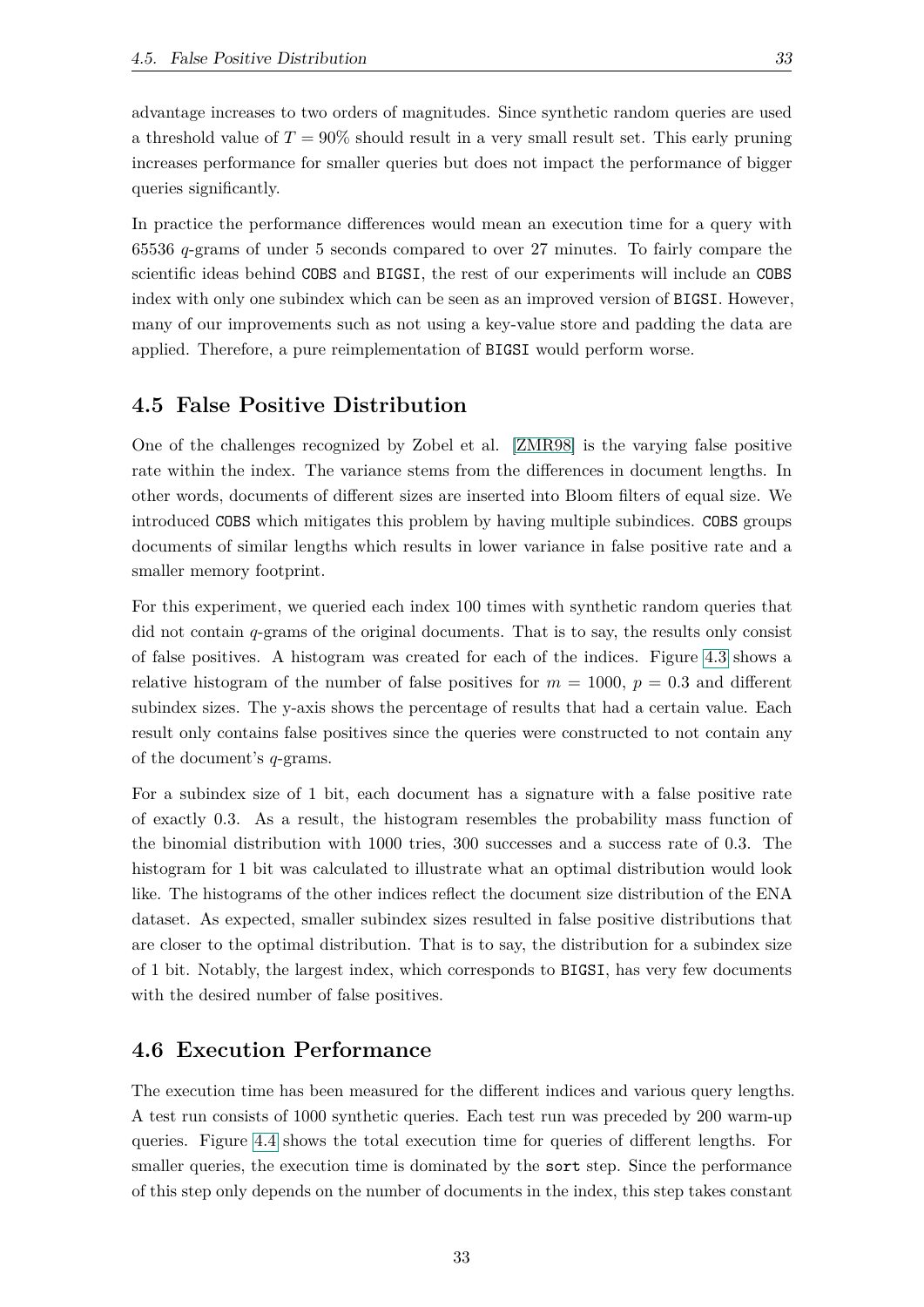<span id="page-43-0"></span>

number of false positives

Figure 4.3: Relative histogram of the number of false positives for *m* = 1000 and a desired false positive rate of 0*.*3. The subindex with size of 1 bit illustrates how an optimal distribution would look like. That is to say, it shows how the distribution would look like if each document had a false positive rate of exactly *.*3.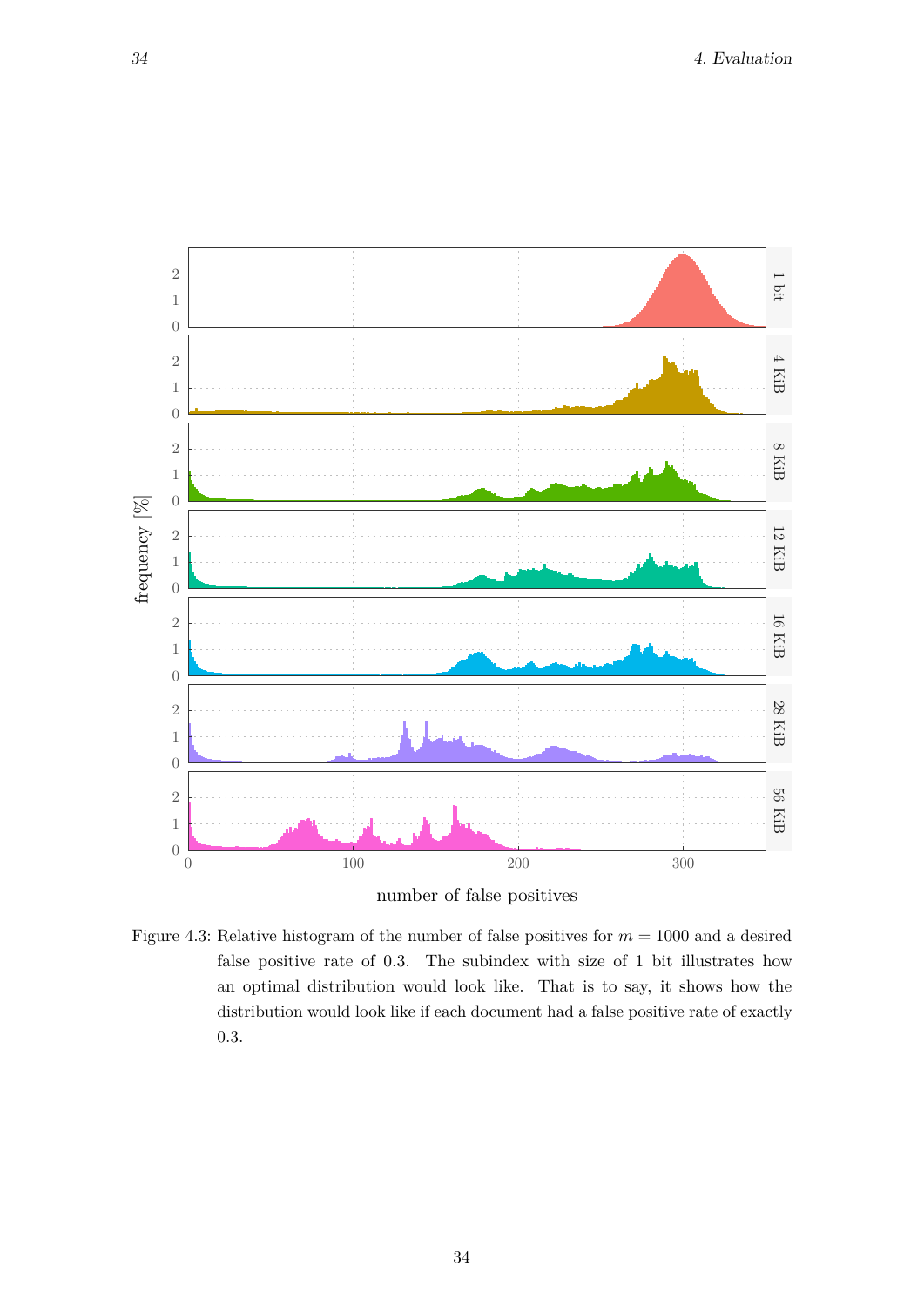<span id="page-44-1"></span>

Figure 4.4: Total execution time of queries of different lengths.

time for a given index. For larger queries, the execution time scales linearly with the length of the query.

Figure [4.5](#page-45-0) illustrates this scaling more clearly. All indices except the 4 KiB index scale as expected. That is to say, the sort step has a large influence on the execution time of small queries and the execution time of larger queries increases linearly with the size of the query. It is not quite clear what causes the decrease of performance for the 4 KiB index and queries of 256-1024 *q*-grams.

#### <span id="page-44-0"></span>**4.7 Space-Time Trade-Off**

When creating a COBS two parameters need to be considered. By adjusting the number of hash functions the false positive rate can be controlled. For the viral and bacterial dataset a false positive rate of 0.3 is sufficient. For the reasons outlined in Section [3.1.3,](#page-26-0) using one hash function is enough to achieve this rate. The other parameter that can be adjusted is the number of subindices. By using more subindices the mean signature size decreases and the mean false positive rate increases. The values of the increases depend on the distribution of the document lengths. In Section [3.1.4](#page-26-1) it was shown that the same amount of data needs to be read from disk regardless of the subindex size. However, smaller subindices result in more random disk accesses which, while not prohibitively slow on SSDs, negatively impacts execution time. While SSDs do not incur as much as a penalty for small random reads as HDDs, the performance impact of using more subindices is substantial. Figure [4.6](#page-46-0) illustrates the trade-off between index size and execution time slowdown for the ENA dataset.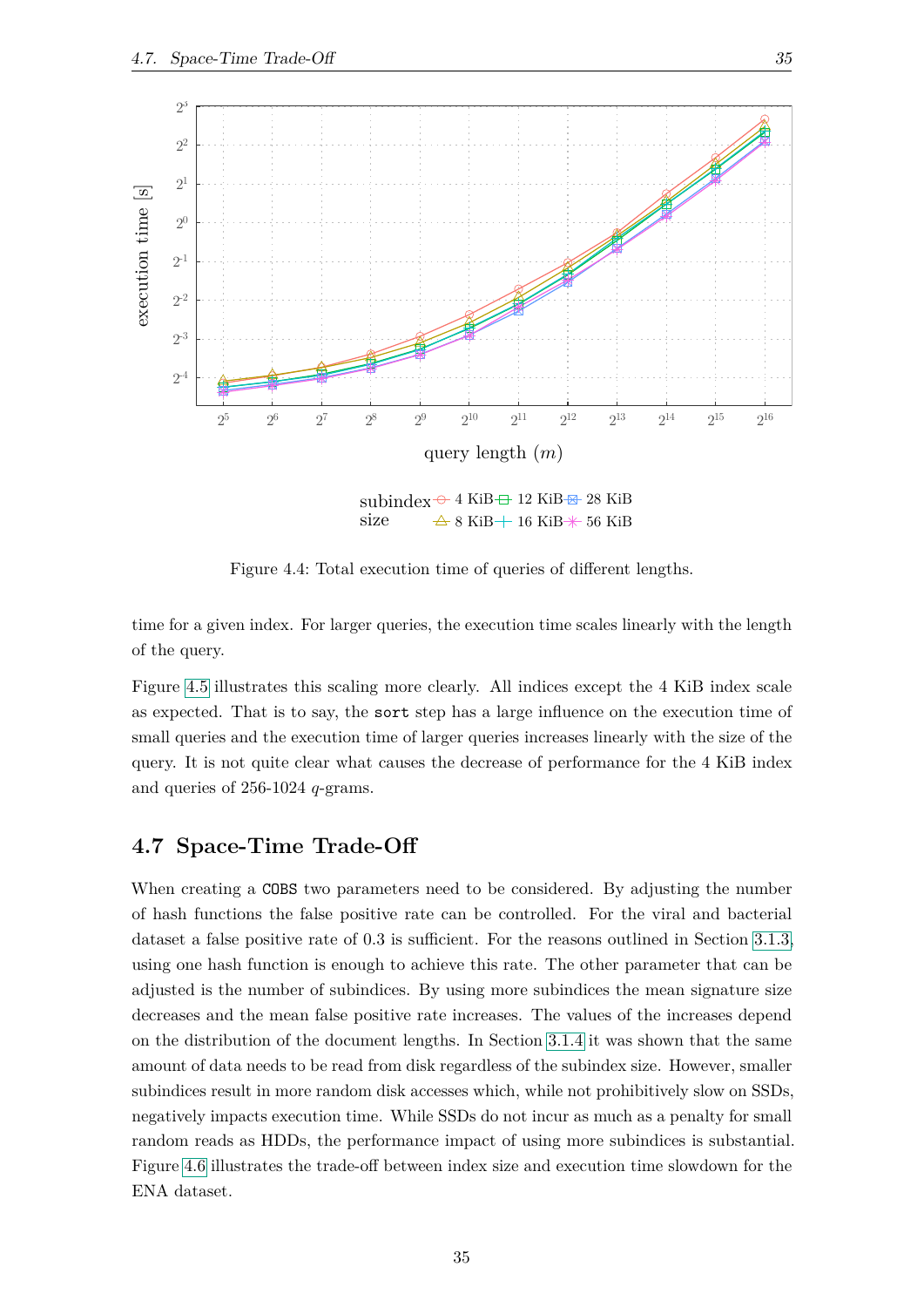<span id="page-45-0"></span>

Figure 4.5: Execution time per *q*-gram of queries of different lengths.

Each of the plots shows the trade-off between index size and query performance for one query length. The performance benefit of increasing the index size diminishes for indices over 28 KiB. These measurements can be used to determine the optimal index parameters for the experimental machine and the ENA dataset. For the real world index, a subindex size of 8 KiB was chosen as a reasonable trade-off between the available disk space and the execution time slowdown of any query. Generally, multiple additional factors influence the choice of parameters.

- **Maximum Document Size** The maximum document size linearly influences the signature size of the last subindex. By excluding unusually large documents, the total index size can be reduced (especially when using a small number of subindices). These large documents could be indexed in a different fashion. For example, they could be split up and then inserted into the index.
- **False Positive Rate** The false positive rate can be changed by adjusting the number of hash functions and/or changing the number of subindices. Its value depends on the expected query lengths and the desired false discovery rate  $[BdBR+17]$  $[BdBR+17]$ . For longer queries a significantly higher false positive rate can be chosen. Although the disk space reduction is diminishing as the false positive rate approaches 1.
- **Document Length Distribution** The document length distribution directly influences the effectiveness of increasing the number of subindices. For some distributions it is even possible that the index size increases when using more subindices (a solution to this problem is proposed in Section [5.1\)](#page-53-0). For example, when all documents have similar lengths the disk footprint can only be decreased by adjusting the number of hash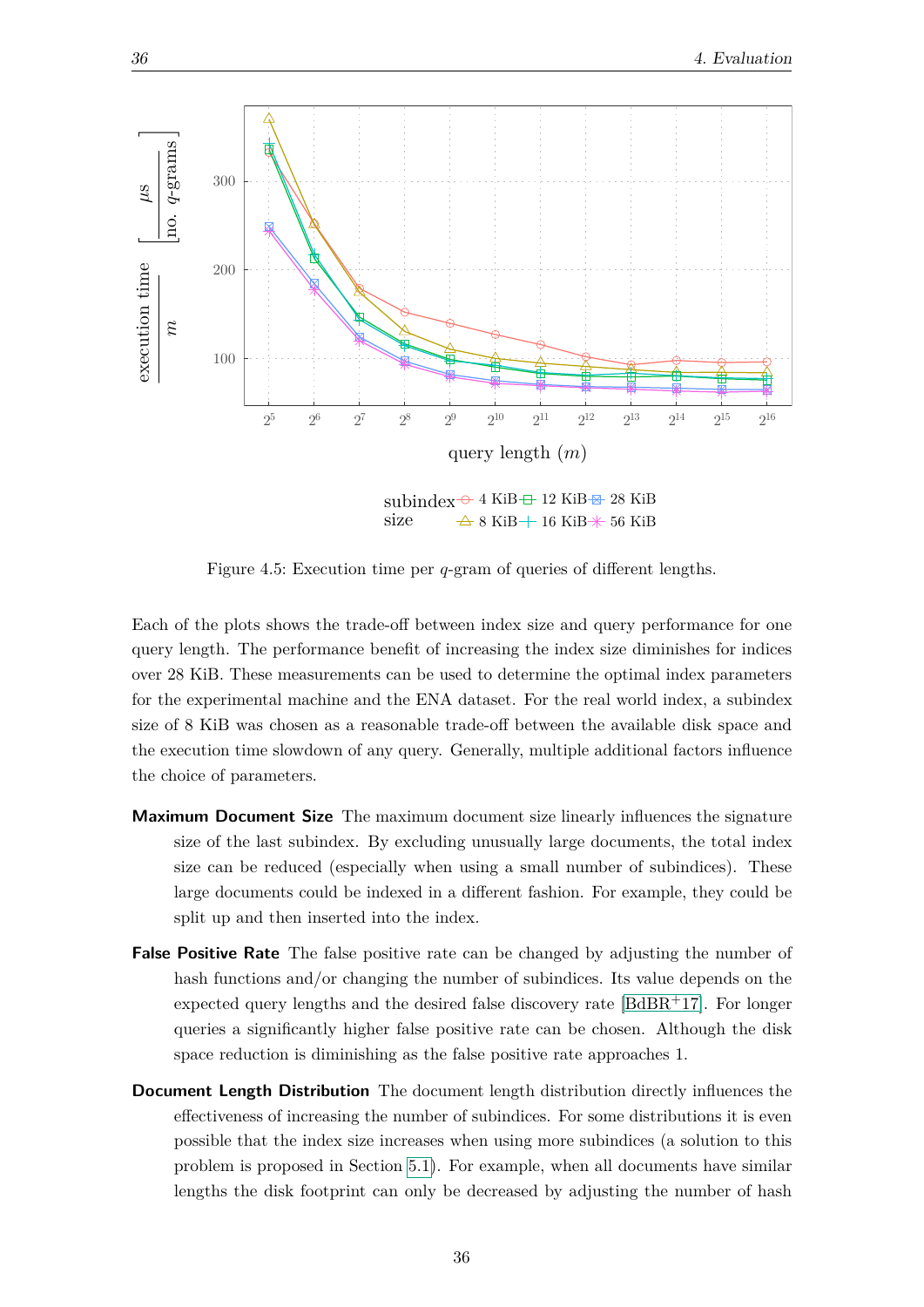<span id="page-46-0"></span>

Figure 4.6: The trade-off between index space and execution time. Shown as the slowdown over the largest index and with different query lengths.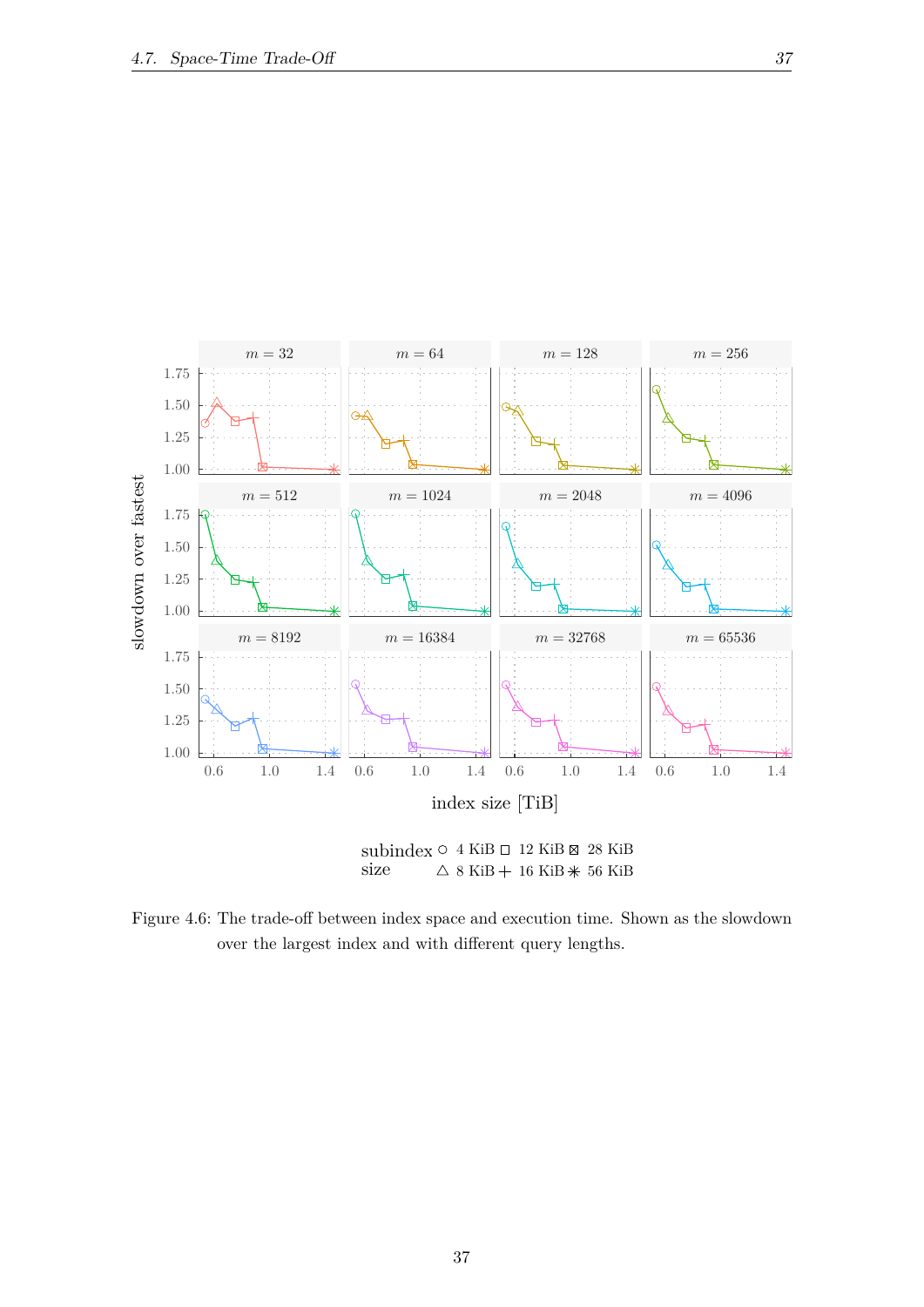functions.

- **Disk Space** The available disk space constrains the false positive rate and the execution time. The index size can be decreased by adjusting the number of hash functions and the number of subindices. Notably for certain false positive rates, decreasing the number of hash functions can decrease the required disk space.
- **Execution Time** The execution time can be decreased by lowering the number of hash functions and/or the number of subindices. The effectiveness of increasing the size of the subindices diminishes.

Space and execution time are dependent on the multitude of factors described above. Nevertheless, it is reasonable to assume that a subindex size of 8 KiB will result in a good trade-off between disk space and execution time. The trade-off of the index with 4 KiB is less consistent, and, for the most relevant query lengths, inferior. Therefore, we choose a subindex size of 8 KiB to be used as the real world index.

#### <span id="page-47-0"></span>**4.8 Execution Time Breakdown**

In this experiment we look at the breakdown of the execution time for our chosen subindex size of 8 KiB. For each of the different query lengths 400 warm-up queries were executed followed by 800 measurement queries. This experiment was repeated three times. For each of the individual steps outlined in Section [3.1.2](#page-23-0) the mean execution time can be seen in Figure [4.7.](#page-48-0) As previously explained, the and step is not represented since  $k = 1$ .

The first chart shows the breakdown of the absolute execution time, while the second shows the percentage breakdown. The results are in line with our previous analysis. The sort step dominates the performance of smaller queries. This can, however, be mitigated by only doing a partial sort. The C++ implementation of COBS supports partial sorting of the result set. By using partial sorting the execution time of smaller queries can be reduced significantly. For the longest queries, the execution time is equally split between CPU time and I/O time.

The hash step takes approximately  $29\mu s$  for each  $q$ -gram. The rest of the measurements confirm the hypothesis that constant work is performed to hash each *q*-gram. The input step is one of the two main factors in deciding which subindex size to use, therefore its execution time per *q*-gram is shown in Figure [4.8.](#page-49-1) There is about a twofold increase in I/O time when comparing the smallest subindex size to the largest. The only index that does not perform as expected is the index with a subindex size of 4 KiB. For this index the I/O time per *q*-gram increases for queries of lengths between 128 and 1024. We suspect that this is due to the properties of the specific SSD used in the experiment.

In the sort step the findings from Section [4.3](#page-39-1) are repeated. This step, in theory, only depends on the number of documents in the index and should be independent of the number of *q*-grams. Again, we suspect that caching effects lead to a better execution time for smaller queries since the construction of the result pairs requires less reordering. In other words, when constructing the result set fewer elements have to be reordered and thereby the array access becomes more sequential.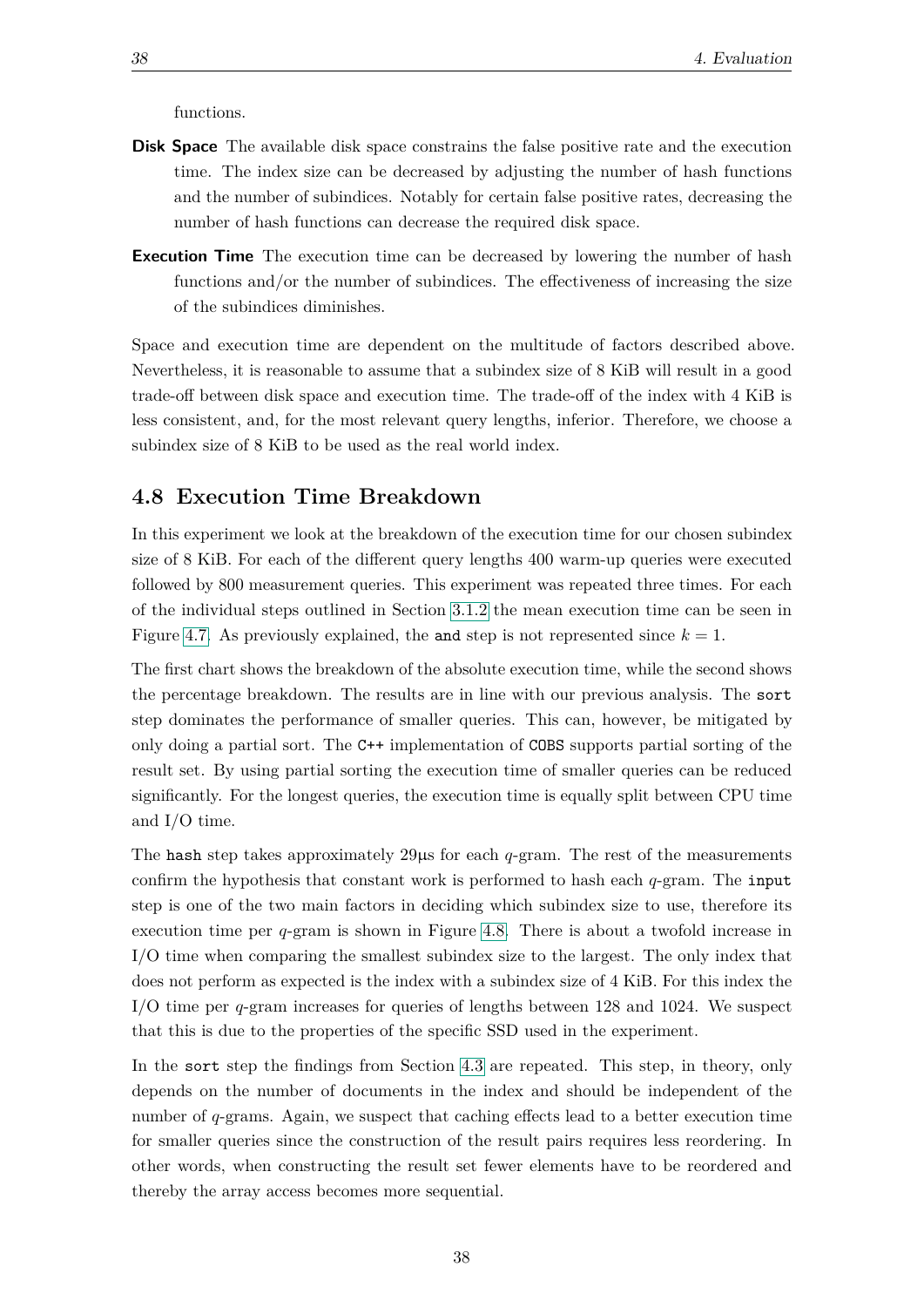<span id="page-48-0"></span>

Figure 4.7: Breakdown of the execution time of queries with different lengths. The subindex size is 8 KiB.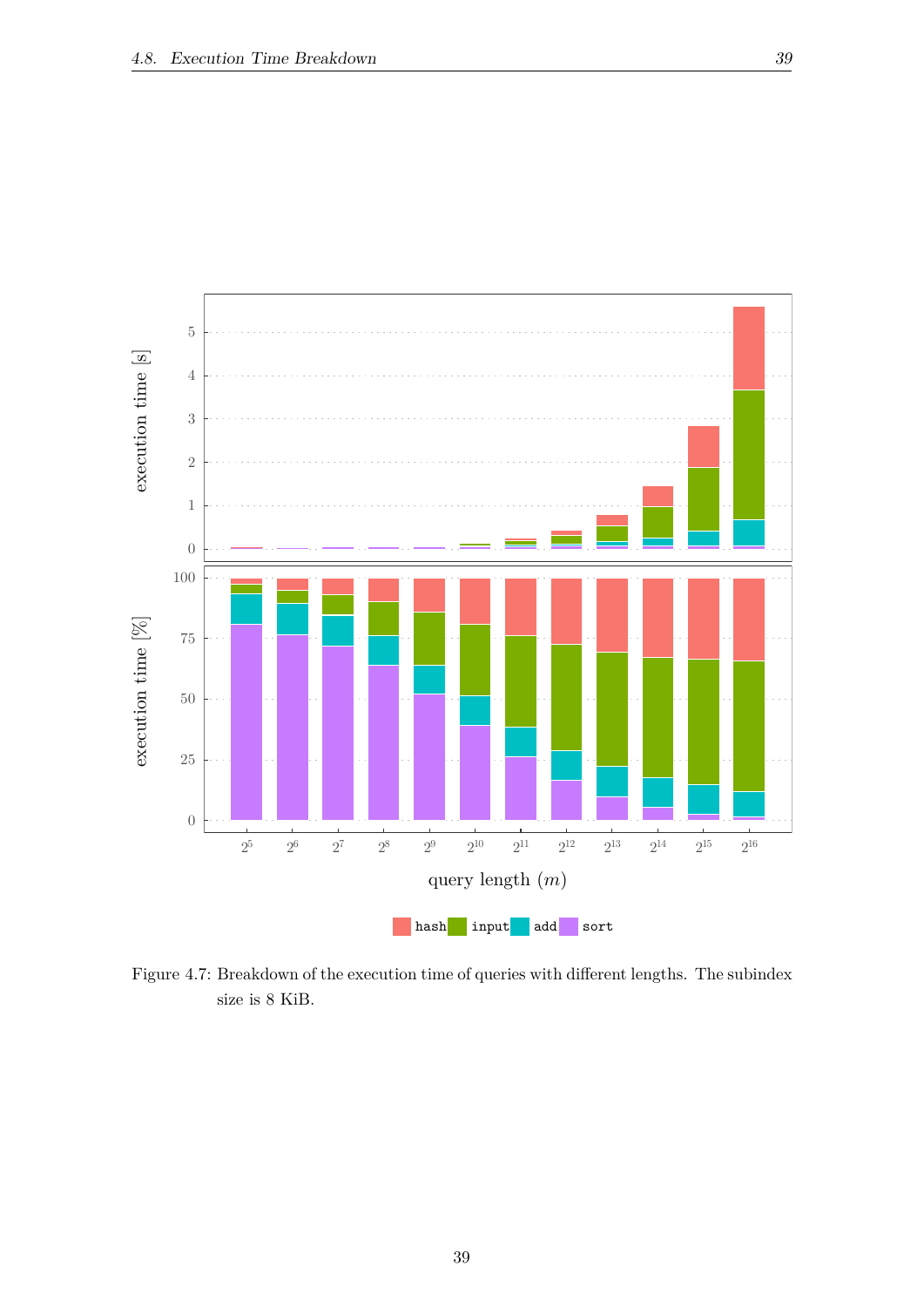<span id="page-49-1"></span>

Figure 4.8: Time taken by the input step for different query lengths and subindex sizes.

#### <span id="page-49-0"></span>**4.9 Engineering Optimizations**

In Section [3.2](#page-34-0) several engineering optimizations were introduced. The impact of the SIMD and OpenMP improvements is illustrated in this section. As previously described, we used the index with a subindex size of 8 KiB. For each of the different query lengths, 400 warm-up queries were executed, followed by 800 measurement queries. Figure [4.9](#page-50-0) shows the speedup of the optimizations for different query lengths.

The four plots represent the four relevant processing steps introduced in Section [3.1.2.](#page-23-0) OpenMP is used in every step of the algorithm while SIMD instructions are only used in the add step. During the hash step, OpenMP is used to parallelize the generation of hashes. The number of hashes that need to be generated is the product of the number of hash functions (*k*) and the query length (*m*). Surprisingly, using OpenMP does not improve performance. On the contrary, for smaller queries not using OpenMP results in a significant speedup. We suspect that the very fast hash algorithm ([xxHash](http://cyan4973.github.io/xxHash/)) is limited by memory speed. Further investigation is needed to determine what exactly causes this behaviour. During the input step the creation of the I/O control block (IOCB) structures is parallelized. This does not result in a significant performance impact. One IOCB structure must be created for each of the *km* disk reads.

The performance of the add step can be significantly improved by using SIMD and OpenMP. By using 128-bit SIMD instructions to expand the bitpacked rows, the performance of the 64-bit base implementation can be increased almost exactly twofold. In the future, the execution speed could be further improved by using 256-bit or 512-bit SIMD instructions. Furthermore, the expansion is parallelized by OpenMP. Since a reduction is used to calculate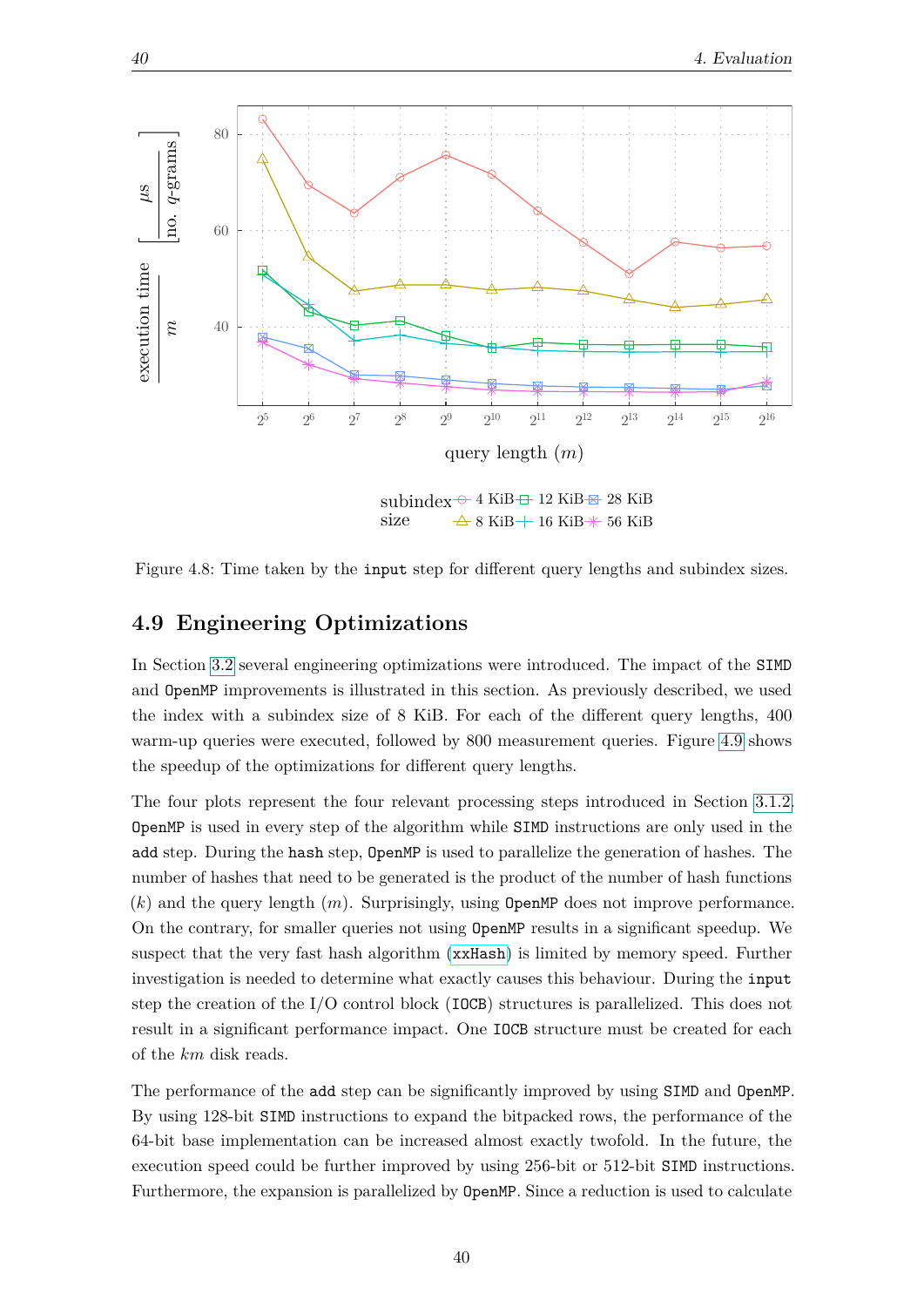<span id="page-50-0"></span>

Figure 4.9: The impact of the engineering optimizations on the total execution time and on the execution times of the individual steps of the query process. OpenMP used all 32 available cores.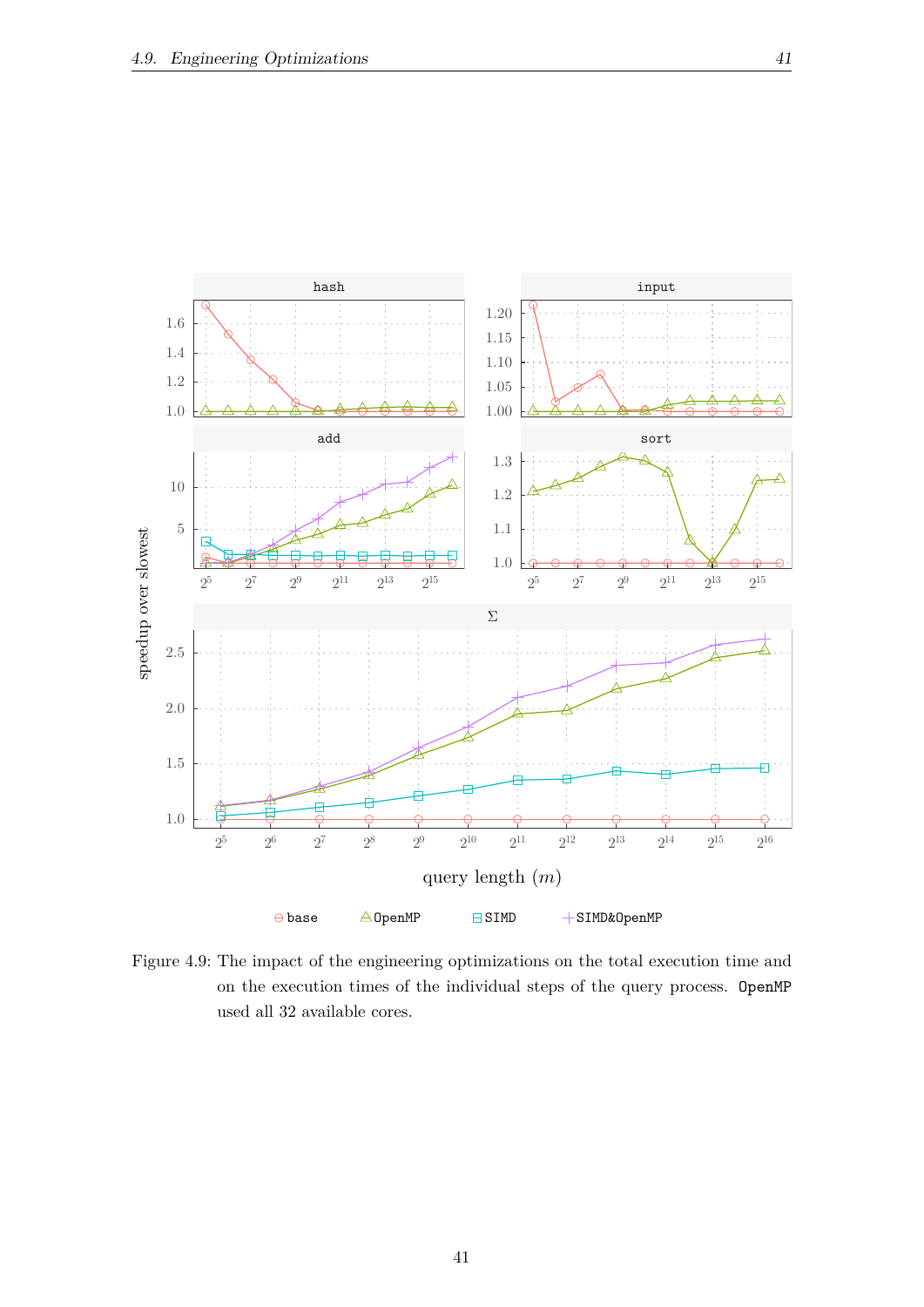the sum in a memory-friendly way, using OpenMP results in better performance for longer queries. Parallelization is used during the sort step to construct the result pairs. Since sorting only accounts for a small portion of total execution time for longer queries the drop at  $m = 2^{13}$  does not significantly change the total execution time. As a result, the drop in speedup does not warrant further investigation. The implementation of COBS supports partial sorting to greatly increase the total execution time of smaller queries.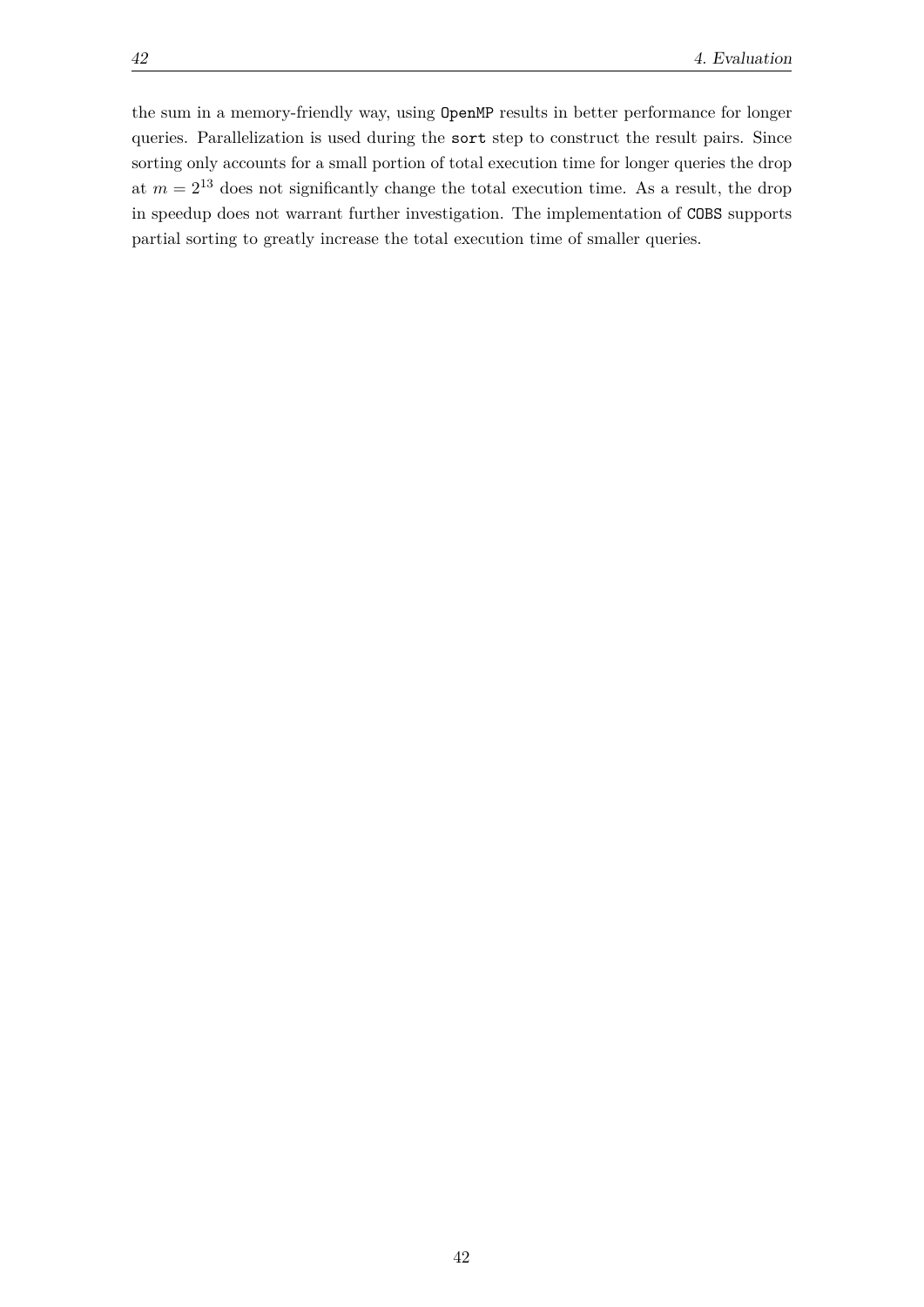### <span id="page-52-0"></span>**5. Conclusion**

This work builds on the ideas of BitFunnel and provides multiple techniques to solve the challenges of approximate pattern matching on genomic data. We first examine the specific properties of viral and bacterial genomic data and its implications on the pattern matching and indexing approach. As a result, a *q*-gram-based approximate pattern matching approach is chosen. Next, related genomic sequence-search indices are explored. Most of them are ruled out since they rely on the similarity of the genomic sequences which is lower for viral and bacterial data. The applicability of classic information retrieval indices is evaluated. Inverted index-based approaches are not considered further since the number of unique terms greatly exceeds the number of documents for the viral and bacterial dataset. Lastly, signature-based indices are shown to be a promising foundation for our index since they do not scale with the number of unique terms across documents.

The Bit-Sliced Signature Index is introduced which uses Bloom filter-based signatures. This index is similar to the Bitsliced Genomic Signature Index  $[BdBR<sup>+</sup>17]$  $[BdBR<sup>+</sup>17]$  but has practical improvements such as not using a key-value storage and padding the rows to the disk block size. To help with the choice of parameters for this index, the trade-off between using more hash functions and using more space is examined. We come to the conclusion that the parameter choice made in [\[BdBR](#page-60-0)+17] is not optimal since the parameters were chosen with an equation that only minimizes space. Next, the Compact Bit-Sliced Signature Index is introduced, which uses multiple subindices to store the documents compactly. The second trade-off between space and execution performance is illustrated, which depends on the distribution of the document lengths.

The quality of the result is improved by introducing Problem [2.](#page-30-2) Instead of returning a result which consists of an unknown number of true and false positives, the probability distribution for the number of true positives should be returned. The provided equations solve the problem and thereby increase the confidence of the user in any returned result. Next, the computational complexity and the engineering implementation details are explored. SIMD is used to reduce the processing time of the add step by almost 50%. Lastly, ideas are introduced to outline how the index can scale dynamically and how it can support sharding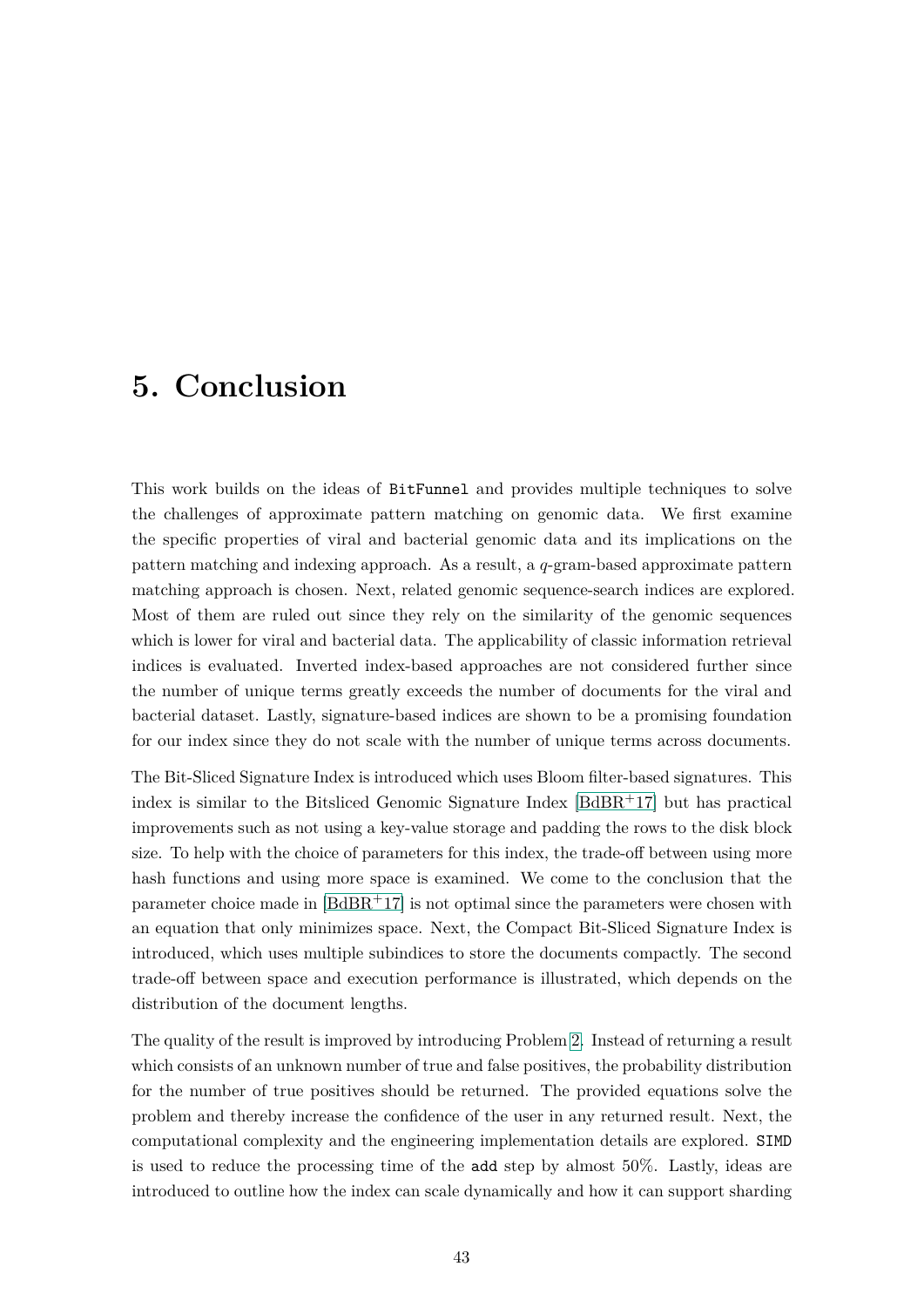on multiple machines.

To evaluate the impact of the new techniques several experiments are conducted. It is shown how an index containing 447,833 viral and bacterial datasets can be constructed in under 140 CPU hours. The difference in performance between synthetic queries and queries based on the Comprehensive Antibiotic Resistance Database is shown to be below 1.5%. This confirms the hypothesis that the execution time is largely independent of the type of query used. Next, the practical benefits of using COBS over BIGSI are explored. For the ENA dataset COBS is up to two orders of magnitude faster and 59% smaller.

As an indicator for the amount of space wasted by the index, the false positive distribution is examined. As expected, indices with more subindices waste less space and therefore have more consistent false positives rates. The computational complexity is confirmed experimentally by looking at the execution time of queries of varying lengths. The execution time of small queries is dominated by the sort step and longer queries scale linearly with the number of *q*-grams. The space-time trade-off of different subindex sizes is examined and a subindex size of 8 KiB is chosen for the ENA dataset. To show where future research and engineering efforts are most useful, the total execution time is broken down into the different processing steps. This confirms the dominance of the sort step for smaller queries which can be reduced by using the partial sorting capabilities of the provided C++ implementation. Lastly, the engineering improvements are evaluated for each of the processing steps. Surprisingly, OpenMP does not increase the performance of the hash step. Nevertheless, the engineering optimizations decrease the execution time of a query of average length by a factor of two.

#### <span id="page-53-0"></span>**5.1 Future Work**

With COBS we have provided an index which substantially improves on the current state of the art genomic index BIGSI. Furthermore, this work provides insight into space-time tradeoff, engineering optimizations, true positive distributions and the computational complexity of the index. In the process, new areas of interest in research and implementation have been uncovered.

While the current index can already scale to millions of documents, its  $C++$  implementation does not yet support dynamic scaling or sharding across machines. We outline the basic ideas in Section [3.3](#page-35-1) but further research is necessary to evaluate these ideas or to suggest better alternatives.

Currently, only the core of the application is implemented. To make the index accessible to researchers everywhere an online version needs to be deployed. This underlines the need for the creation of both a web server and a suitable front end. Additionally, an integration with the big genomic archives would enable the creation of a dynamic online index.

Further research is needed to explore the possibility of improving the execution time by ending execution early for documents which do not meet the required  $\epsilon$ -threshold (Problem [1\)](#page-19-1). By pruning early, the execution time of the add step could be reduced significantly for high values of  $\epsilon$ . Furthermore, the performance of the hash step might be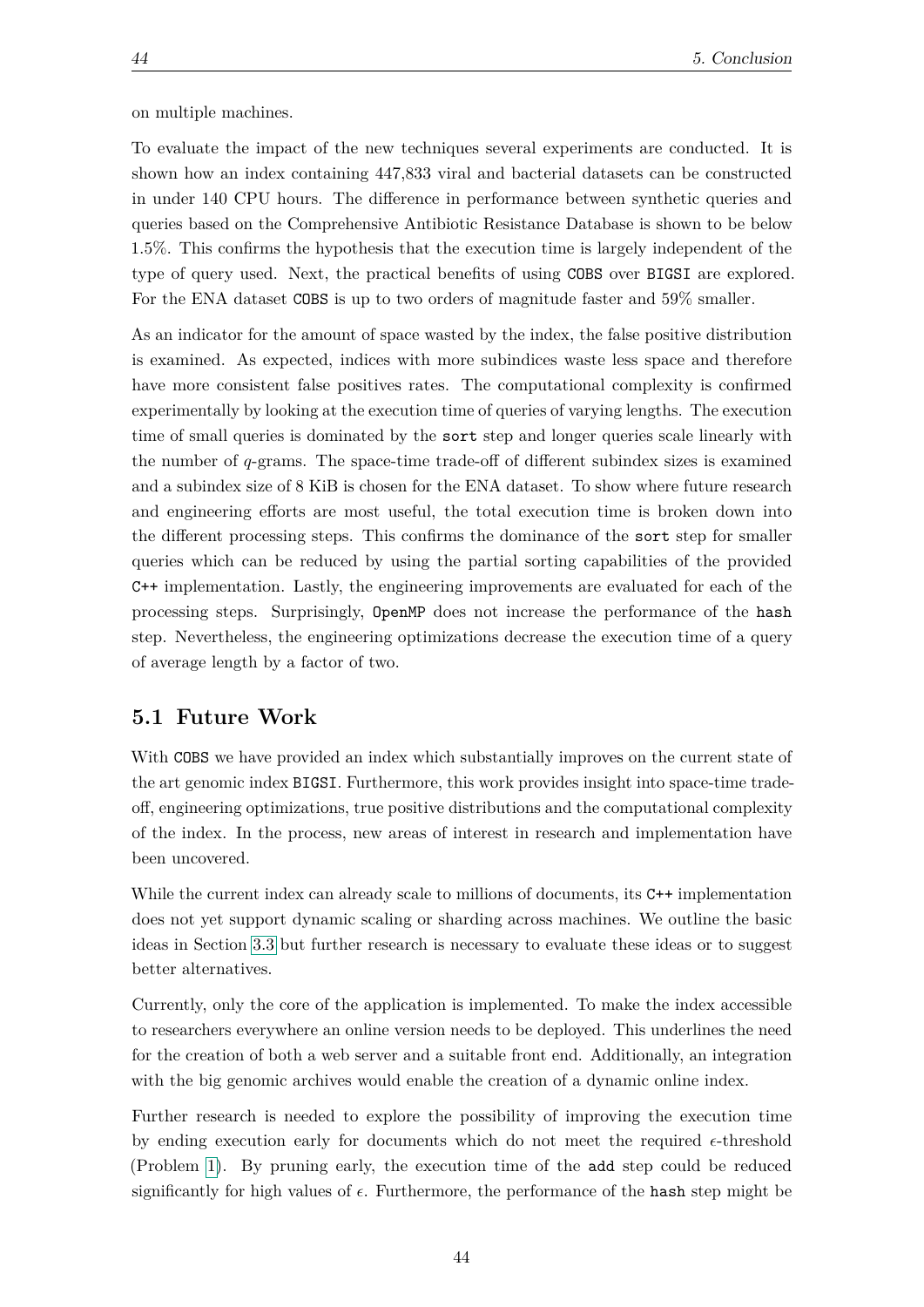improved by using a different hashing implementation that benefits from parallelization. Lastly, a parallel sorting algorithm could further improve the performance of small queries.

Another promising research direction is the trade-off between subindex size/index size and execution performance. This largely depends on the distribution of lengths of the documents. For collections with documents of similar lengths, using more subindices, will not result in a big reduction in space but will reduce the execution time significantly. On the contrary, for collections containing documents of varying lengths, large amounts of space can be saved for only a small loss in performance.

Therefore, one could use subindices of varying sizes that fit the document size distribution more closely. For example, for a corpus of 98,304 documents where two-thirds of the documents are small and one-third of the documents are large, two subindices of 4 KiB and 8 KiB could be used to minimize both index size and execution performance  $(4096+8192)$ 98*,* 304*/*8). In the current implementation three subindices with 4 KiB each would be used which results in three random accesses per *q*-gram and hash function. By using two subindices of 4 KiB and 8 KiB the space requirements should stay nearly identical but only two random accesses per *q*-gram and hash function would be necessary. As we have shown in Chapter [4](#page-38-0) this significantly reduces the execution time of the input step which accounts for roughly half of the execution time of long queries.

45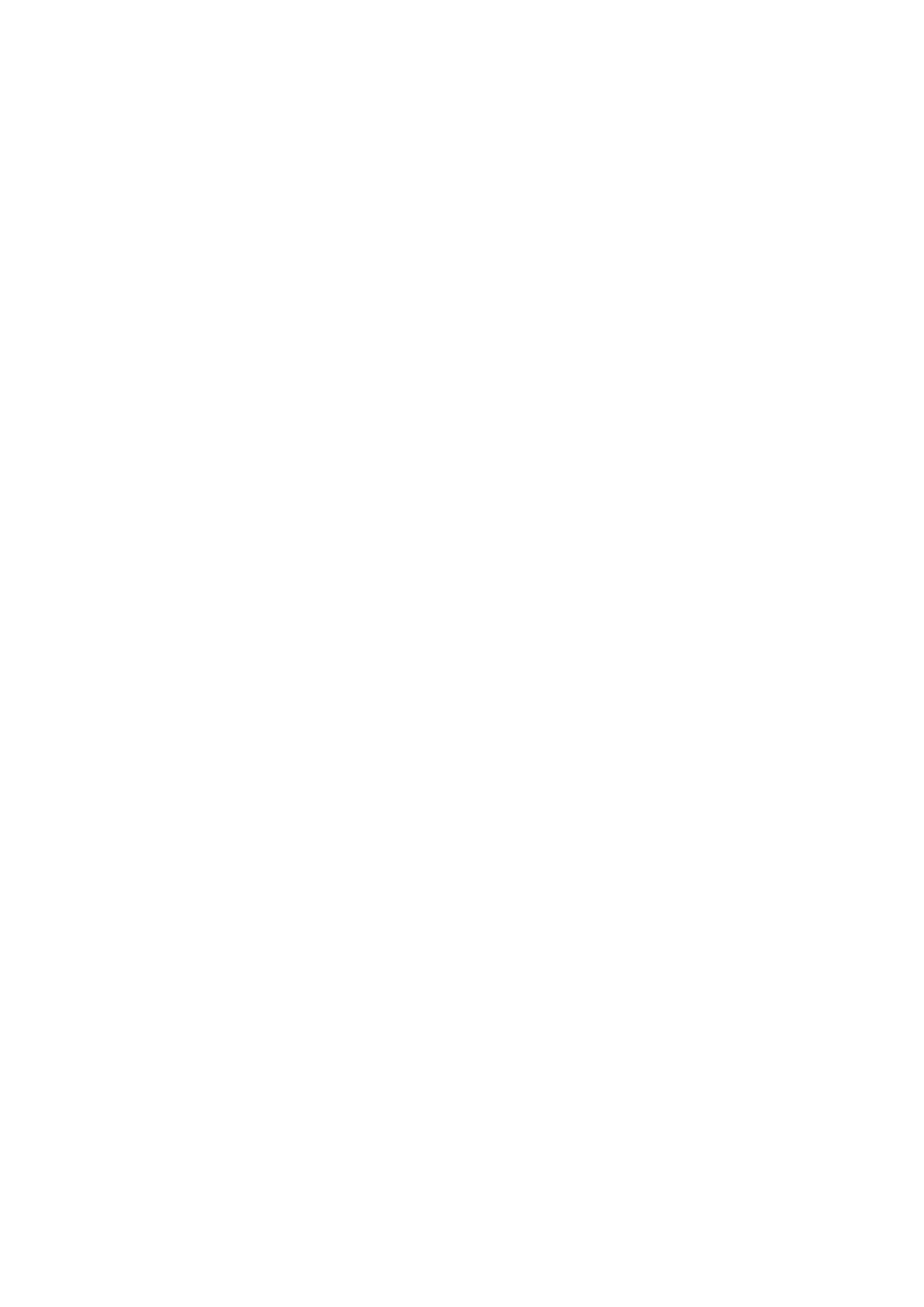### **Acronyms**

**ASBT** AllSome Sequence Bloom Tree.

**BIGSI** Bitsliced Genomic Signature Index.

**BLAST** Basic Local Alignment Search Tool.

**BLAT** BLAST-like Alignment Tool.

**BSSF** Bit-Sliced Signature Files.

**CARD** Comprehensive Antibiotic Resistance Database.

**COBS** Compact Bit-Sliced Signature Index.

**ENA** European Nucleotide Archive.

**IOCB** I/O control block. **IR** Information Retrieval.

**OpenMP** Open Multi-Processing.

**SBT** Sequence Bloom Tree. **SIMD** Single Instruction Multiple Data. **SSBT** Split Sequence Bloom Tree.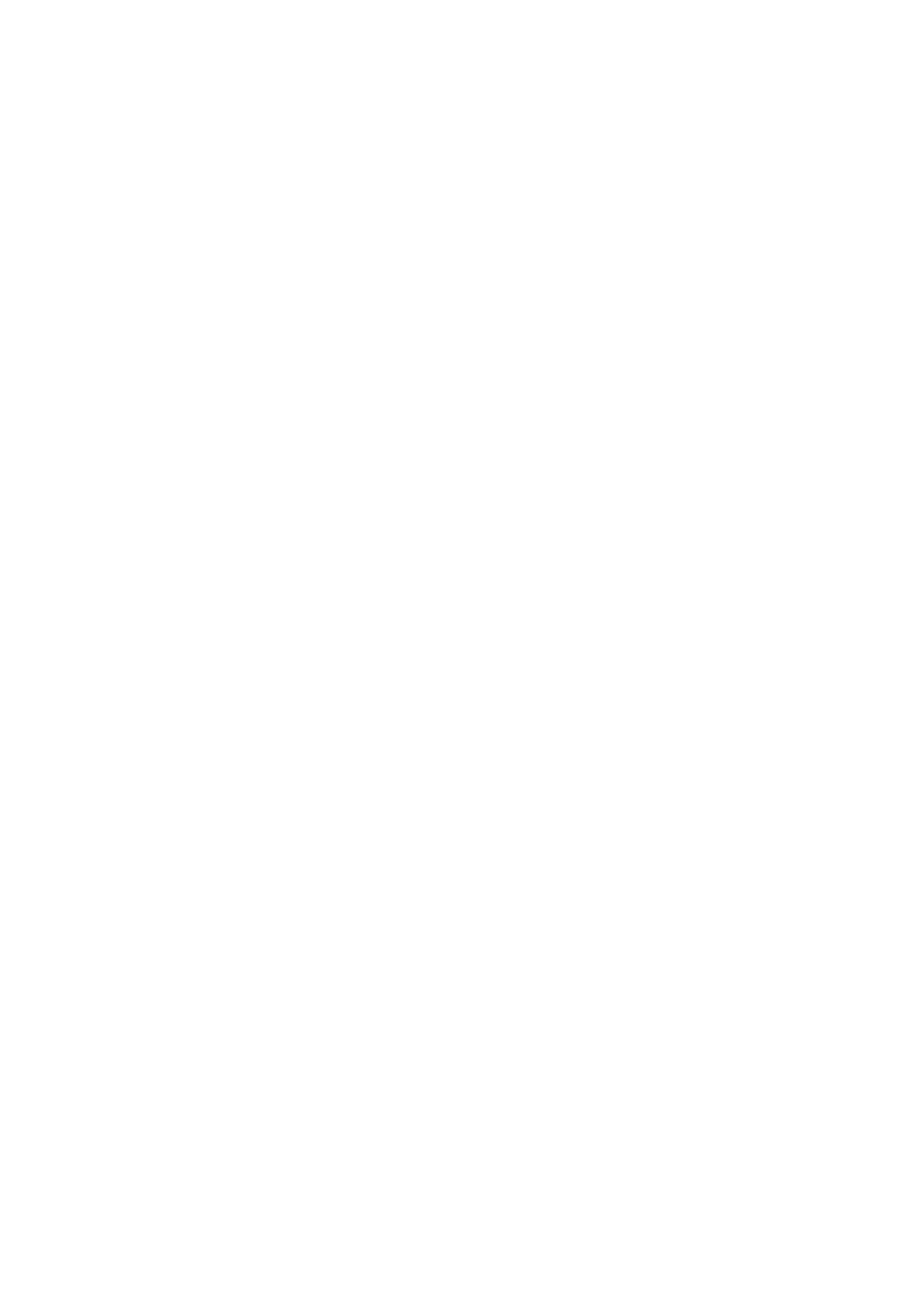# **List of Figures**

| 2.1               | The relation between the collection $D = \{d0, d1, d2\}$ and an inverted index<br>built on this collection                                                                                                                                                                                                                                                                                                                                                                              | 8            |
|-------------------|-----------------------------------------------------------------------------------------------------------------------------------------------------------------------------------------------------------------------------------------------------------------------------------------------------------------------------------------------------------------------------------------------------------------------------------------------------------------------------------------|--------------|
| 3.1               | Creation of a Bloom filter-based signature with $k = 3$ and $w = 16$ of the                                                                                                                                                                                                                                                                                                                                                                                                             | 14           |
| $3.2\,$           | Three membership queries on the Bloom filter-based signature created in<br>Figure 3.1. The first query yields a true positive, the second a (true) negative                                                                                                                                                                                                                                                                                                                             | 15           |
| 3.3<br>3.4        | Query process of the Bit-Sliced Signature Index.<br>The false positive rate $p$ for different ratios of the signature size $w$ to the<br>number of inserted elements $v$ . Increasing the number of hash functions $k$                                                                                                                                                                                                                                                                  | 16           |
| 3.5               | raises execution.<br>Comparison between the actual and the optimal signature size for each of                                                                                                                                                                                                                                                                                                                                                                                           | 18           |
|                   | the 447,833 documents in the Bit-Sliced Signature Index.<br>.                                                                                                                                                                                                                                                                                                                                                                                                                           | 19           |
| 3.6               | Comparison between the actual and the optimal signature size for each of<br>the $447,833$ documents in the Compact Bit-Sliced Signature Index. $\dots$ .                                                                                                                                                                                                                                                                                                                                | 20           |
| 3.7               | Access pattern for indices with one and three subindices and a single hash<br>function<br>$\mathbf{1}$ $\mathbf{1}$ $\mathbf{1}$ $\mathbf{1}$ $\mathbf{1}$ $\mathbf{1}$                                                                                                                                                                                                                                                                                                                 | 21           |
| 3.8               | Illustration of the intuition behind the probability distribution of $r_{\text{tp}}$ . For<br>$m = 8$ and $r = 3$ there are four possible values for $r_{\text{tp}}$ . The most likely<br>value, in this case 1, is determined by the binomial distribution. In other                                                                                                                                                                                                                   |              |
| 3.9               | words, the most likely value for $r_{tp}$ given $m = 8$ , $r = 3$ , $k = 1$ and $p = 0.3$ is 1. 23<br>Discrete probability distribution of the number of true positives contained<br>in a query result for fixed values of the false positive rate $(p = 0.3)$ , the<br>number of hash functions $(k = 1)$ , the query length $(m = 1000)$ and the                                                                                                                                      |              |
|                   | 3.10 The expansion of the bit packed rows during the add step. $\dots \dots \dots$                                                                                                                                                                                                                                                                                                                                                                                                      | 24<br>26     |
| 4.1<br>4.2<br>4.3 | Index size, build time and build disk I/O for different subindex sizes $\ldots$ .<br>Slowdown of the Python implementation over our $C++$ implementation.<br>Relative histogram of the number of false positives for $m = 1000$ and a<br>desired false positive rate of $0.3$ . The subindex with size of 1 bit illustrates<br>how an optimal distribution would look like. That is to say, it shows how<br>the distribution would look like if each document had a false positive rate | 31<br>$32\,$ |
|                   |                                                                                                                                                                                                                                                                                                                                                                                                                                                                                         | 34           |
| 4.4               | Total execution time of queries of different lengths.                                                                                                                                                                                                                                                                                                                                                                                                                                   | 35           |
| 4.5               | Execution time per q-gram of queries of different lengths. $\dots \dots \dots$                                                                                                                                                                                                                                                                                                                                                                                                          | 36           |
| 4.6               | The trade-off between index space and execution time. Shown as the slow-<br>down over the largest index and with different query lengths. $\dots \dots \dots$                                                                                                                                                                                                                                                                                                                           | 37           |
| 4.7               | Breakdown of the execution time of queries with different lengths. The                                                                                                                                                                                                                                                                                                                                                                                                                  |              |
|                   |                                                                                                                                                                                                                                                                                                                                                                                                                                                                                         | 39           |
| 4.8               | Time taken by the input step for different query lengths and subindex sizes.                                                                                                                                                                                                                                                                                                                                                                                                            | 40           |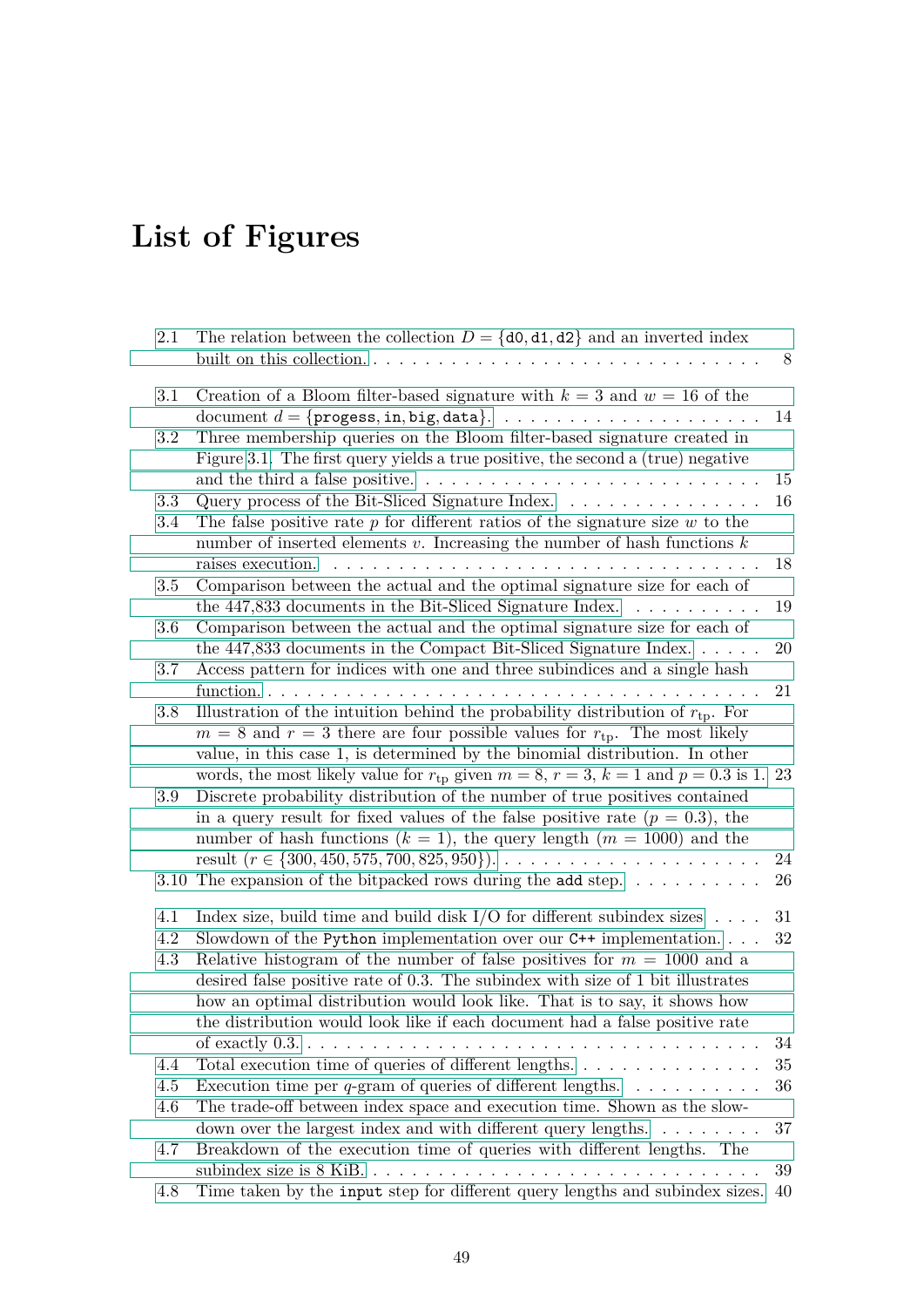| 4.9 The impact of the engineering optimizations on the total execution time and |
|---------------------------------------------------------------------------------|
| on the execution times of the individual steps of the query process. OpenMP     |
|                                                                                 |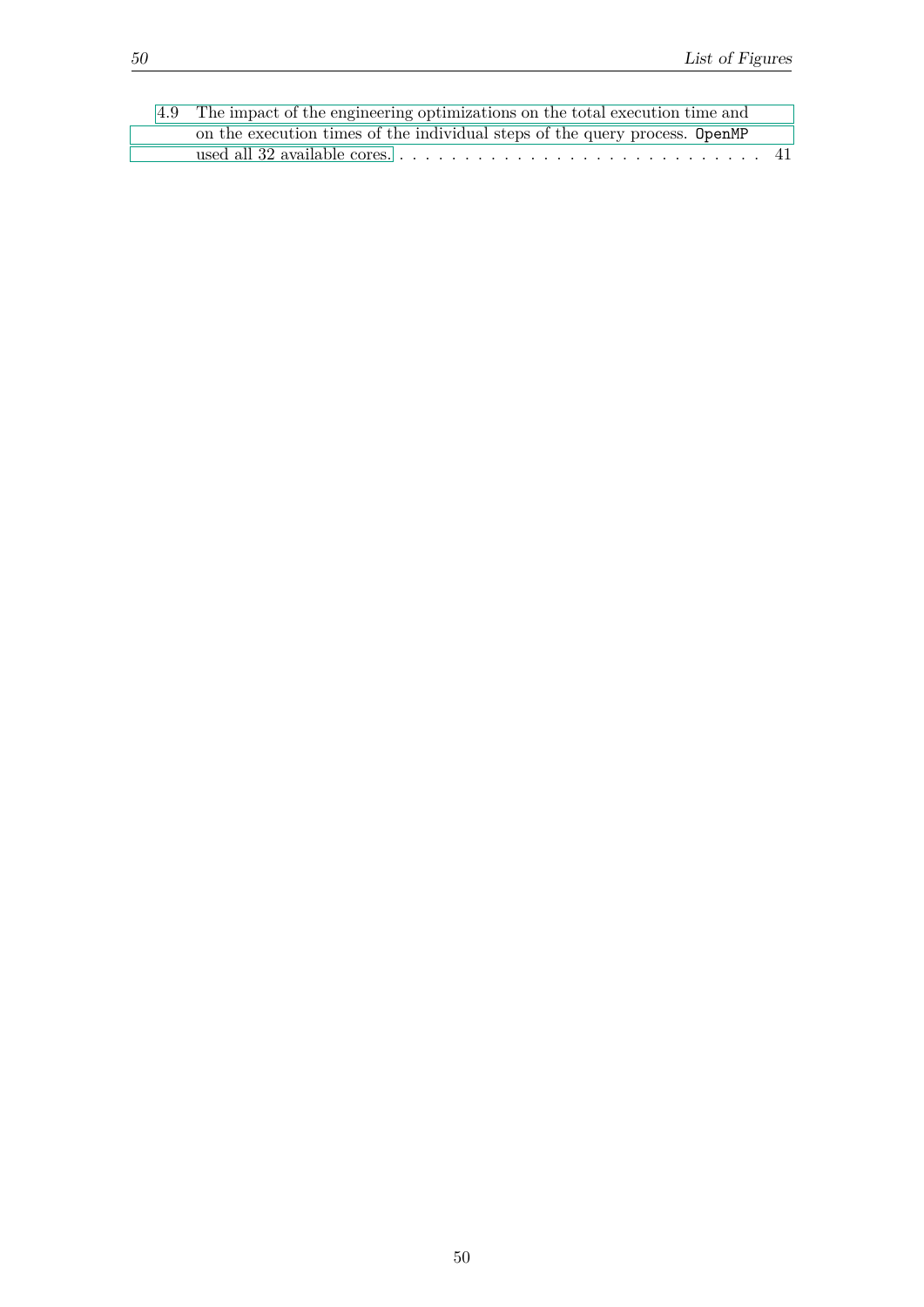### <span id="page-60-1"></span>**Bibliography**

- <span id="page-60-3"></span>[AGM+90] S. F. Altschul, W. Gish, W. Miller, E. W. Myers, and D. J. Lipman, "Basic local alignment search tool," *Journal of molecular biology*, vol. 215, no. 3, pp. 403–410, 1990.
- <span id="page-60-8"></span>[BCC16] S. Büttcher, C. L. Clarke, and G. V. Cormack, *Information retrieval: Implementing and evaluating search engines*. Mit Press, 2016.
- <span id="page-60-0"></span>[BdBR+17] P. Bradley, H. den Bakker, E. Rocha, G. McVean, and Z. Iqbal, "Real-time search of all bacterial and viral genomic data," *bioRxiv*, p. 234955, 2017.
- <span id="page-60-10"></span>[Blo70] B. H. Bloom, "Space/time trade-offs in hash coding with allowable errors," *Communications of the ACM*, vol. 13, no. 7, pp. 422–426, 1970.
- <span id="page-60-5"></span>[BM77] R. S. Boyer and J. S. Moore, "A fast string searching algorithm," *Communications of the ACM*, vol. 20, no. 10, pp. 762–772, 1977.
- <span id="page-60-11"></span>[BM04] A. Broder and M. Mitzenmacher, "Network applications of bloom filters: A survey," *Internet mathematics*, vol. 1, no. 4, pp. 485–509, 2004.
- <span id="page-60-9"></span>[BP12] S. Brin and L. Page, "Reprint of: The anatomy of a large-scale hypertextual web search engine," *Computer networks*, vol. 56, no. 18, pp. 3825–3833, 2012.
- <span id="page-60-4"></span>[BW94] M. Burrows and D. J. Wheeler, "A block-sorting lossless data compression algorithm," 1994.
- <span id="page-60-6"></span>[BXH15] B. Buchfink, C. Xie, and D. H. Huson, "Fast and sensitive protein alignment using diamond," *Nature methods*, vol. 12, no. 1, p. 59, 2015.
- <span id="page-60-2"></span>[CAA+12] G. Cochrane, B. Alako, C. Amid, L. Bower, A. Cerdeño-Tárraga, I. Cleland, R. Gibson, N. Goodgame, M. Jang, S. Kay *et al.*, "Facing growth in the european nucleotide archive," *Nucleic acids research*, vol. 41, no. D1, pp. D30–D35, 2012.
- <span id="page-60-12"></span>[CKZ09] F. Chen, D. A. Koufaty, and X. Zhang, "Understanding intrinsic characteristics and system implications of flash memory based solid state drives," in *Proceedings of the Eleventh International Joint Conference on Measurement and Modeling of Computer Systems*, ser. SIGMETRICS '09. New York, NY, USA: ACM, 2009, pp. 181–192. [Online]. Available: <http://doi.acm.org/10.1145/1555349.1555371>
- <span id="page-60-13"></span>[CLZ11] F. Chen, R. Lee, and X. Zhang, "Essential roles of exploiting internal parallelism of flash memory based solid state drives in high-speed data processing," in *2011 IEEE 17th International Symposium on High Performance Computer Architecture*, Feb 2011, pp. 266–277.
- <span id="page-60-7"></span>[FBY92] W. B. Frakes and R. Baeza-Yates, "Information retrieval: data structures and algorithms," 1992.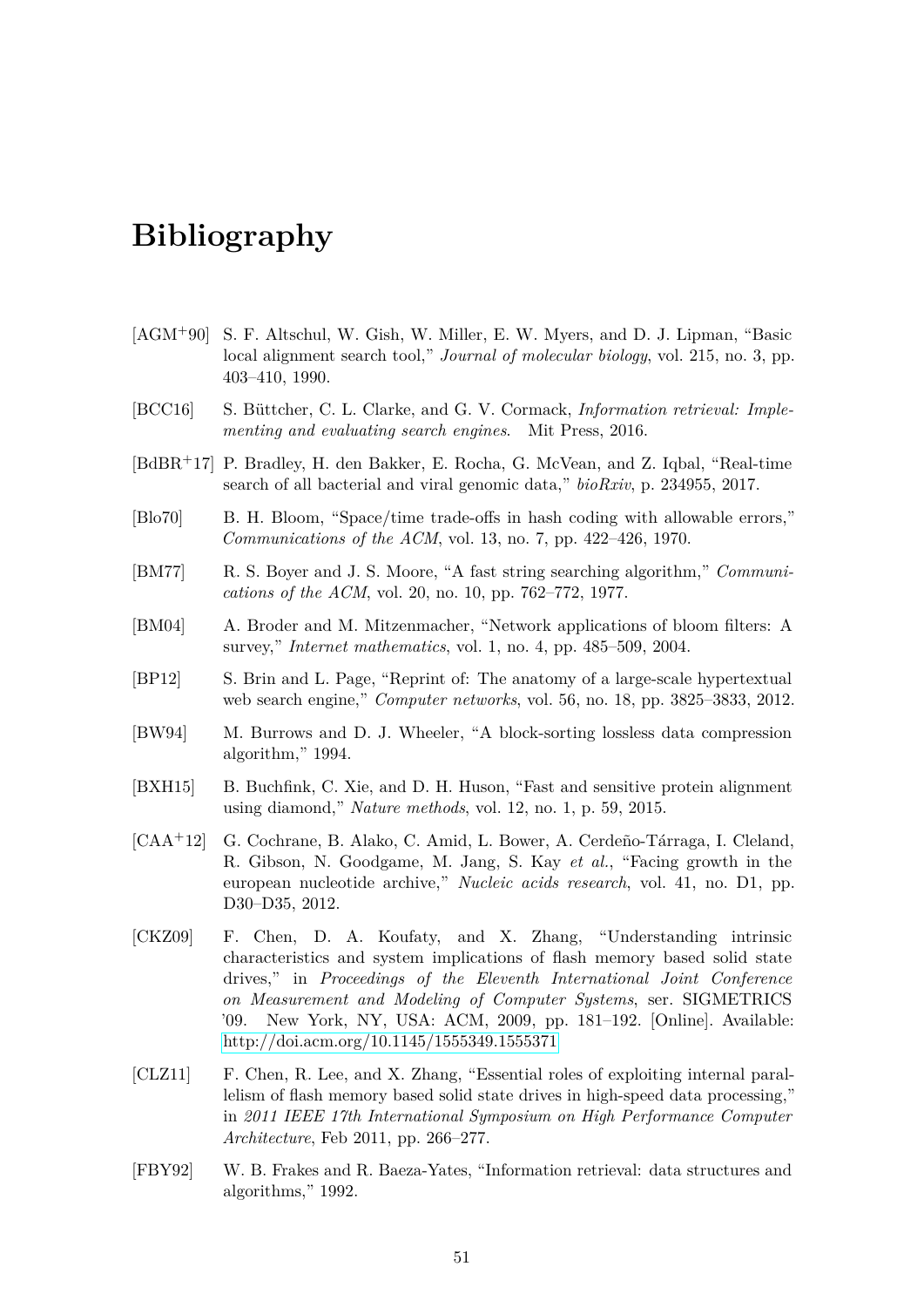- <span id="page-61-12"></span>[FC84] C. Faloutsos and S. Christodoulakis, "Signature files: An access method for documents and its analytical performance evaluation," *ACM Transactions on Information Systems (TOIS)*, vol. 2, no. 4, pp. 267–288, 1984. [FC88] C. Faloutsos and R. Chan, "Fast text access methods for optical and large magnetic disks: Designs and performance comparison." 1988.
- <span id="page-61-13"></span><span id="page-61-1"></span>[FM05] P. Ferragina and G. Manzini, "Indexing compressed text," *Journal of the ACM (JACM)*, vol. 52, no. 4, pp. 552–581, 2005.
- <span id="page-61-10"></span>[FO98] C. Faloutsos and D. W. Oard, "A survey of information retrieval and filtering methods," Tech. Rep., 1998.
- <span id="page-61-3"></span>[GHL+17] B. Goodwin, M. Hopcroft, D. Luu, A. Clemmer, M. Curmei, S. Elnikety, and Y. He, "Bitfunnel: Revisiting signatures for search," in *Proceedings of the 40th International ACM SIGIR Conference on Research and Development in Information Retrieval*. ACM, 2017, pp. 605–614.
- <span id="page-61-0"></span>[HBA+16] L. A. Hug, B. J. Baker, K. Anantharaman, C. T. Brown, A. J. Probst, C. J. Castelle, C. N. Butterfield, A. W. Hernsdorf, Y. Amano, K. Ise *et al.*, "A new view of the tree of life," *Nature microbiology*, vol. 1, p. 16048, 2016.
- <span id="page-61-5"></span>[ICT+12] Z. Iqbal, M. Caccamo, I. Turner, P. Flicek, and G. McVean, "De novo assembly and genotyping of variants using colored de bruijn graphs," *Nature genetics*, vol. 44, no. 2, pp. 226–232, 2012.
- <span id="page-61-6"></span>[ITM12] Z. Iqbal, I. Turner, and G. McVean, "High-throughput microbial population genomics using the cortex variation assembler," *Bioinformatics*, vol. 29, no. 2, pp. 275–276, 2012.
- <span id="page-61-11"></span>[Ken02] W. J. Kent, "Blat - the blast-like alignment tool," *Genome research*, vol. 12, no. 4, pp. 656–664, 2002.
- <span id="page-61-9"></span>[KMP77] D. E. Knuth, J. H. Morris, Jr, and V. R. Pratt, "Fast pattern matching in strings," *SIAM journal on computing*, vol. 6, no. 2, pp. 323–350, 1977.
- <span id="page-61-7"></span>[Kru16] J. Krugel, "Approximate pattern matching with index structures." Ph.D. dissertation, Technical University Munich, 2016.
- <span id="page-61-14"></span>[KSDR90] A. Kent, R. Sacks-Davis, and K. Ramamohanarao, "A signature file scheme based on multiple organizations for indexing very large text databases," *Journal of the american society for information science*, vol. 41, no. 7, p. 508, 1990.
- <span id="page-61-4"></span>[LG09] P. Lapierre and J. P. Gogarten, "Estimating the size of the bacterial pangenome," *Trends in genetics*, vol. 25, no. 3, pp. 107–110, 2009.
- <span id="page-61-15"></span>[MWN+13] A. G. McArthur, N. Waglechner, F. Nizam, A. Yan, M. A. Azad, A. J. Baylay, K. Bhullar, M. J. Canova, G. De Pascale, L. Ejim *et al.*, "The comprehensive antibiotic resistance database," *Antimicrobial agents and chemotherapy*, vol. 57, no. 7, pp. 3348–3357, 2013.
- <span id="page-61-8"></span>[OTM+16] B. D. Ondov, T. J. Treangen, P. Melsted, A. B. Mallonee, N. H. Bergman, S. Koren, and A. M. Phillippy, "Mash: fast genome and metagenome distance estimation using minhash," *Genome biology*, vol. 17, no. 1, p. 132, 2016.
- <span id="page-61-2"></span>[PAB+17] P. Pandey, F. Almodaresi, M. A. Bender, M. Ferdman, R. Johnson, and R. Patro, "Mantis: A fast, small, and exact large-scale sequence search index," *bioRxiv*, p. 217372, 2017.